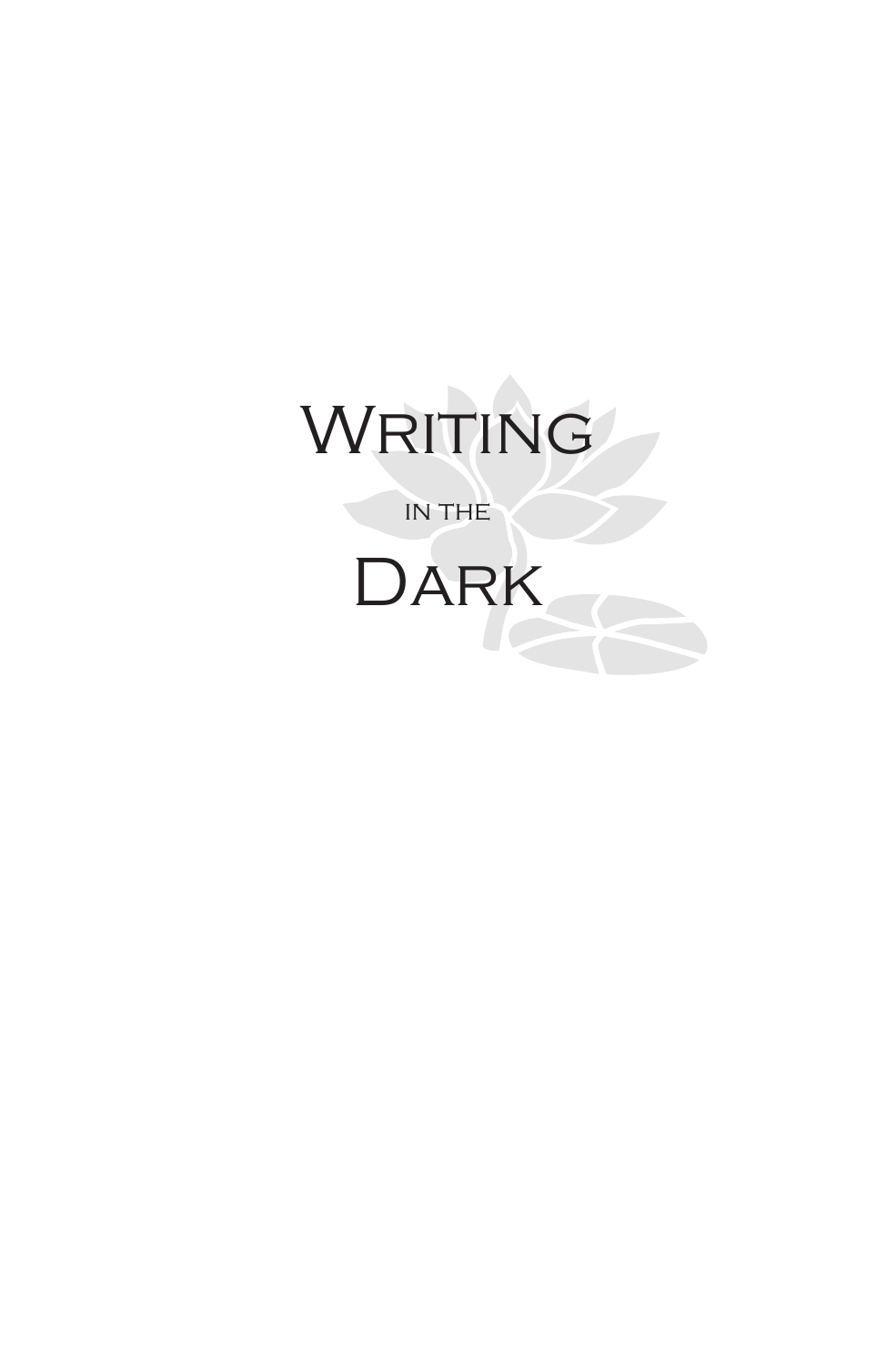#### OTHER BOOKS BY MARTIN LOWENTHAL

*Buddha and the Art of Intimacy*

*Alchemy of the Soul*

*Dawning of Clear Light*

*Embrace Yes*

*Heat to Heart, Hand in Hand, Shoulder to Shoulder*

*Opening the Heart of Compassion* (co-authored with Lar Short)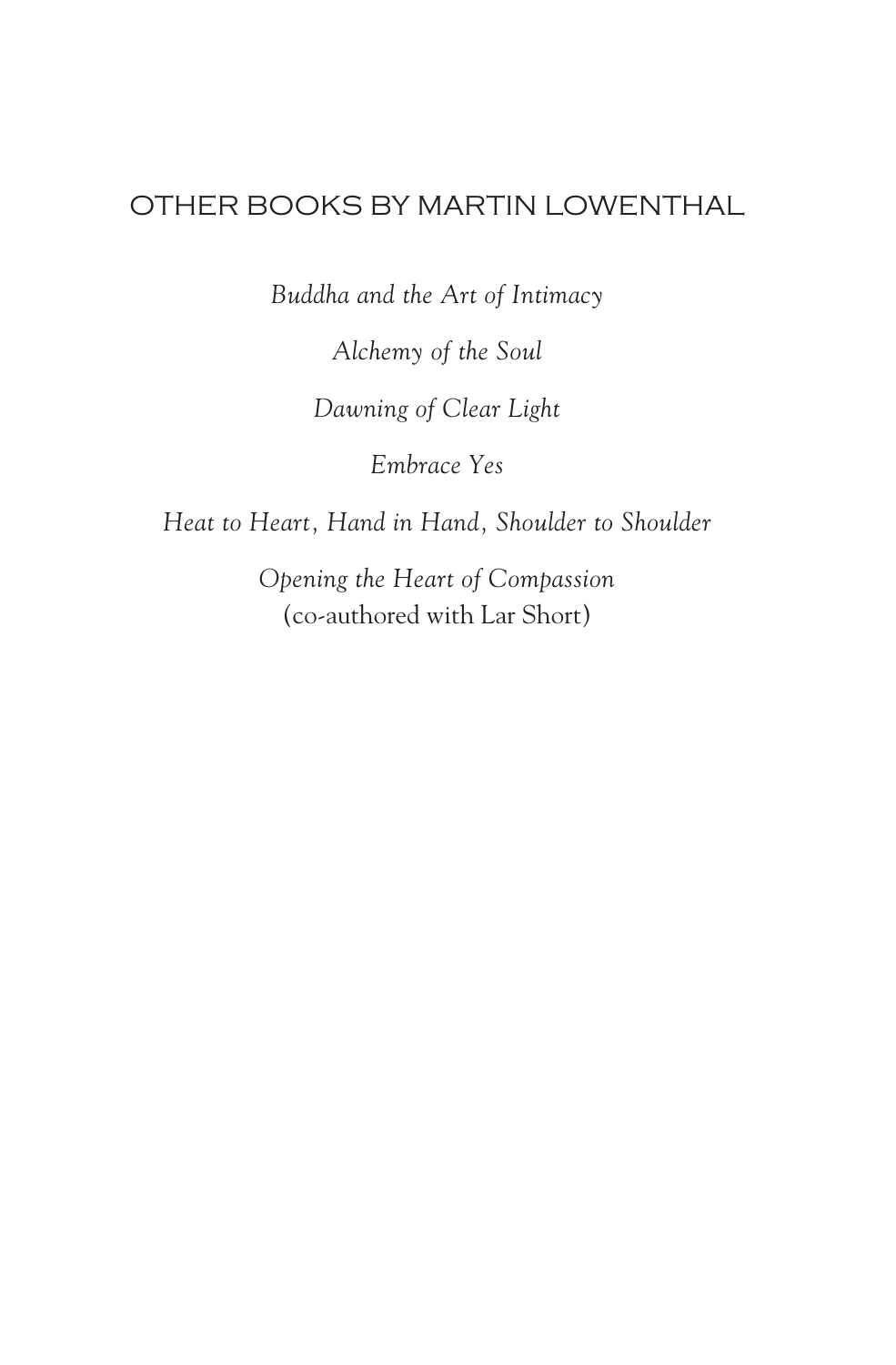

unseen poems

### Martin Lowenthal

Dedicated Life Publications

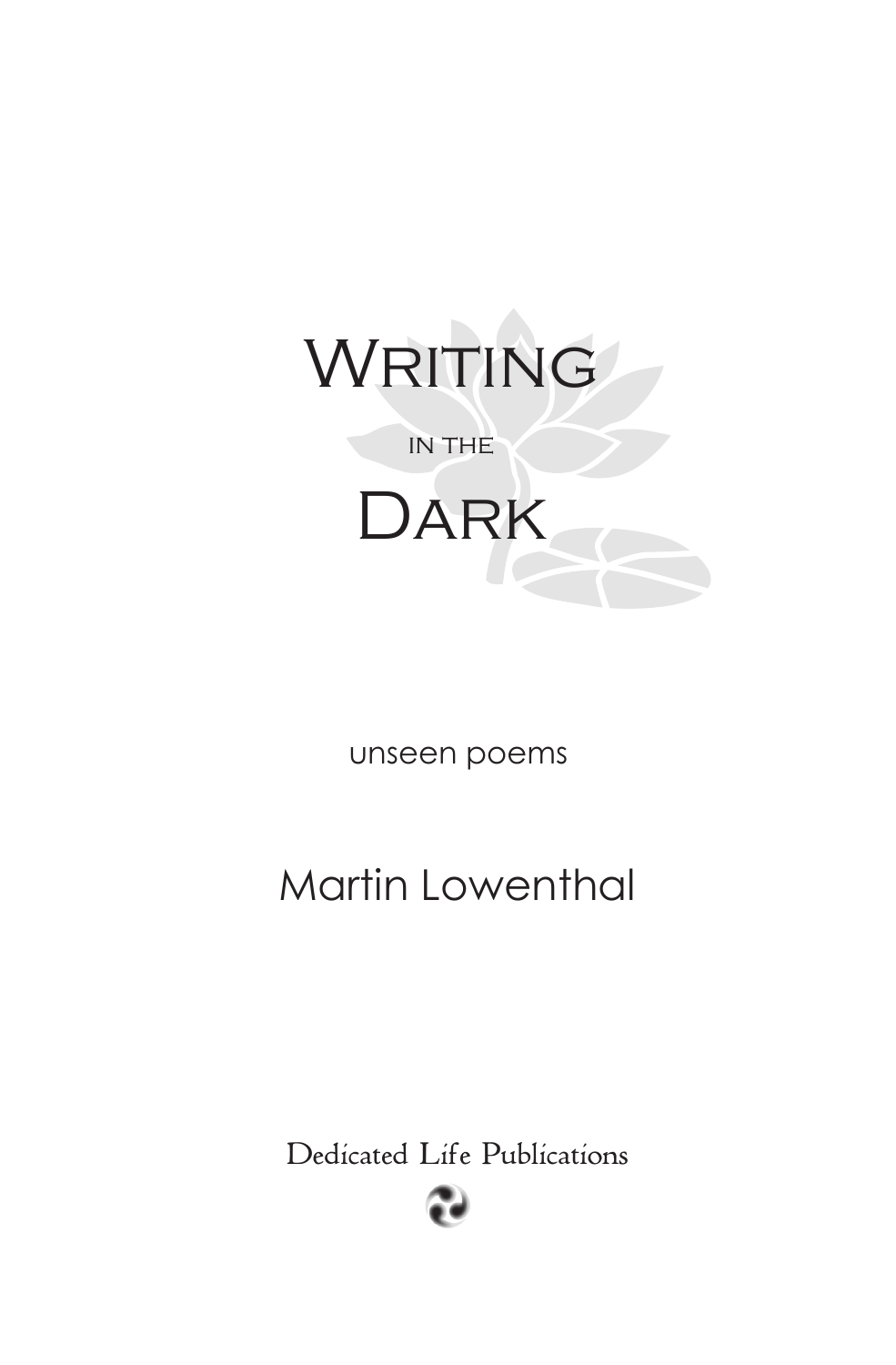Published in the United States by

Dedicated Life Publications

Printed by BookSurge LLC, an Amazon.com company

Copyright © 2009 Martin Lowenthal

All rights reserved. No part of this publication may be reproduced, stored in a retrieval system, or transmitted in any form or by any means electronic, mechanical, photocopying, recording, or otherwise, without prior written permission from the authors.

ISBN: 1-4392-5098-7

Cover and book design by Grace E. Pedalino "Lotus" cover photo by Grace E. Pedalino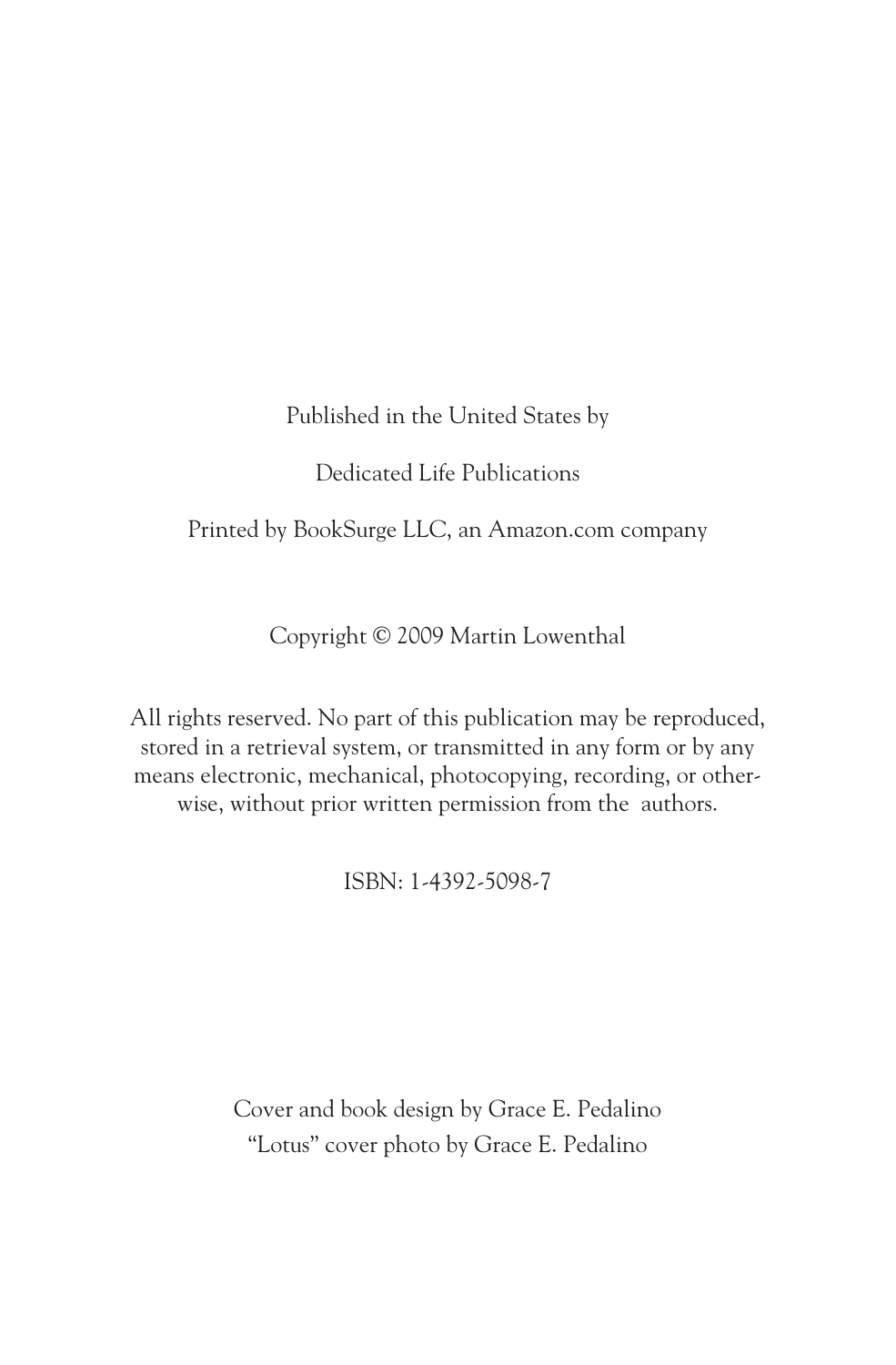## **CONTENTS**

| Preface: Writing in the dark             | 1              |
|------------------------------------------|----------------|
| LOVE                                     |                |
| When I Saw You                           | $\overline{4}$ |
| Inside                                   | 5              |
| Hidden Bird                              | 6              |
| The Heavens                              | $\overline{7}$ |
| "Every now and then"                     | 8              |
| "Your smile is the hearth of dawn"       | 9              |
| "My kisses and caresses"                 | 10             |
| The Worshipper                           | 11             |
| Heart at Home                            | 12             |
| Mis-under-standing                       | 13             |
| An Incomparable Love Poem                | 14             |
| The Dancers                              | 15             |
| Love Poem for the Divine                 | 16             |
| Body of My Beloved                       | 17             |
| The Chain                                | 18             |
| <b>DARK RETREAT LIFE AND PRACTICE</b>    |                |
| Freedom and Sight                        | 20             |
| <b>Beyond Ordinary</b>                   | 21             |
| Luminous Silence                         | 22             |
| "Some lights are only seen in darkness"  | 23             |
| Assault                                  | 24             |
| Illumination                             | 25             |
| Here and Now in Dark Retreat             | 26             |
| "I sit in the stony silence of the dark" | 27             |
| The Offer                                | 28             |
| Sunrise in Dark Retreat                  | 29             |
| Terrain of the Dark                      | 30             |
| <b>Great Darkness</b>                    | 31             |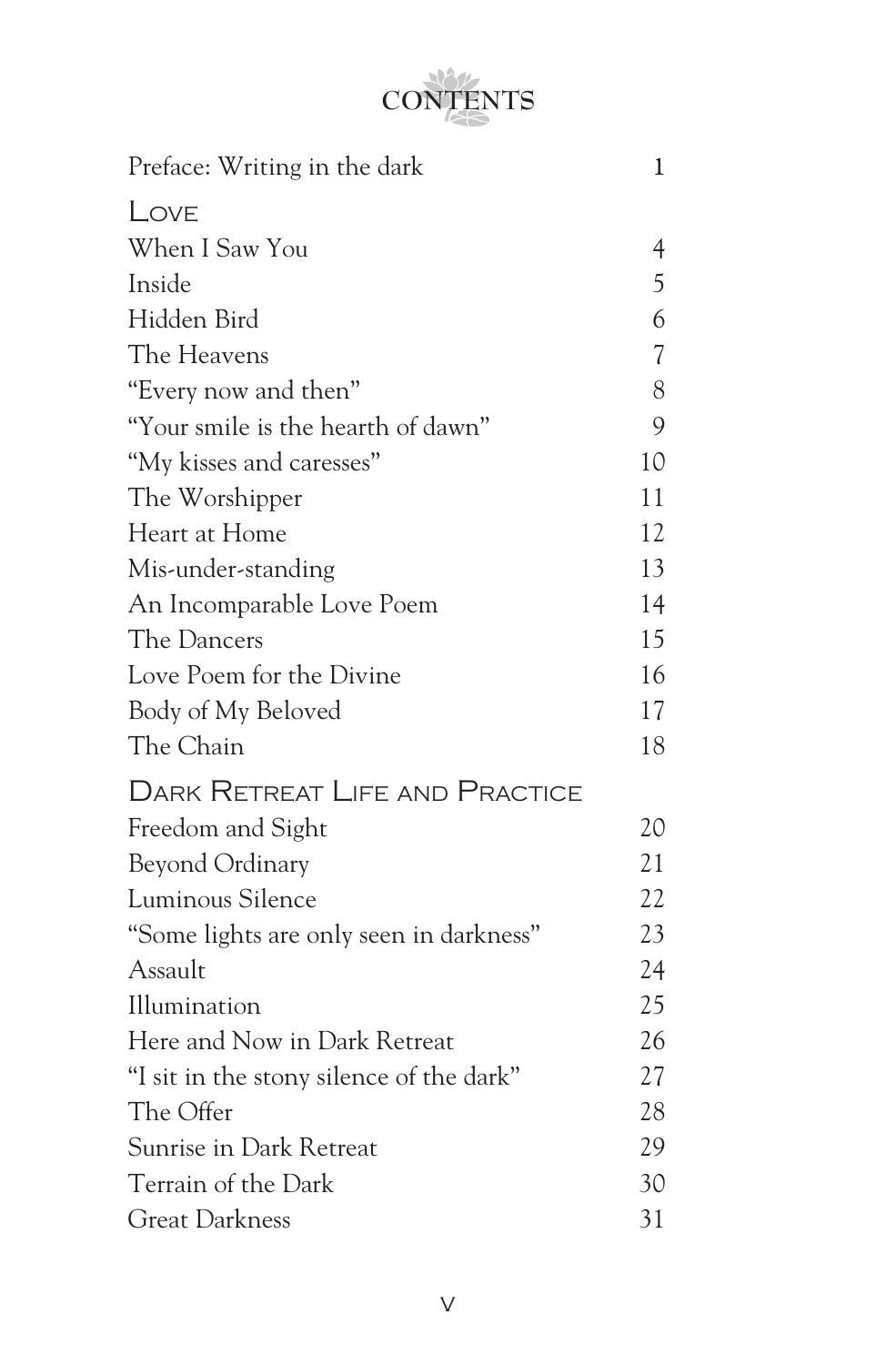| Darkness                              | 32 |
|---------------------------------------|----|
| At Home in the Dark                   | 33 |
| Sitting in the Dark                   | 34 |
| <b>DAILY LIFE AND CELEBRATIONS</b>    |    |
| Music of the Day                      | 36 |
| Finn and The Bite of Salmon           | 37 |
| "As teeth crush a grape"              | 38 |
| The Bath                              | 39 |
| "Pausing on a path in the wild woods" | 40 |
| "She ambles fearless"                 | 41 |
| Traces                                | 42 |
| Dandelion                             | 43 |
| "Snow kisses trees, rocks, ground"    | 44 |
| Night Goddess                         | 45 |
| Night is the Temple                   | 46 |
| Shadows                               | 47 |
| "Each day, like early spring"         | 48 |
| Daily Service                         | 49 |
| <b>Rhythms of Passover</b>            | 50 |
| One                                   | 51 |
| <b>Embarrassing Moments</b>           | 52 |
| <b>Following Memories</b>             | 53 |
| Celebration                           | 54 |
| Zafu, The Guru                        | 55 |
| Tears of Grief                        | 56 |
| Remembering My Mother                 | 57 |
| Clearing the Basement                 | 58 |
| Limping                               | 59 |
| "We light a candle of hope for peace" | 60 |
| "The tear of a father whose daughter" | 61 |
| Enough                                | 62 |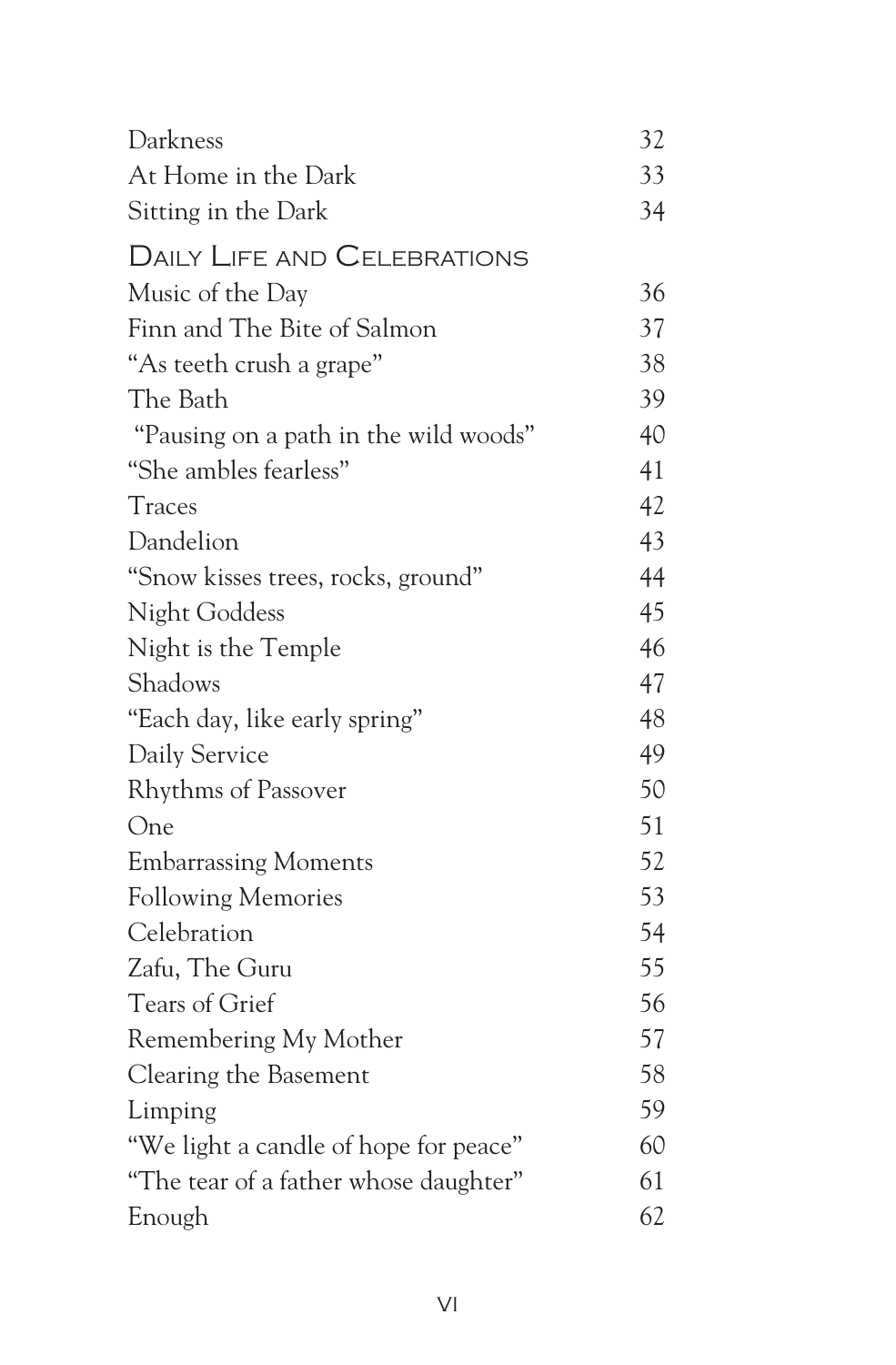| "Avalokiteshvara drops two tears in my eyes" | 63 |
|----------------------------------------------|----|
| An Outlaw Koan                               | 64 |
| The Laugh in a Meditation Hall               | 65 |
| On Listening to Isaac Stern                  | 66 |
| A Great Idea                                 | 67 |
| The Altar                                    | 68 |
| Fiery Gold                                   | 69 |
| PLAYGROUND OF AWARENESS                      |    |
| "The warrior of consciousness"               | 72 |
| The Trouble with Meditation Practice         | 73 |
| Who Are You                                  | 74 |
| A Traveling Companion                        | 75 |
| Sword of Inquiry                             | 76 |
| Writing about Meditation                     | 77 |
| The Relative                                 | 78 |
| "Essentially 'I' do not exist"               | 79 |
| Echoes                                       | 80 |
| The Swing                                    | 81 |
| The Mirror                                   | 82 |
| The Hound                                    | 83 |
| Global Mind                                  | 84 |
| <b>Bell of Compassion</b>                    | 85 |
| <b>INSIGHTS</b>                              |    |
| "Attention is the dagger"                    | 88 |
| Light                                        | 89 |
| "Our longing for God"                        | 90 |
| Religious Conversion                         | 91 |
| "The heart in our words"                     | 92 |
| "Tears can feed"                             | 93 |
| "Narcissism and its attendant"               | 94 |
| "Light is the womb of day"                   | 95 |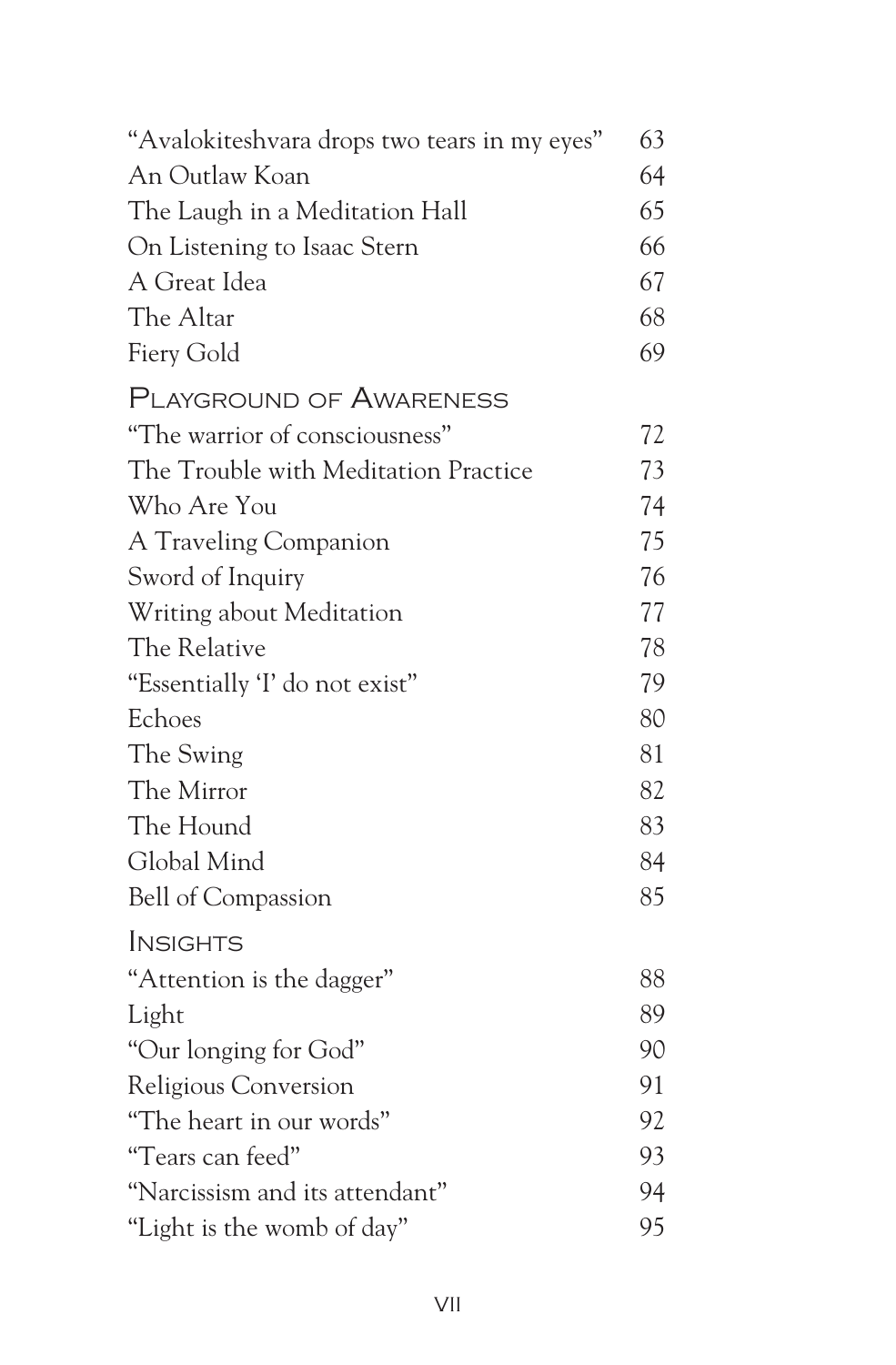| Being Inside                              | 96  |
|-------------------------------------------|-----|
| Memories                                  | 97  |
| Tears                                     | 98  |
| Thought                                   | 99  |
| "We write stories of our past in the air" | 100 |
| "Open wounds are not ever-present"        | 101 |
| Self-Righteousness                        | 102 |
| Cloak of Prayer                           | 103 |
|                                           |     |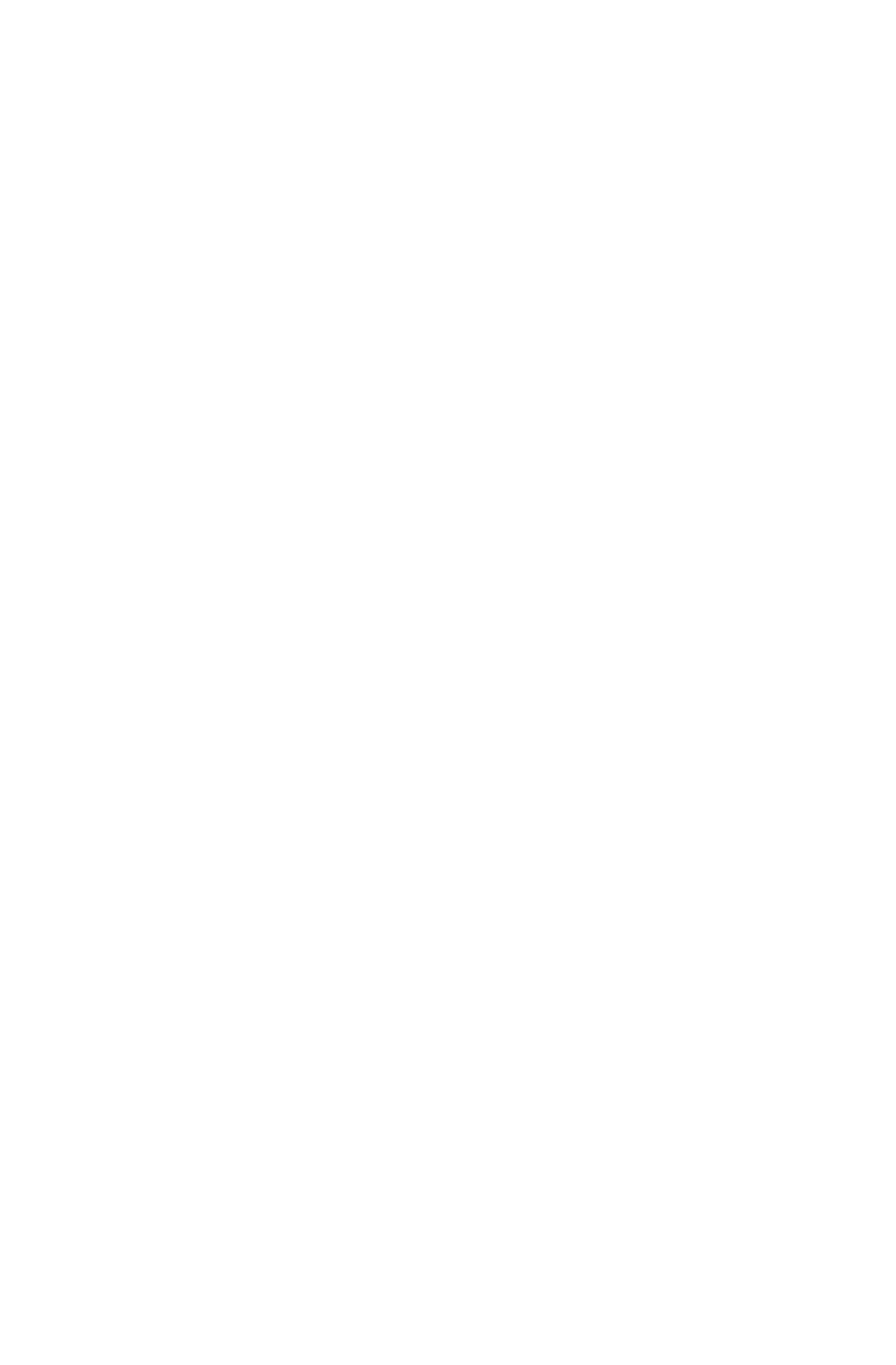#### Preface

#### **Writing in the dark**

Writing in the dark does not offer the usual poetic images, the angle of the sun through tree branches, a squirrel chasing a squirrel along the top of a picket fence, or the white orchid on the kitchen table. The endless black merits hardly an obvious comment. The impulse to create, however, is quite notable.

These poems are dedicated to the creative spirit that inspired them. Writing has become a practice in the numerous dark retreats that I have done over the past sixteen years. A dark retreat involves living in total darkness. I have done seventeen dark retreats to date, generally for two week and as long as one month.

Over the years of doing these retreats, I have developed a method for physically writing in the dark\* and a discipline for crafting poems that I could not see. The poems in this collection were written in dark retreats in 1998, 2001, 2003, 2004, 2005, 2006, 2007, 2008 and 2009.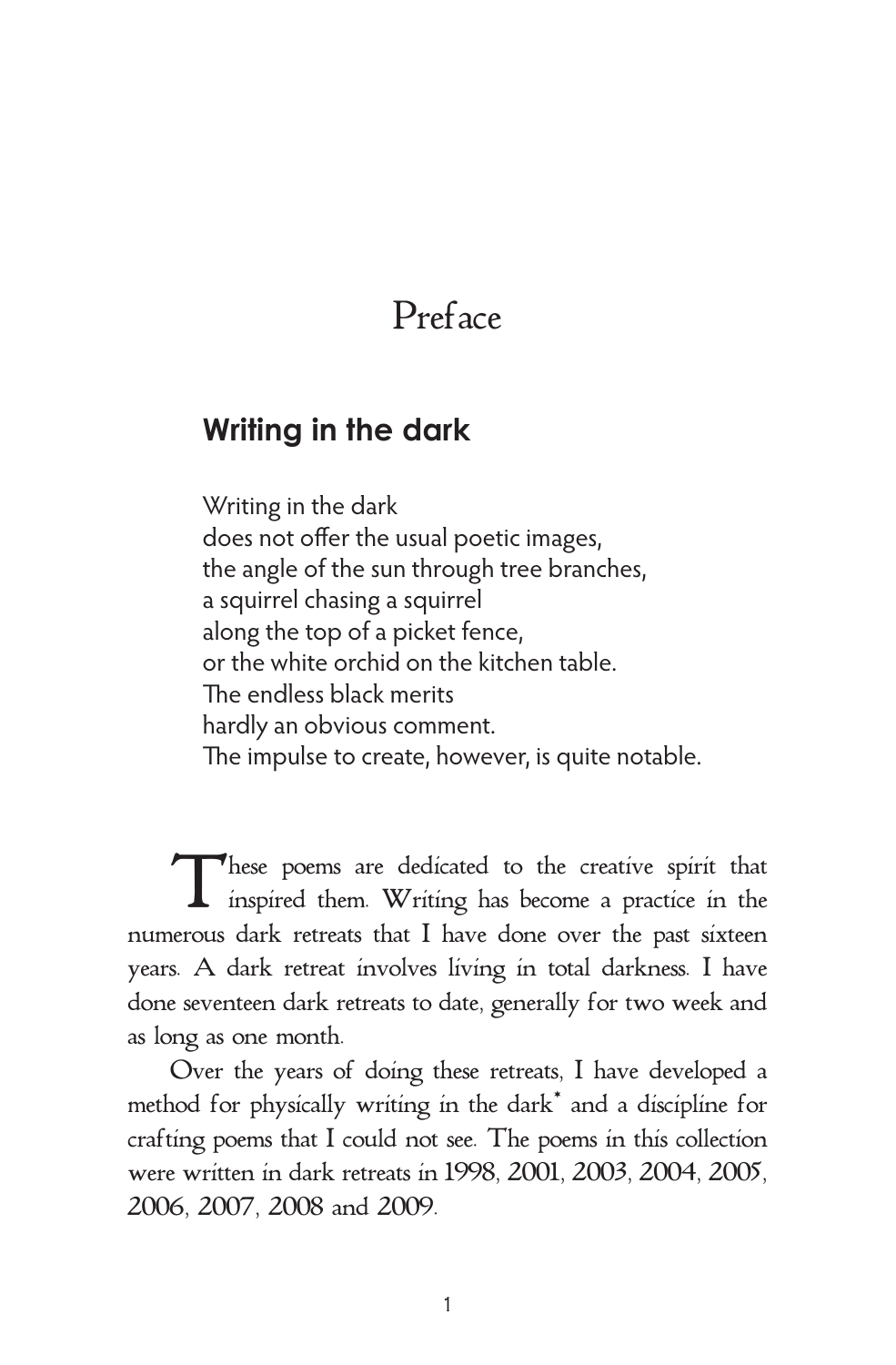\*A METHOD FOR WRITING IN THE DARK: The method I developed for writing is quite simple. I take a pad of 5x8 paper. I place the index finger of my left hand on the left edge of the pad to mark where I have begun a line. I write across the page and upon reaching the right edge, my left index finger moves down. I find it with my pen and begin another line. If my lines are shorter than the width of the page, I simply move my finger down and begin a new line. I put each written page at the back of the pad whenever I reach the bottom, decide to pause in my writing, or have completed a poem. I have written hundreds of pages of journals, poems, and stories in the dark.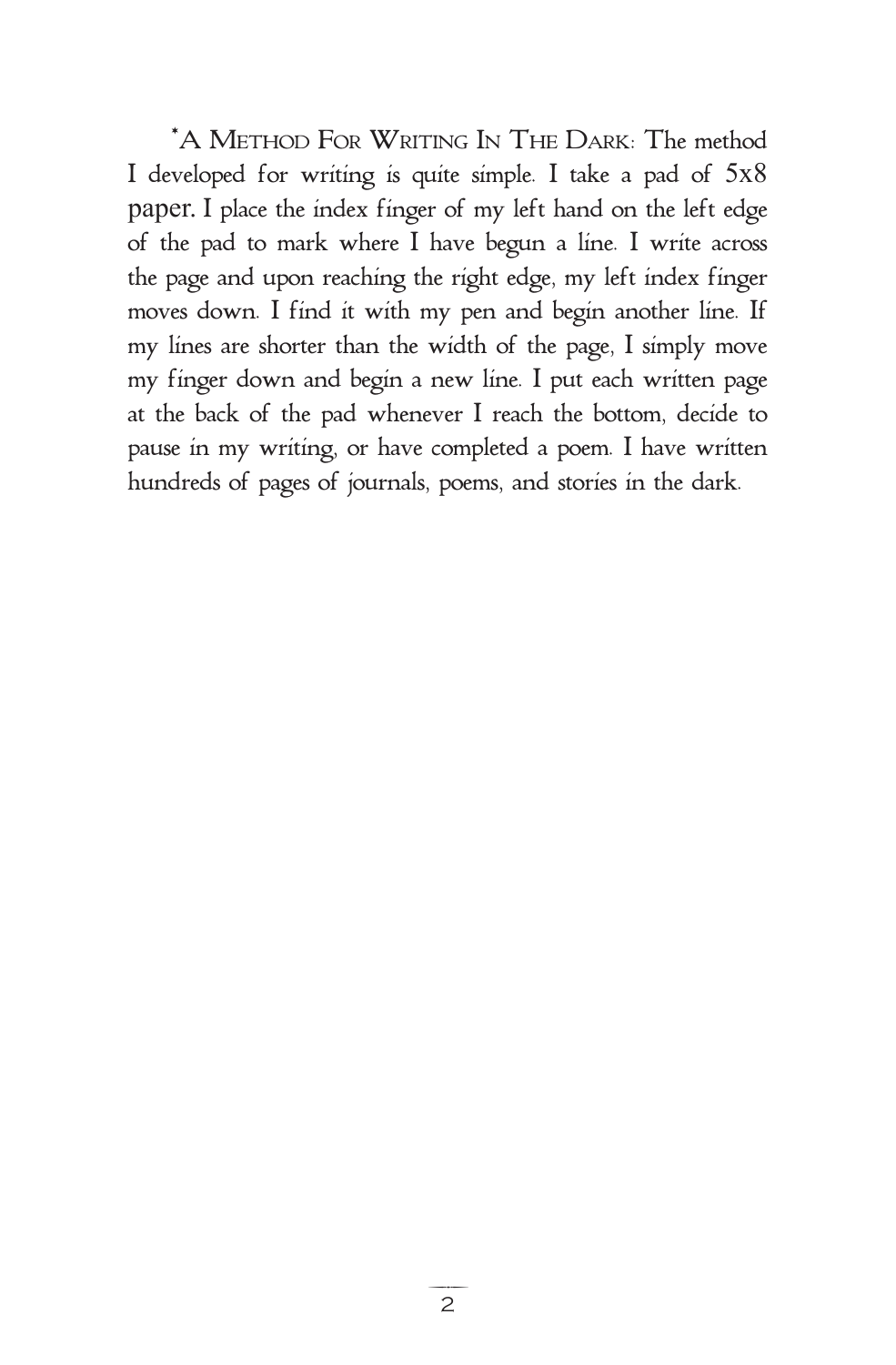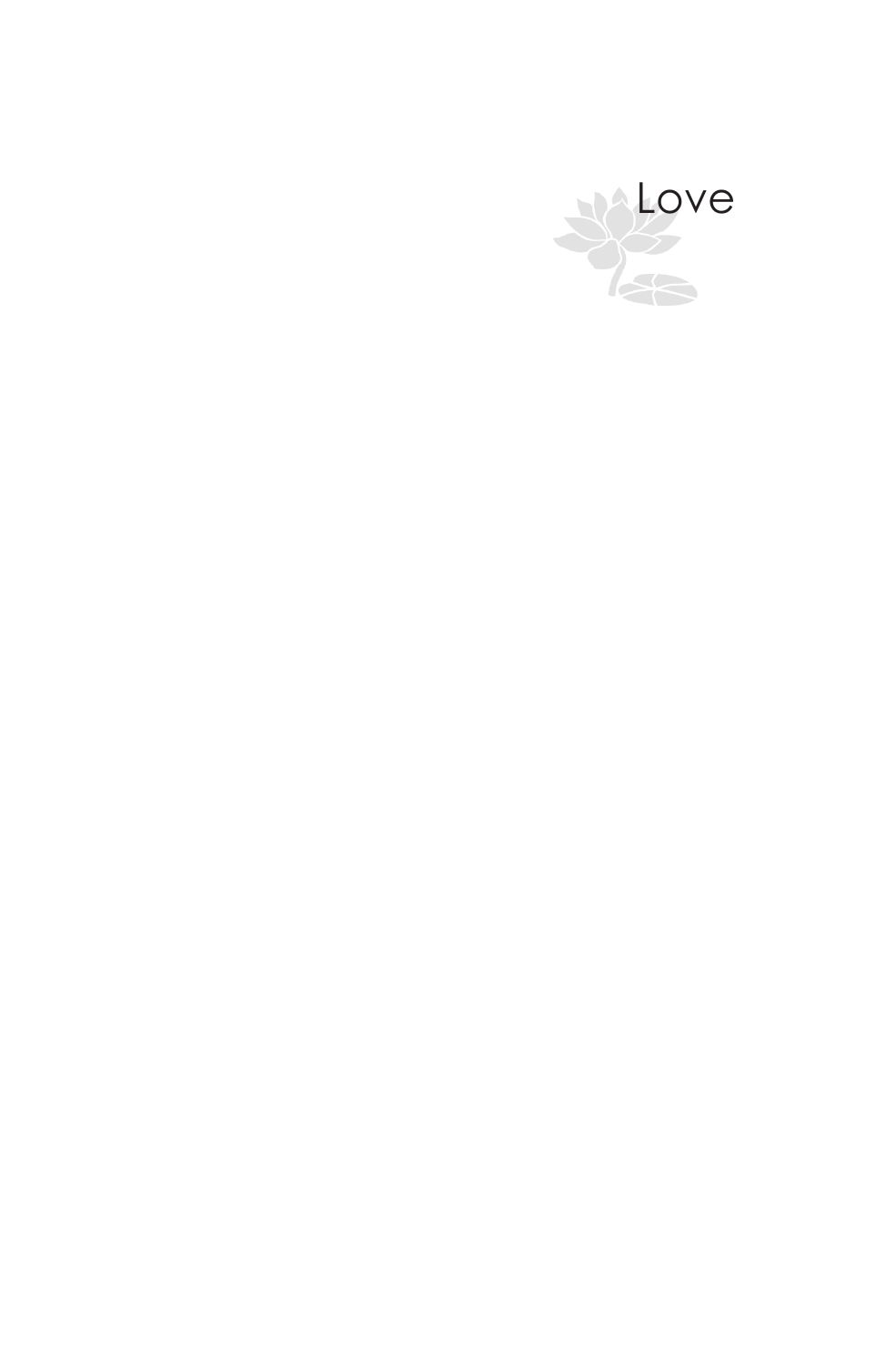#### **When I Saw You**

The moment I saw you I fell into eternity. Magically my heart opened to catch my fall.

When I saw you a silent cry of longing broke out of its secret prison.

When I saw you a single tear sealed my surrender.

When I saw you my heart went one way and my head went another.

My mind was lost for weeks while my heart danced through the nights and days intoxicated with the wine of love.

When they met up again some time later, my heart had to teach my untrained mind how to abandon its sober ways.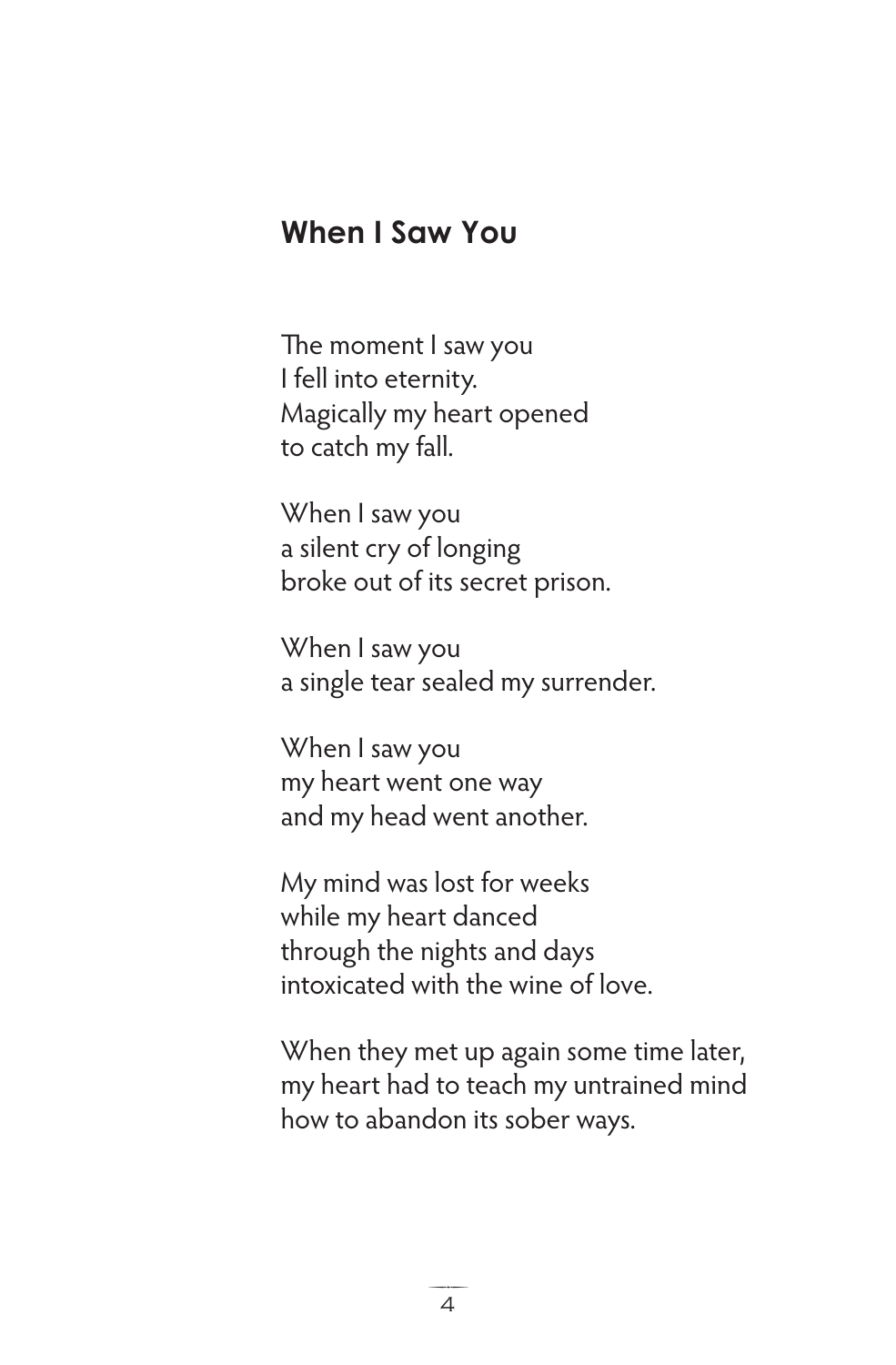#### **Inside**

Inside this union, there is no inner and outer, only love.

Inside the sacred, there is no inner and outer, only the Divine.

Inside life, there is no inner and outer, only creation.

Outside these there is homelessness, desperation and numbness. Inside these, is the rapture that was always desired.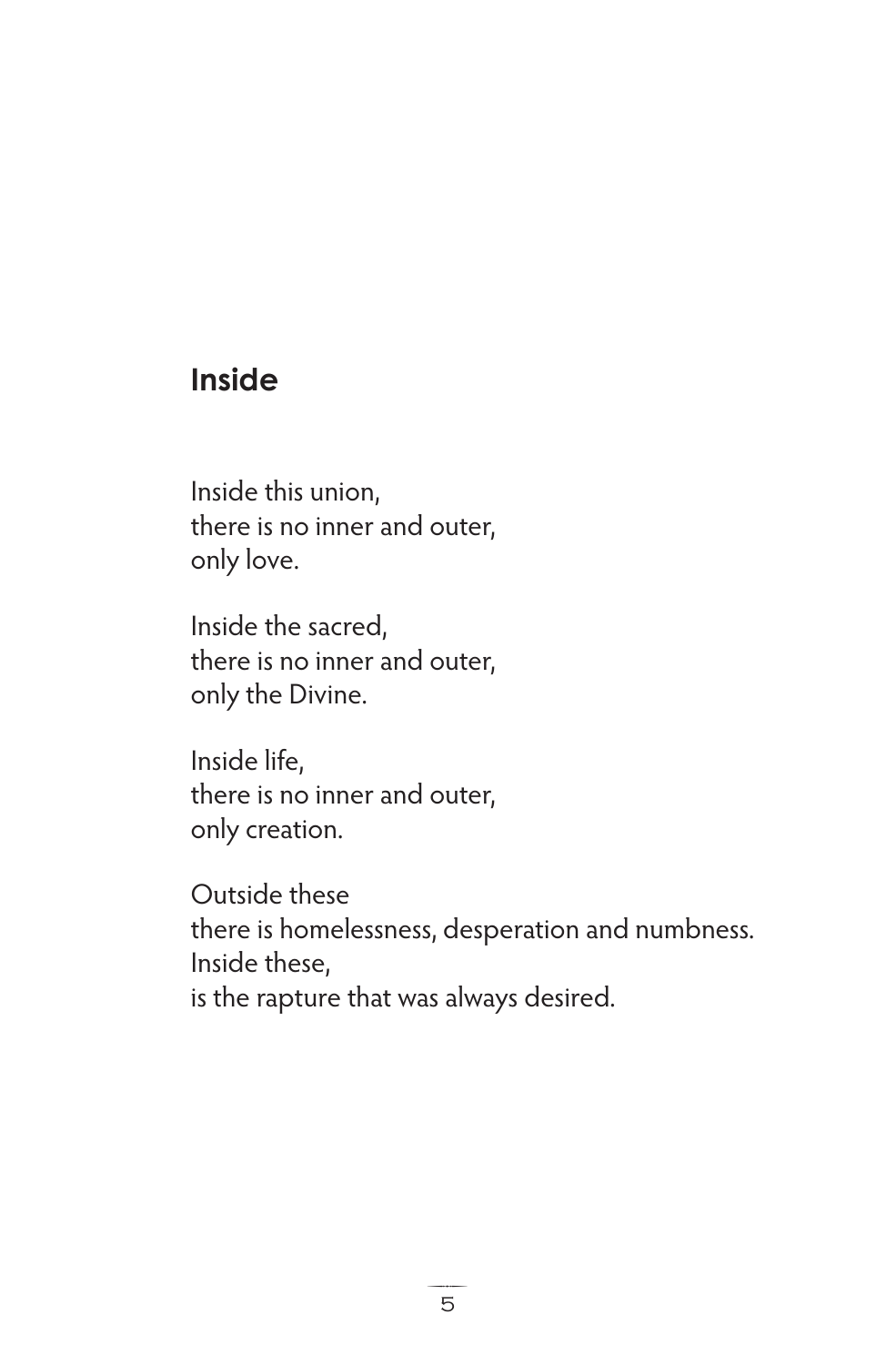#### **Hidden Bird**

A hidden bird lives inside my being. It was quiet and still, until I met You.

Now it sings, sings, sings, and flies, flies, flies, and is making a nest for You in my heart.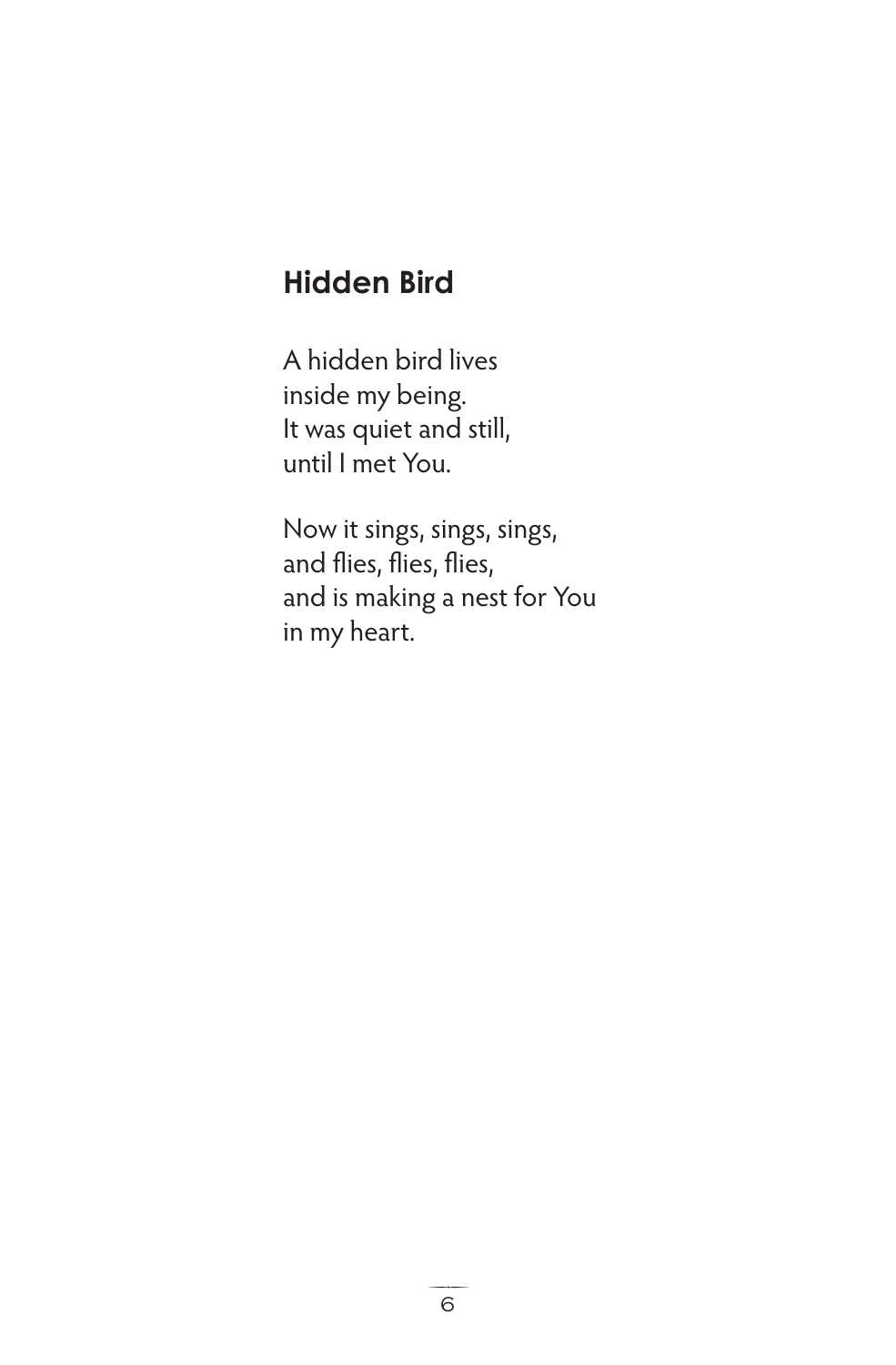#### **The Heavens**

Your crescent moon smile turns your eyes into stars.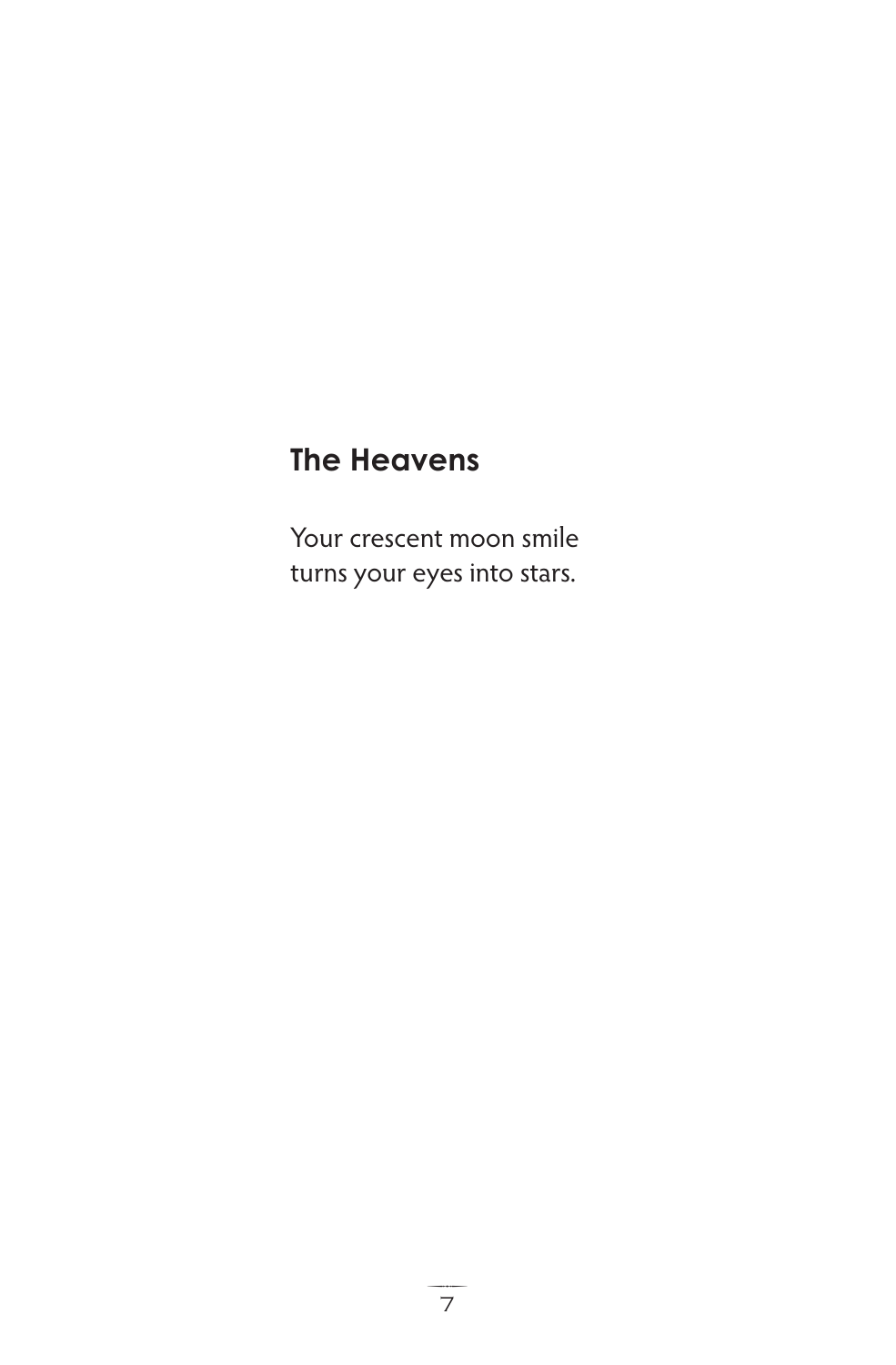Every now and then I dive into water and float on the river of memory that opens into the ocean of You.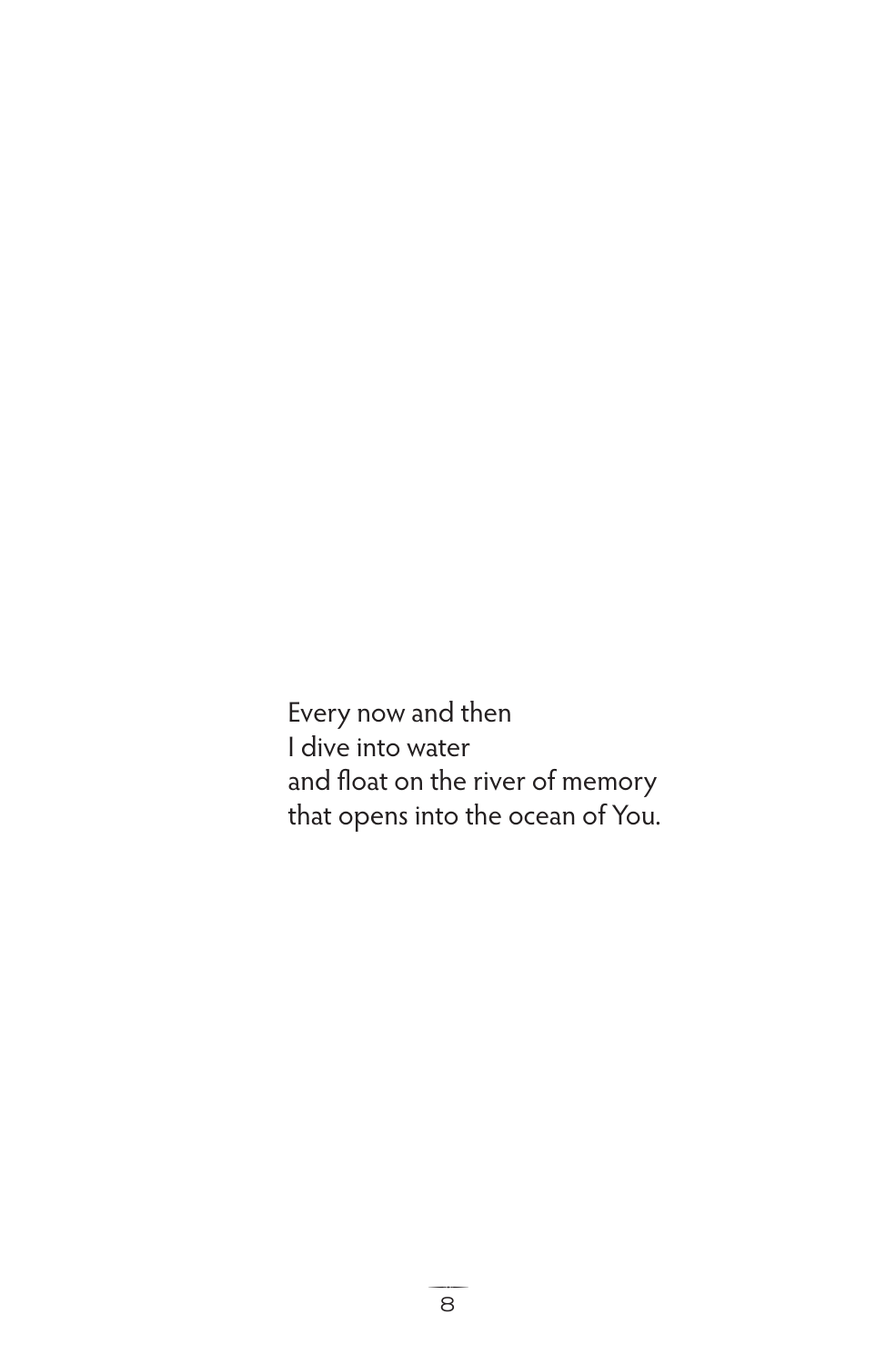Your smile is the hearth of dawn. Your embrace is the hearth of night.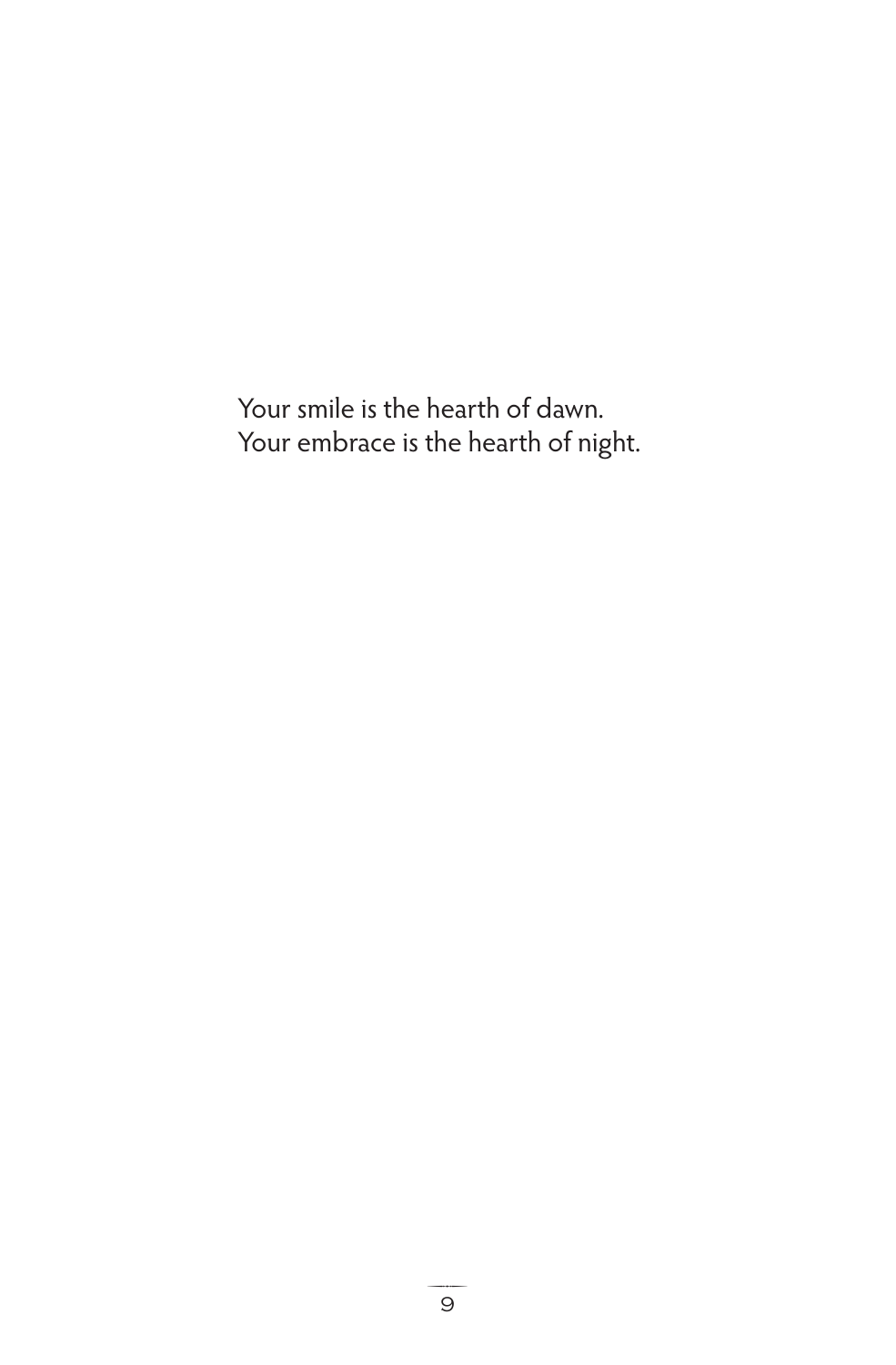My kisses and caresses are the gentle waves at the shore of your being conveying the fullness and depth of the ocean of my love.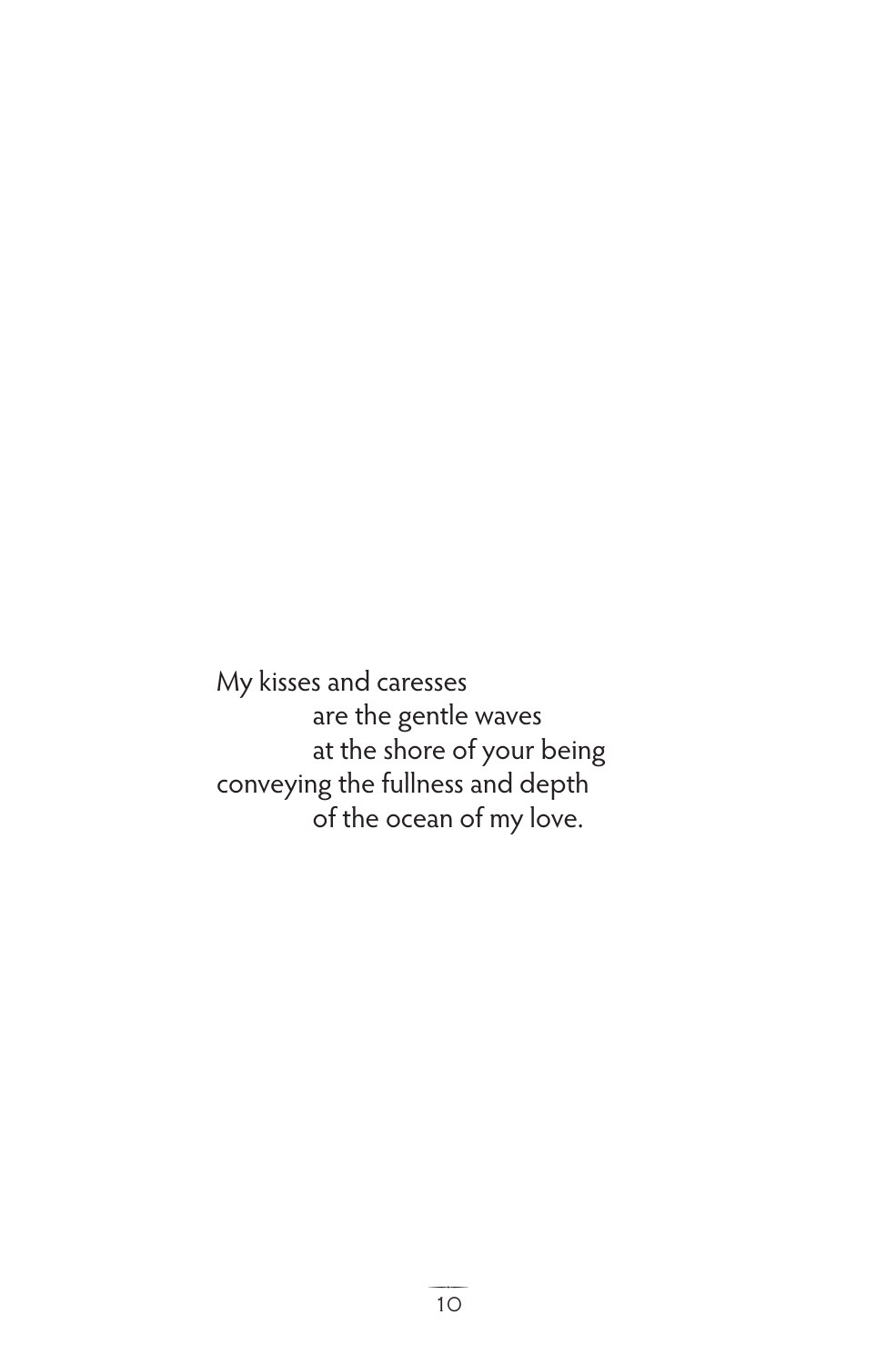#### **The Worshipper**

My body worships at the temple of your passion that turns your nipples into firm sweet raisins and makes nectar flow from the well of your desire.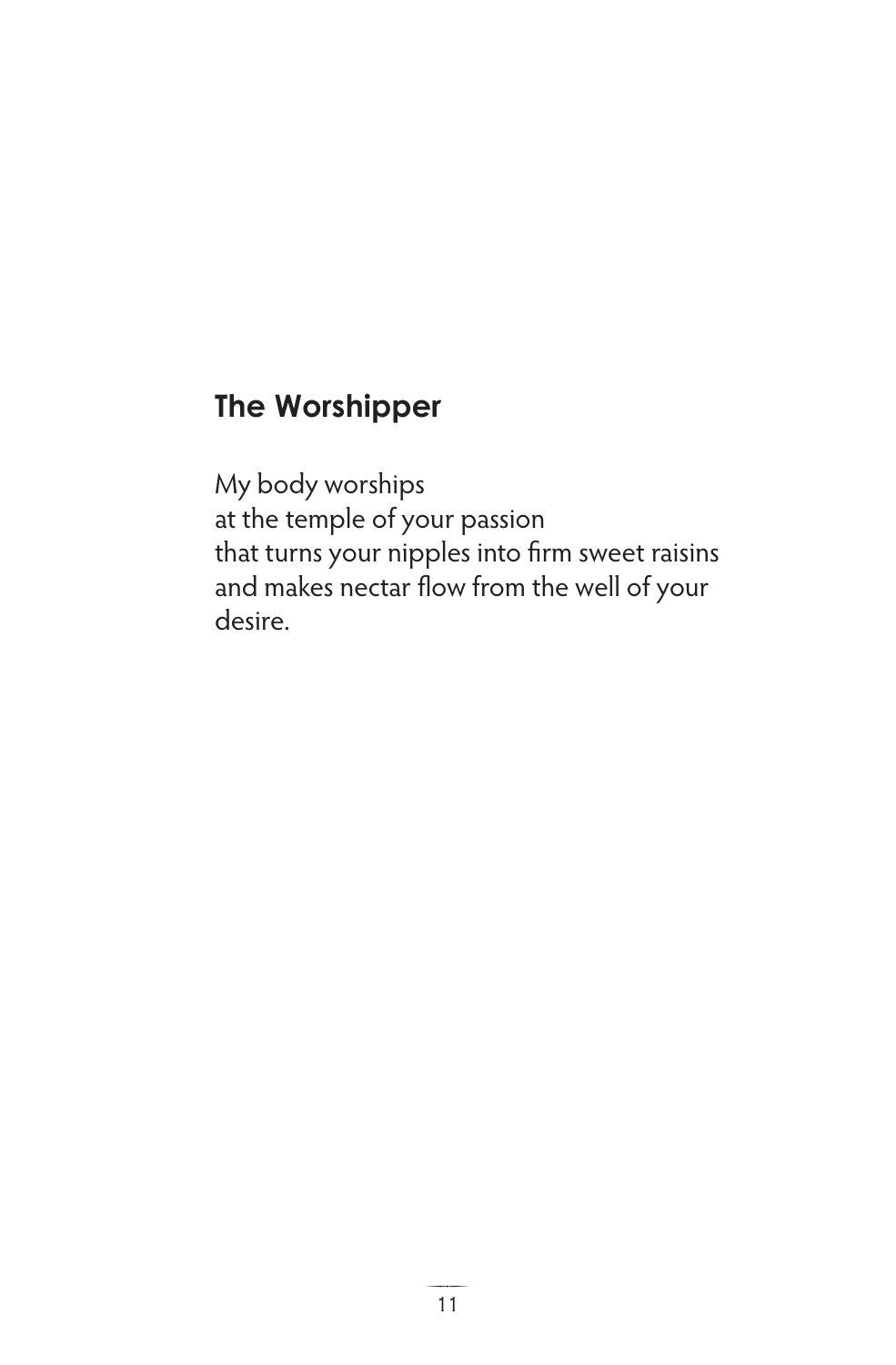#### **Heart at Home**

My heart, not satisfied with the company of other organs, gathers family, friends, lovers, children, and assorted strangers in its embrace.

How wondrous that it leaves with so many and remains home with me.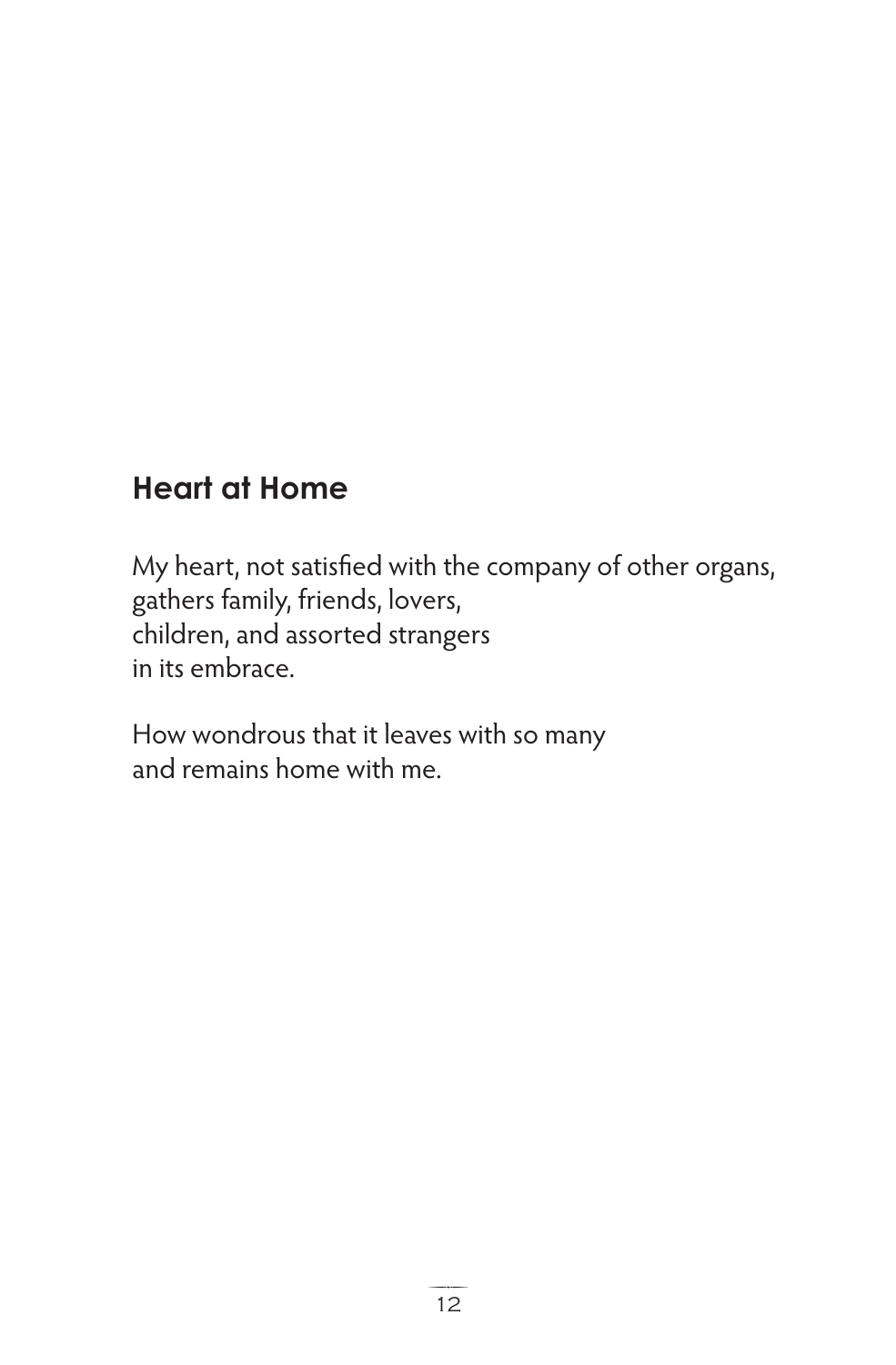#### **Mis-under-standing**

"You don't understand me or you would know what I want." "How can I understand you unless you say what you want?" And so it goes, as the dog slides between them and each reaches out in ways that have been repeated hundreds of times, one behind the ears the other to the wiggling rump. The dog thinks understanding doesn't hold a candle to good strokes in the right places.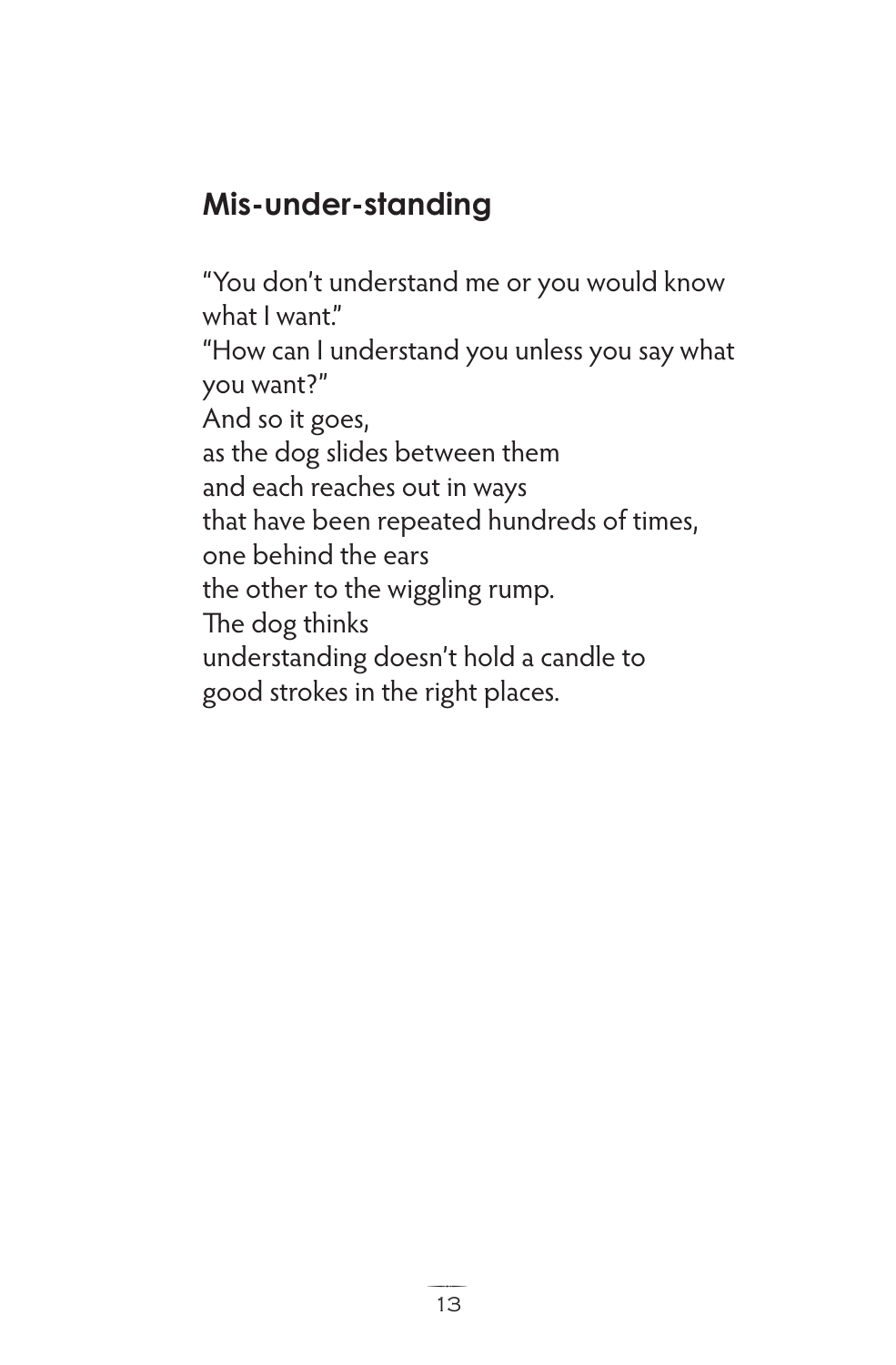#### **An Incomparable Love Poem**

I don't know how turning you into a simile became associated with being poetic.

Beautiful images such as roses, oceans, and stars have been trivialized by Hallmark and do not hold up to scrutiny.

Roses get afflicted by insects and wither, oceans have sharks and pollution, and the stars are so distant it would take more than my lifetime to reach them.

But I suppose, given your tastes, you might be a fine meal and together we make up a stew that becomes more flavorful over time on a steady flame.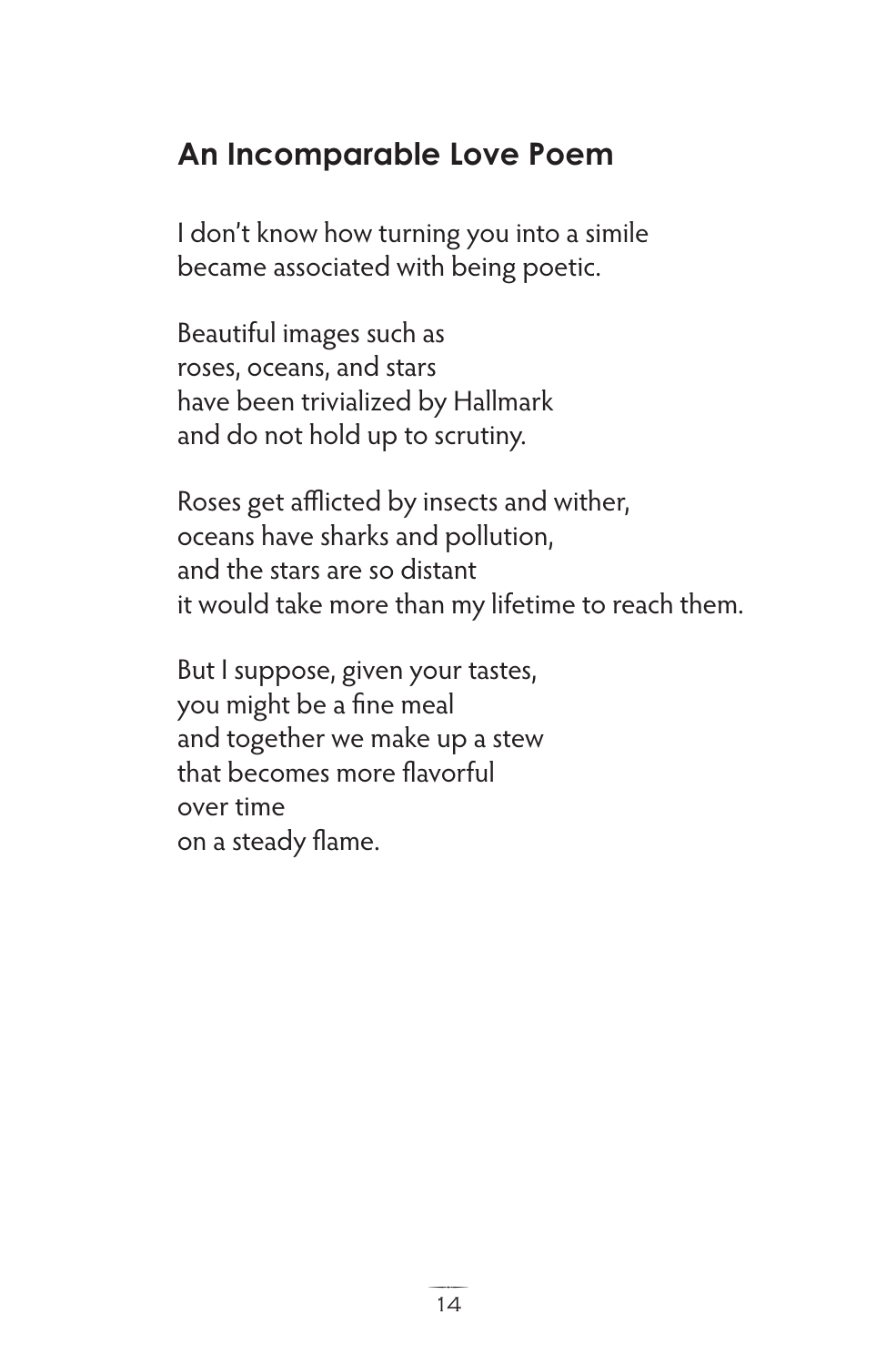#### **The Dancers**

They waltz around the floor like two hippos. Other dancers turn their attention out of caution and amusement. They see heavenly grace expressed on the two blissful faces evoking smiles of joy that fill the room.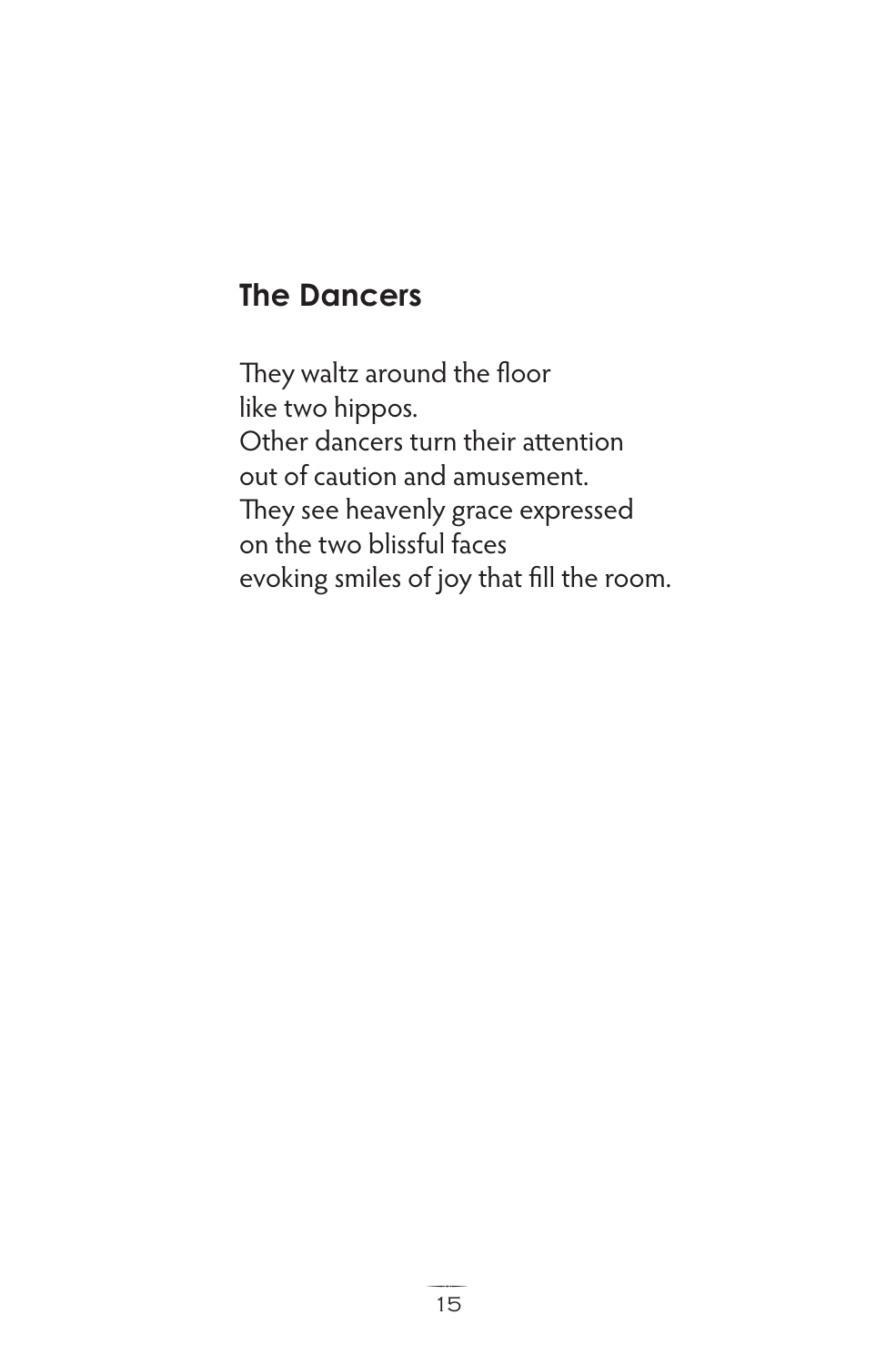#### **Love Poem for the Divine**

You are embracing love, radiant, pervasive, luminous, sweet and sticky like honey.

In your omnipresence You are the fragrance of the rose, as well as the fart, the pleasure of orgasm and the pain of loss, the caress of the breeze and the power of the hurricane.

You are the lover that loves everyone else as well.

My love affair with you attacks my ego and I feel abandoned by the way your world treats me.

Even as I know, from this relationship there is no escape.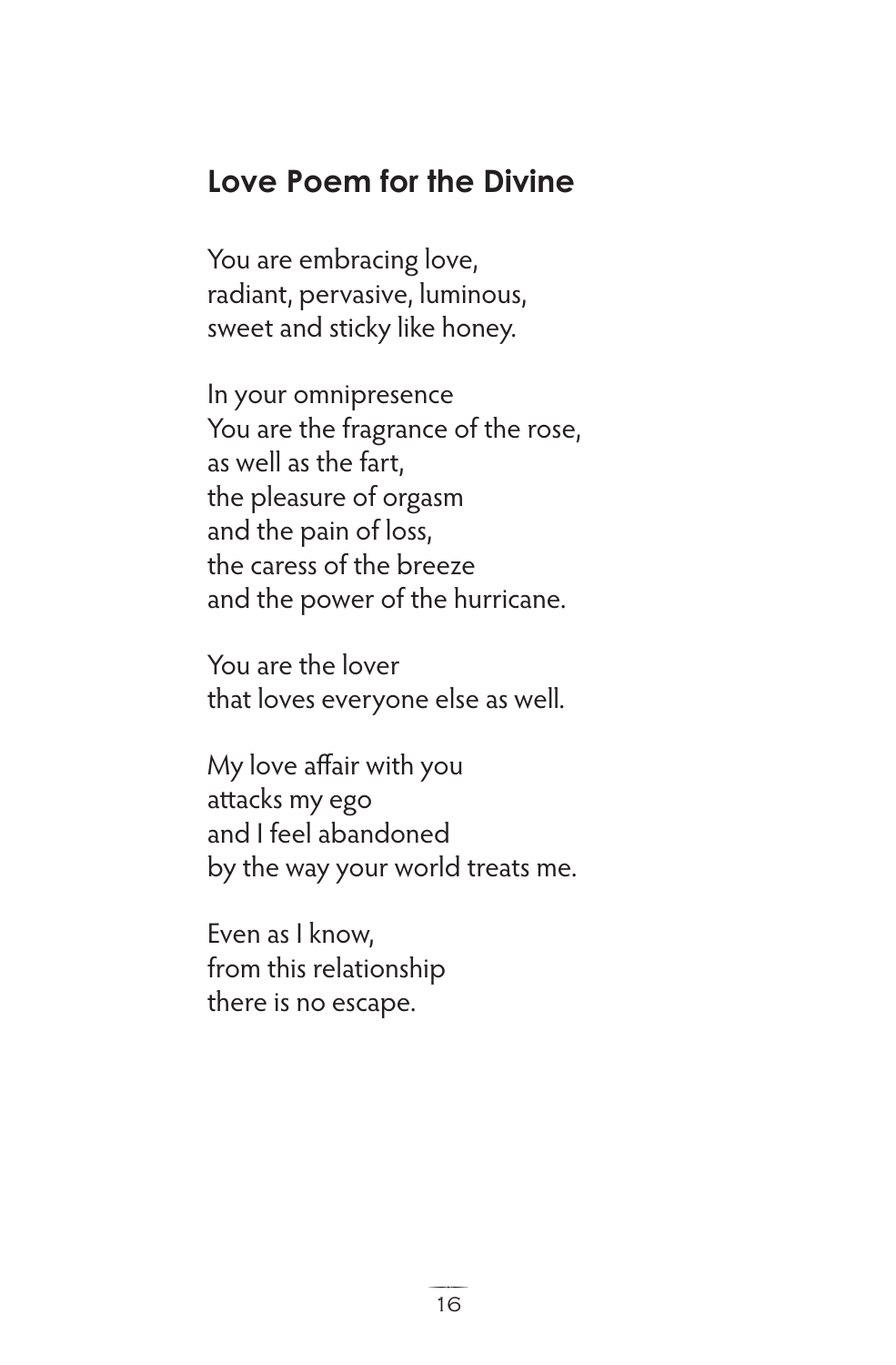#### **Body of My Beloved**

Beloved, your generous body caresses all in the vibrant stillness of night. Your naked beauty is revealed at dawn and lovers are invited to drink from your well and immerse in your flowing river. Your mountains rise majestically above your fertile valley.

There are some who shrink from your embrace and would cover your magnificence with robes of judgment and righteousness. But Eros will not remain hidden and the fierce challenges of life can only be met in the name of true love.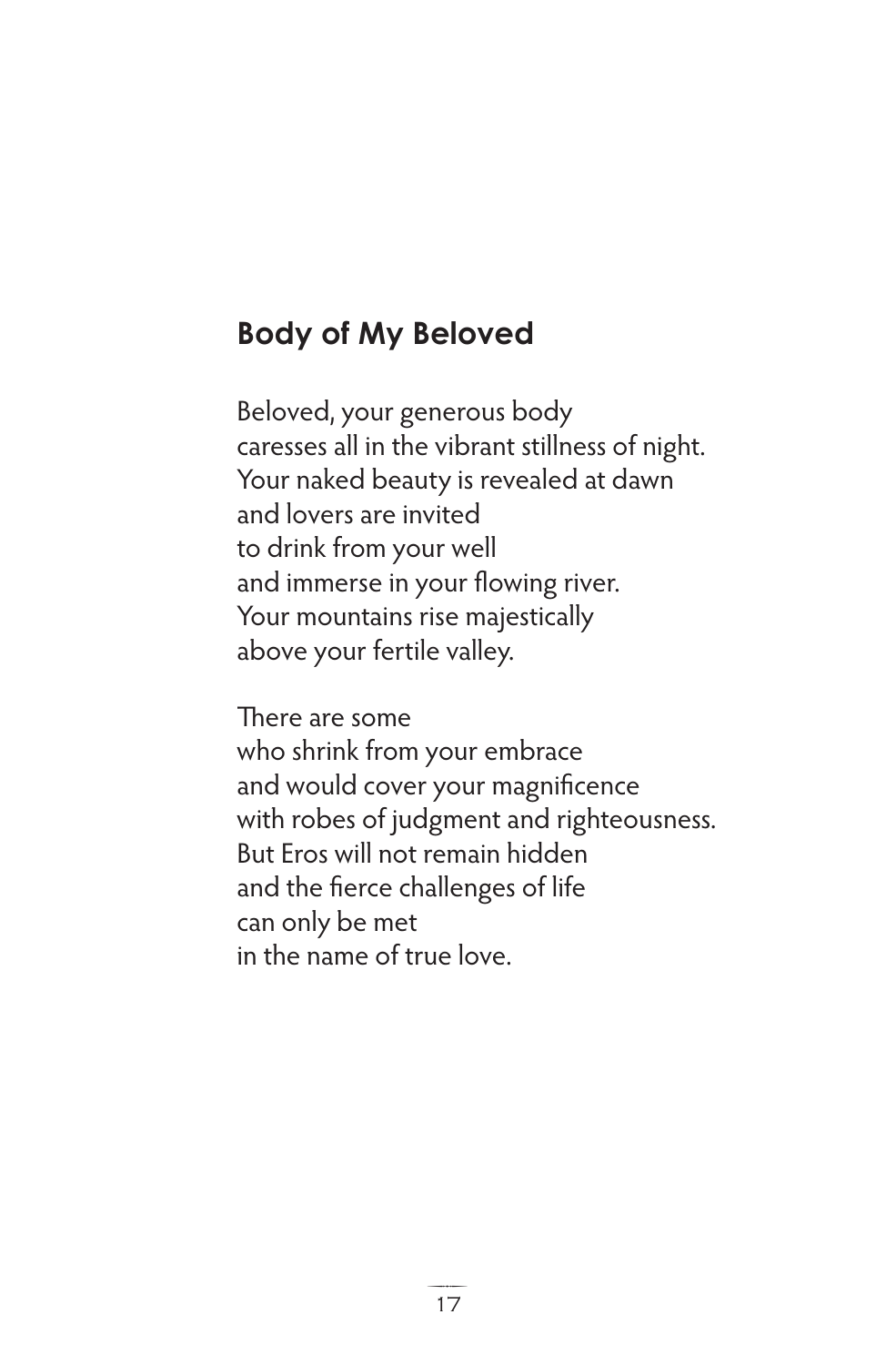#### **The Chain**

Compassion is a chain of connection. Heartache is its lock and the bond is pure love.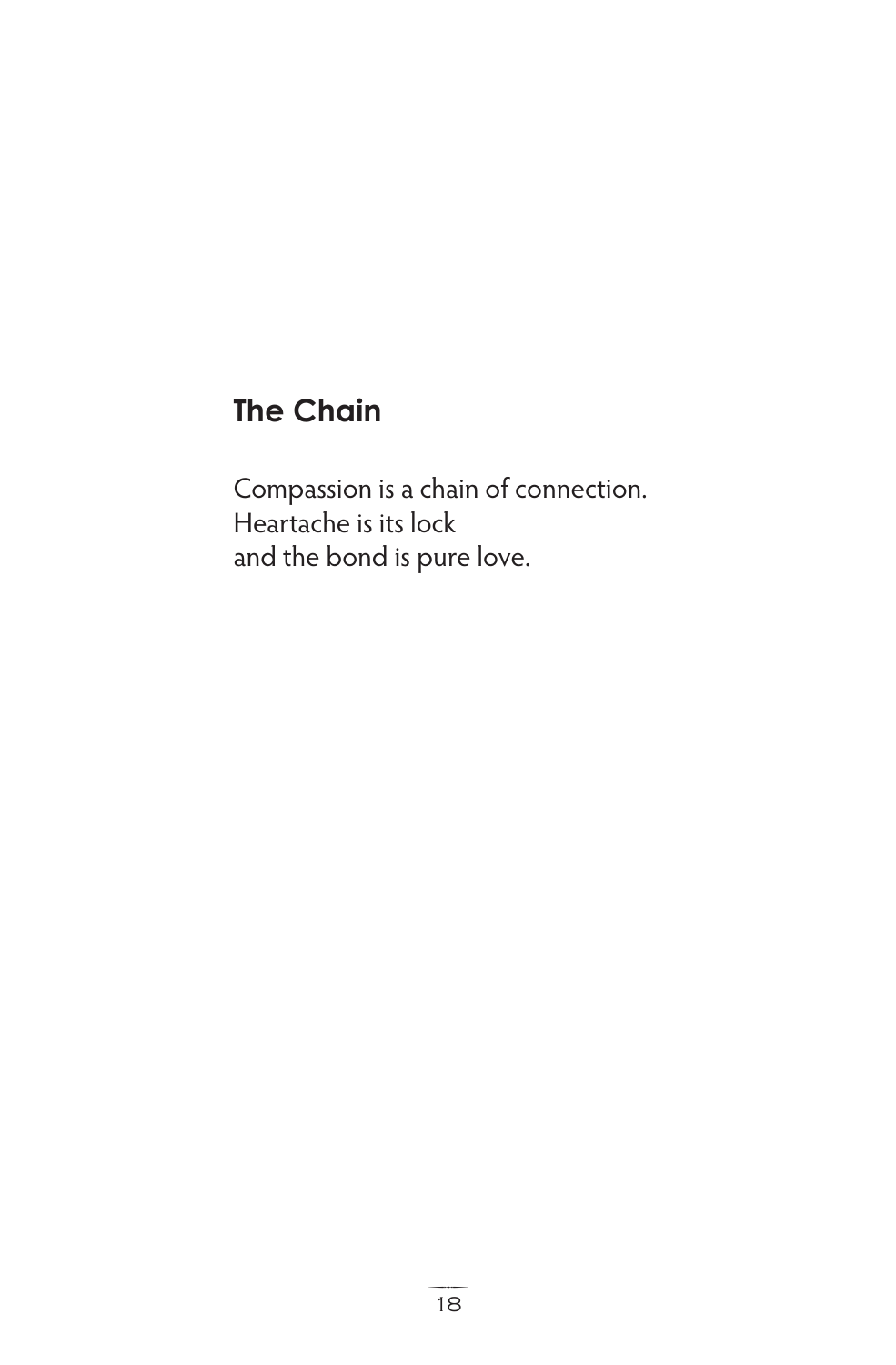## Dark Retreat Life and **Practice**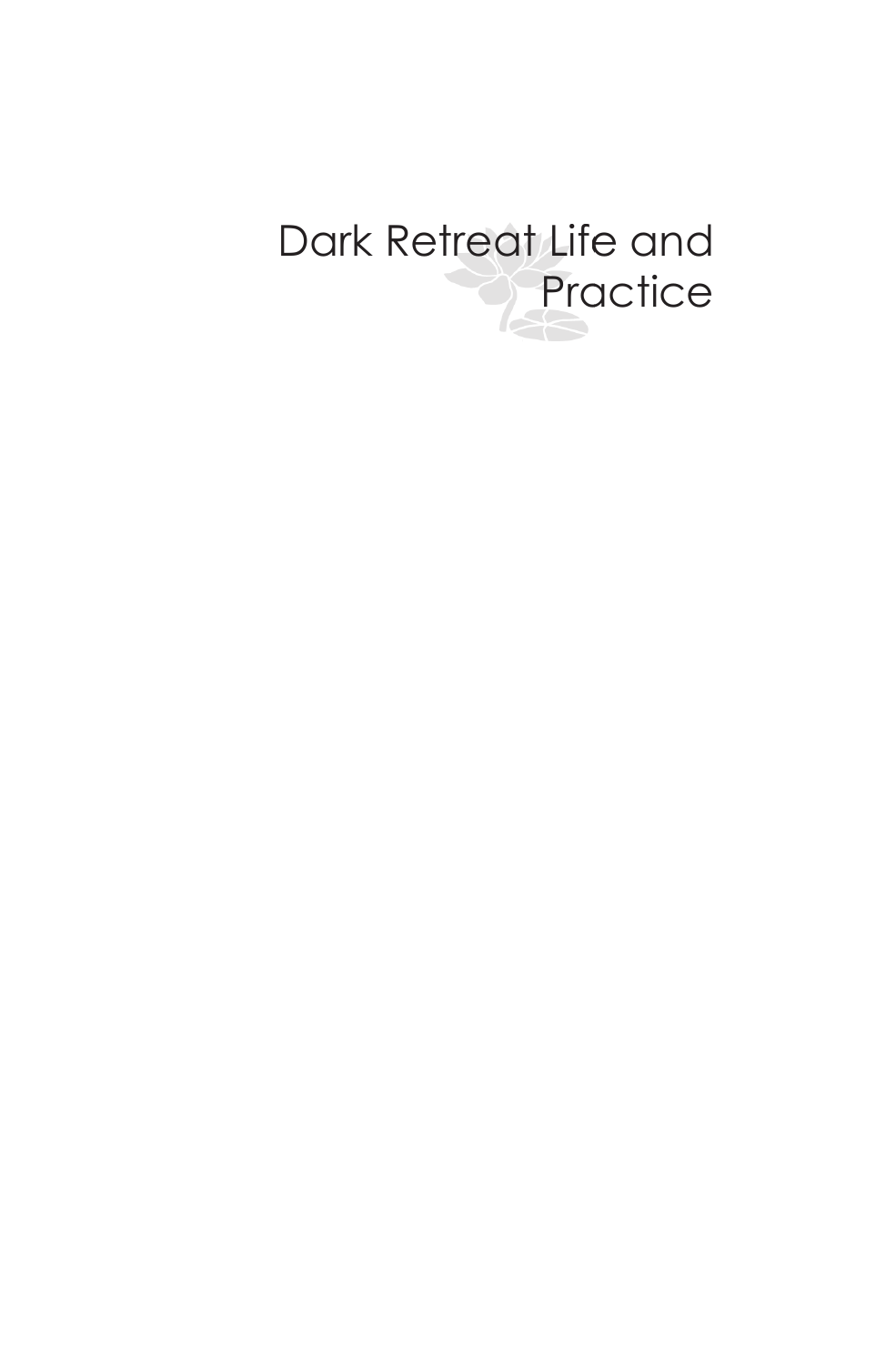#### **Freedom and Sight**

Living in a small, completely dark room, my mind is emancipated from the bondage of bills, correspondence, petty conversations, and entertainment.

My attention expands into vast space, dancing to the tune of presence. My soul luxuriates in recreative preparation to once again see the sky, feed the birds, kiss my wife, play hide and seek, and share stories.

Light and darkness each have a price, and I willingly pay each its due.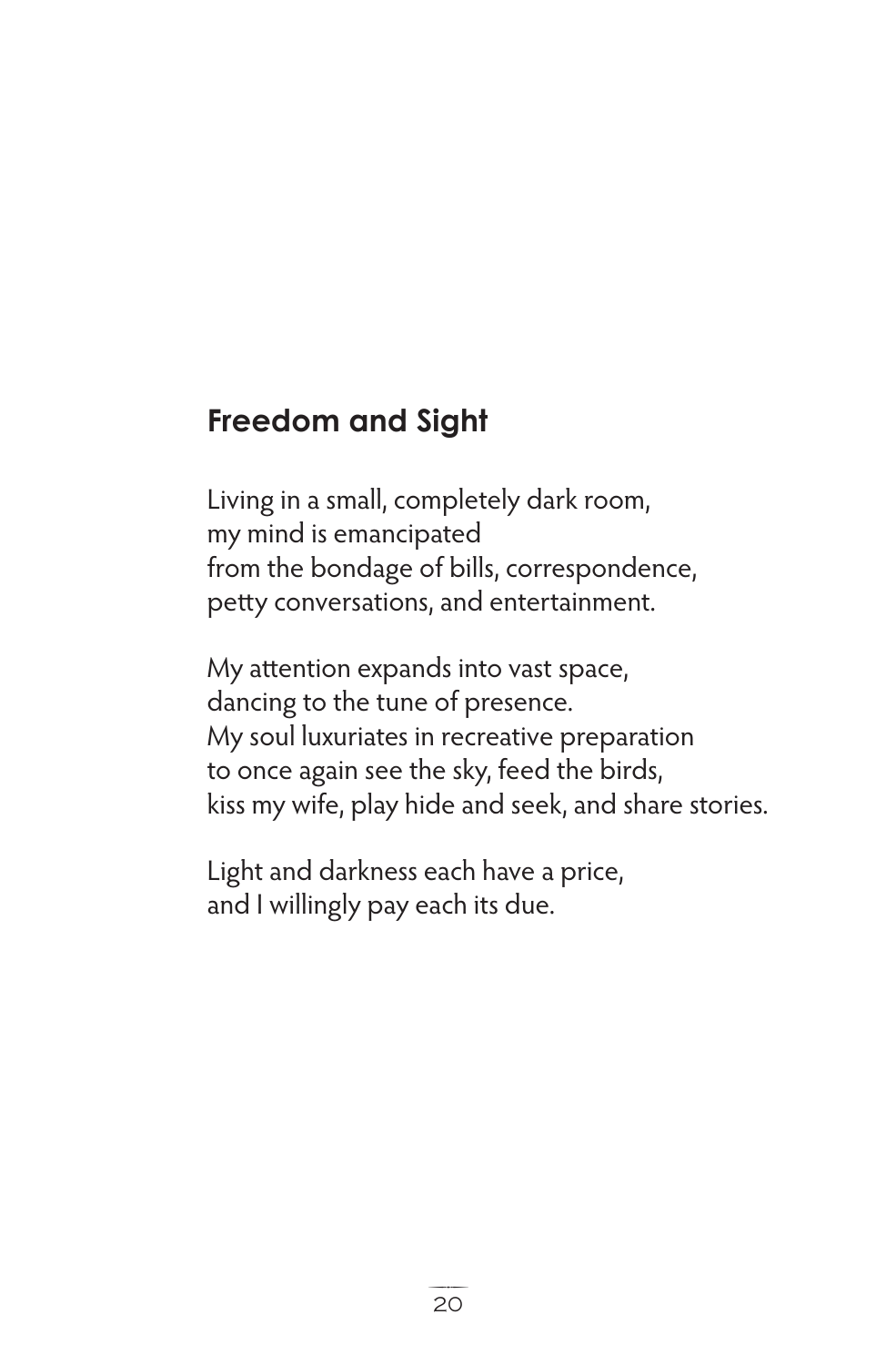#### **Beyond Ordinary**

Living in darkness reverses everything. I see visions invisible to the eye, listen to silence inaudible to the ears,

sense presences the body cannot touch and abide in clear light that is normally obscured.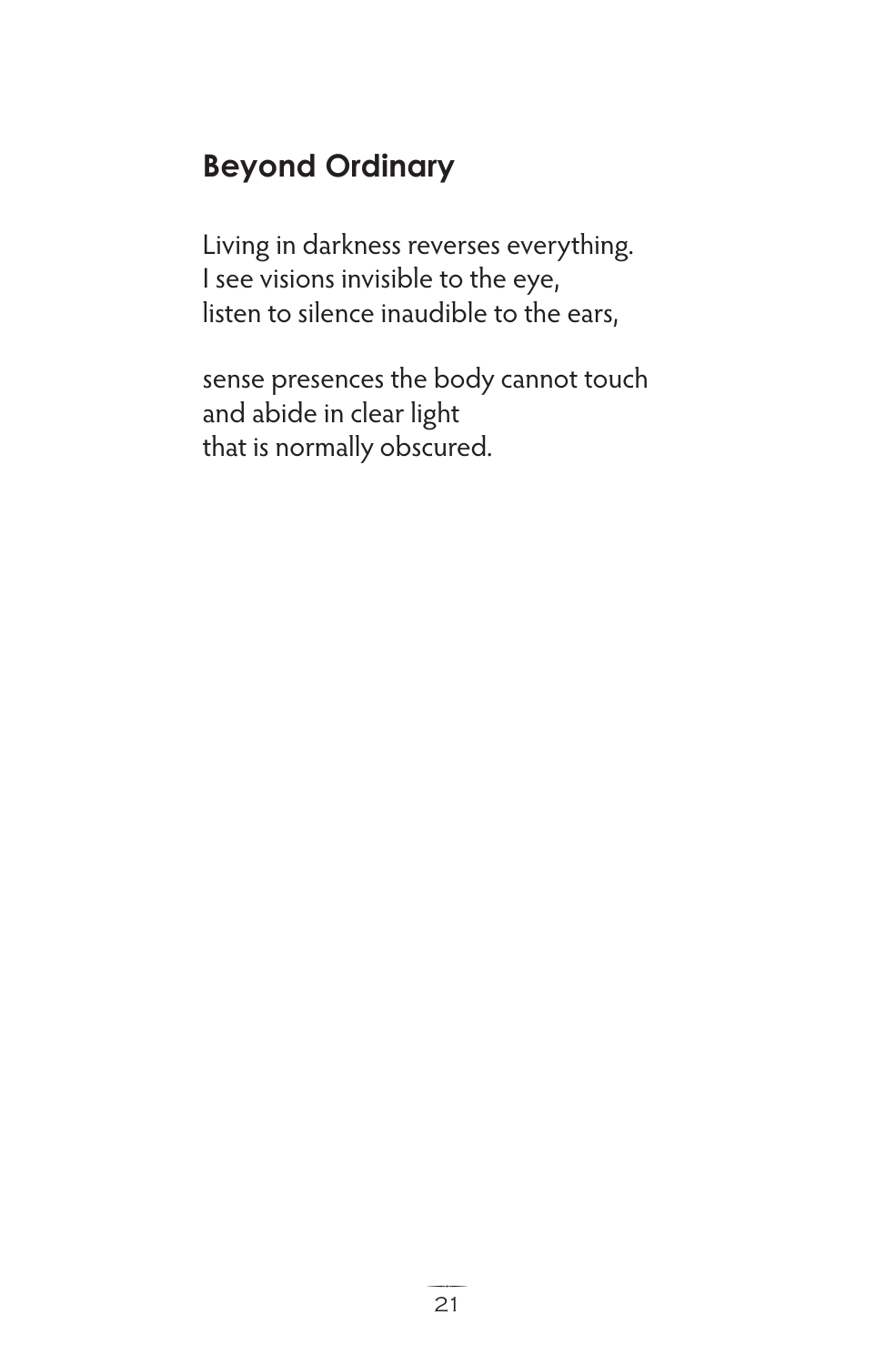#### **Luminous Silence**

In this retreat of total darkness radiant consciousness that has been hidden in the shadows rises above the horizon of distraction and illuminates the silence.

Thoughts pause to marvel in awe. The heart sighs at being home. The vastness of space resounds with quiet joy.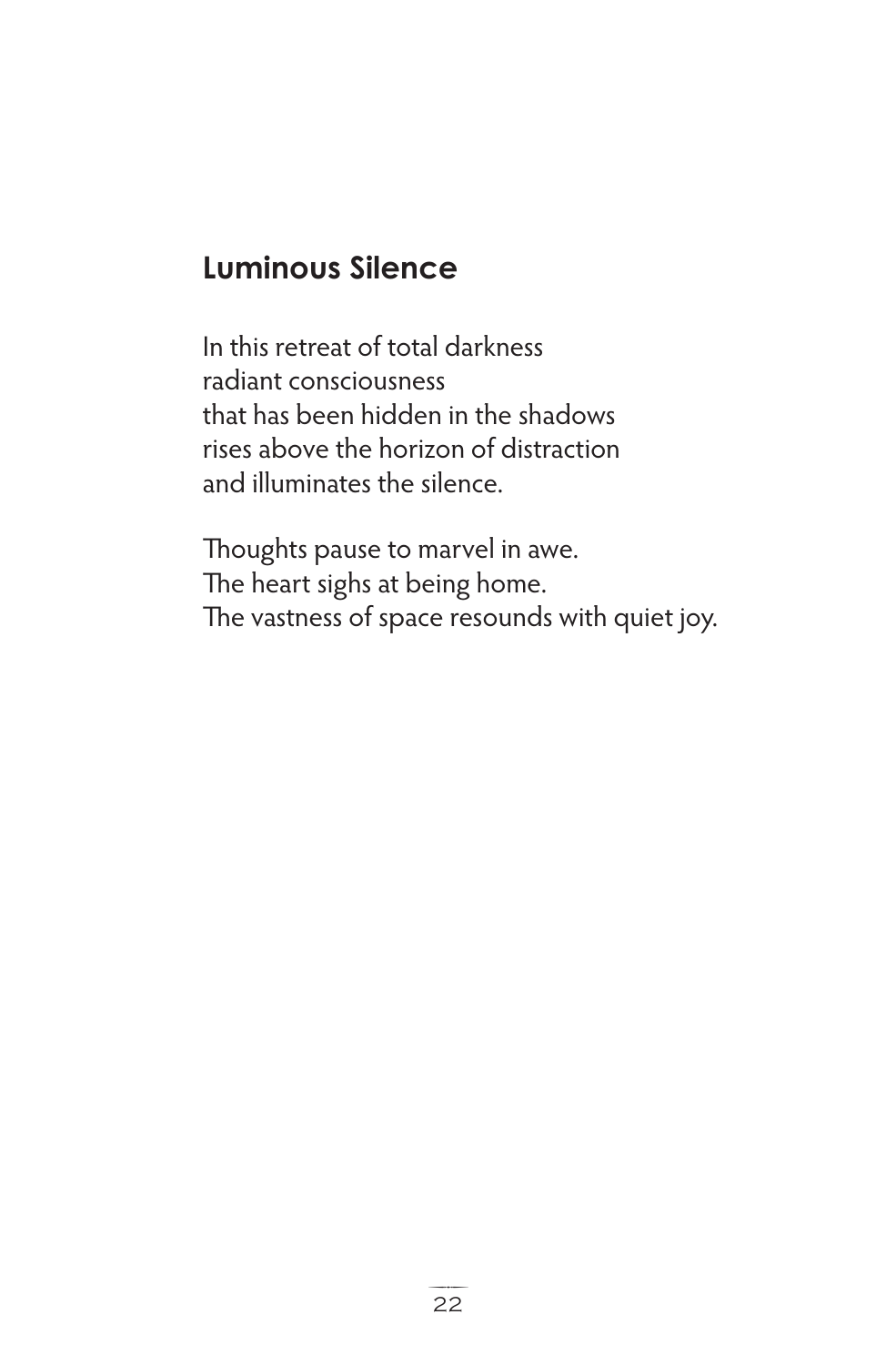Some lights are only seen in darkness, some songs only heard in silence, great forces only felt in stillness, and our true longing only known in the absence of desire.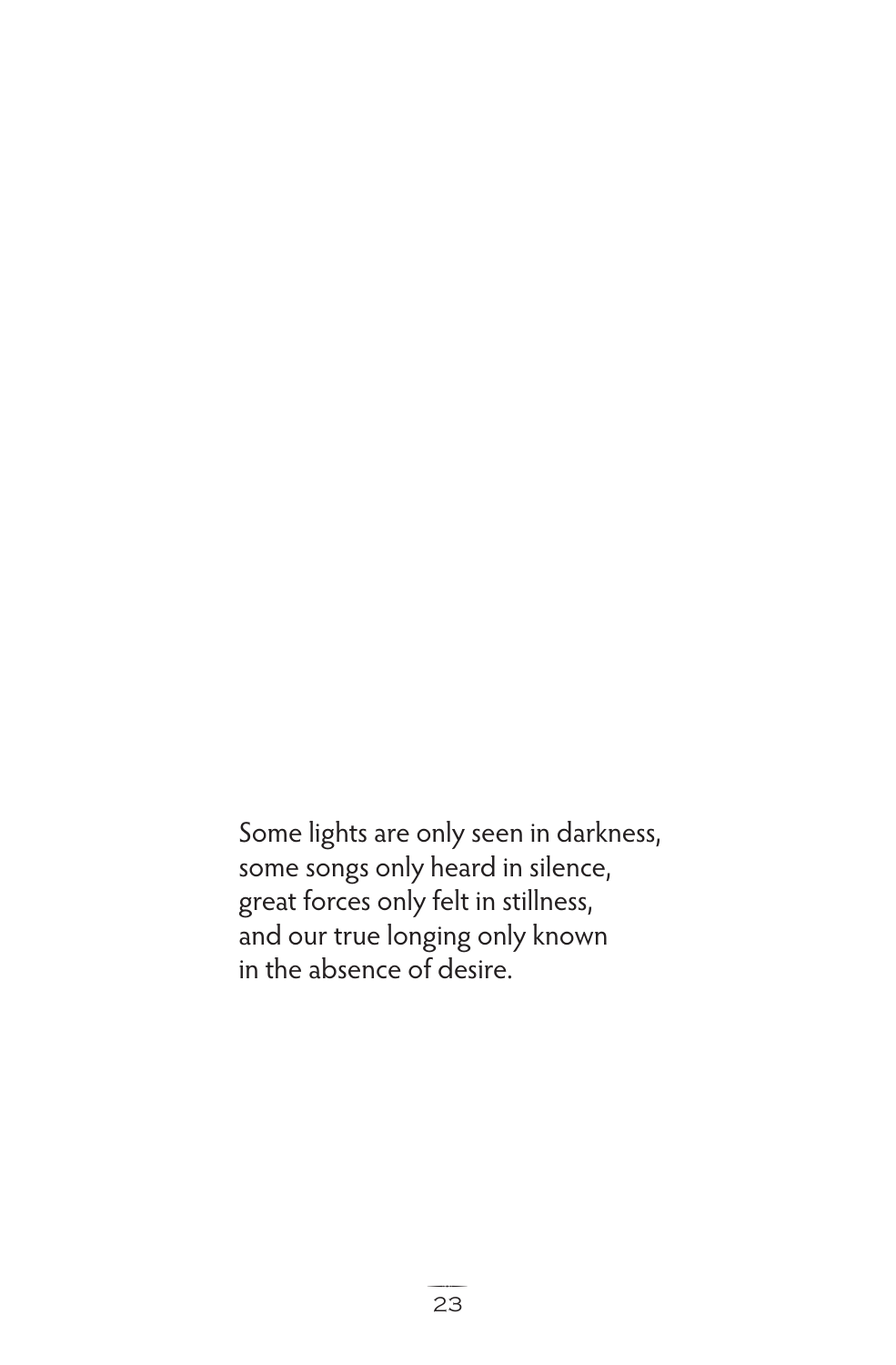#### **Assault**

In this dark place stillness surrounds the body.

Silence pierces the heart of habitual thinking.

The wound to the mind is clarity.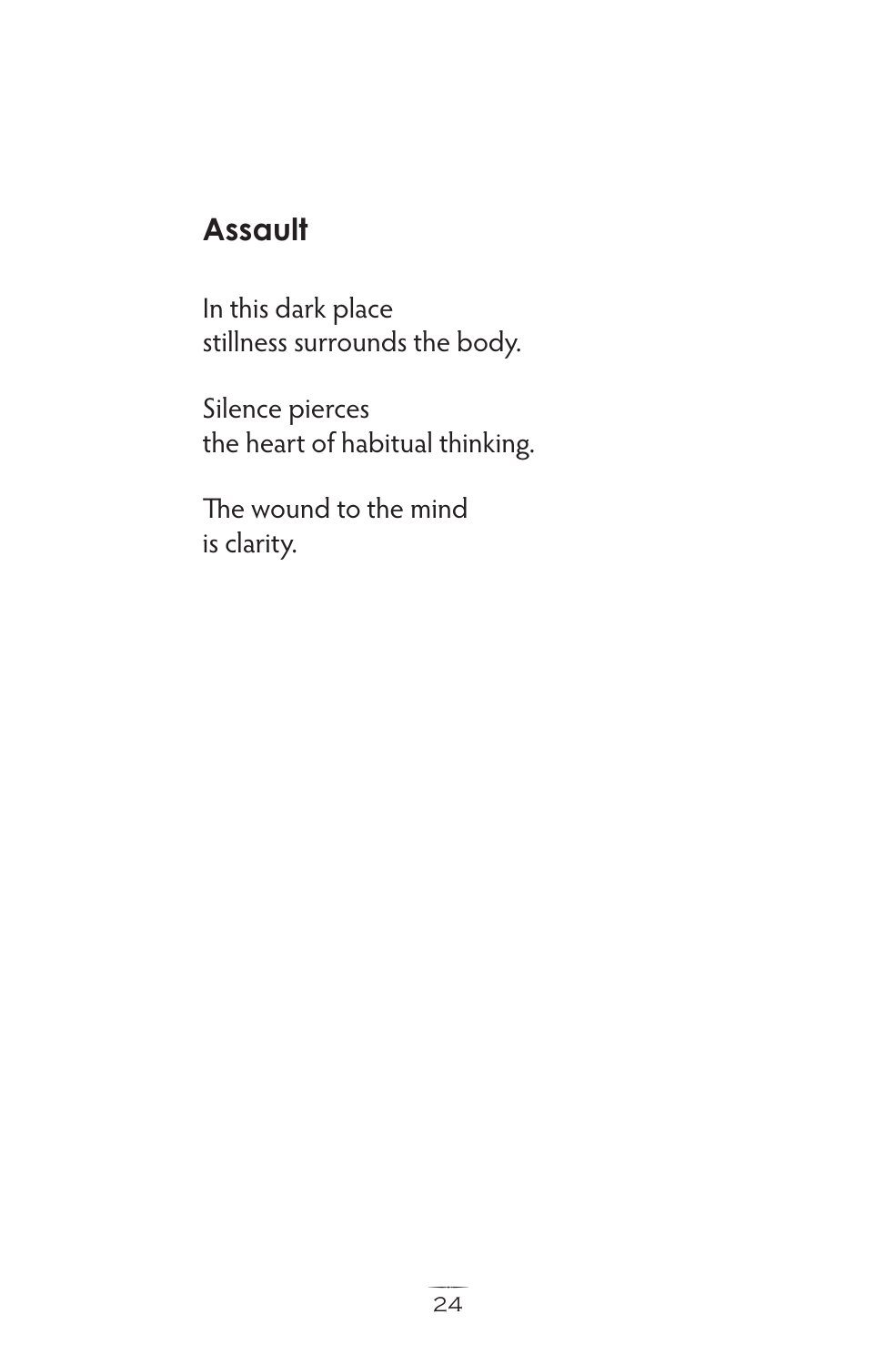#### **Illumination**

The full moon illuminates entire landscapes and the dark retreat remains beyond its reach.

Yet the full light of clarity fills the room and all space.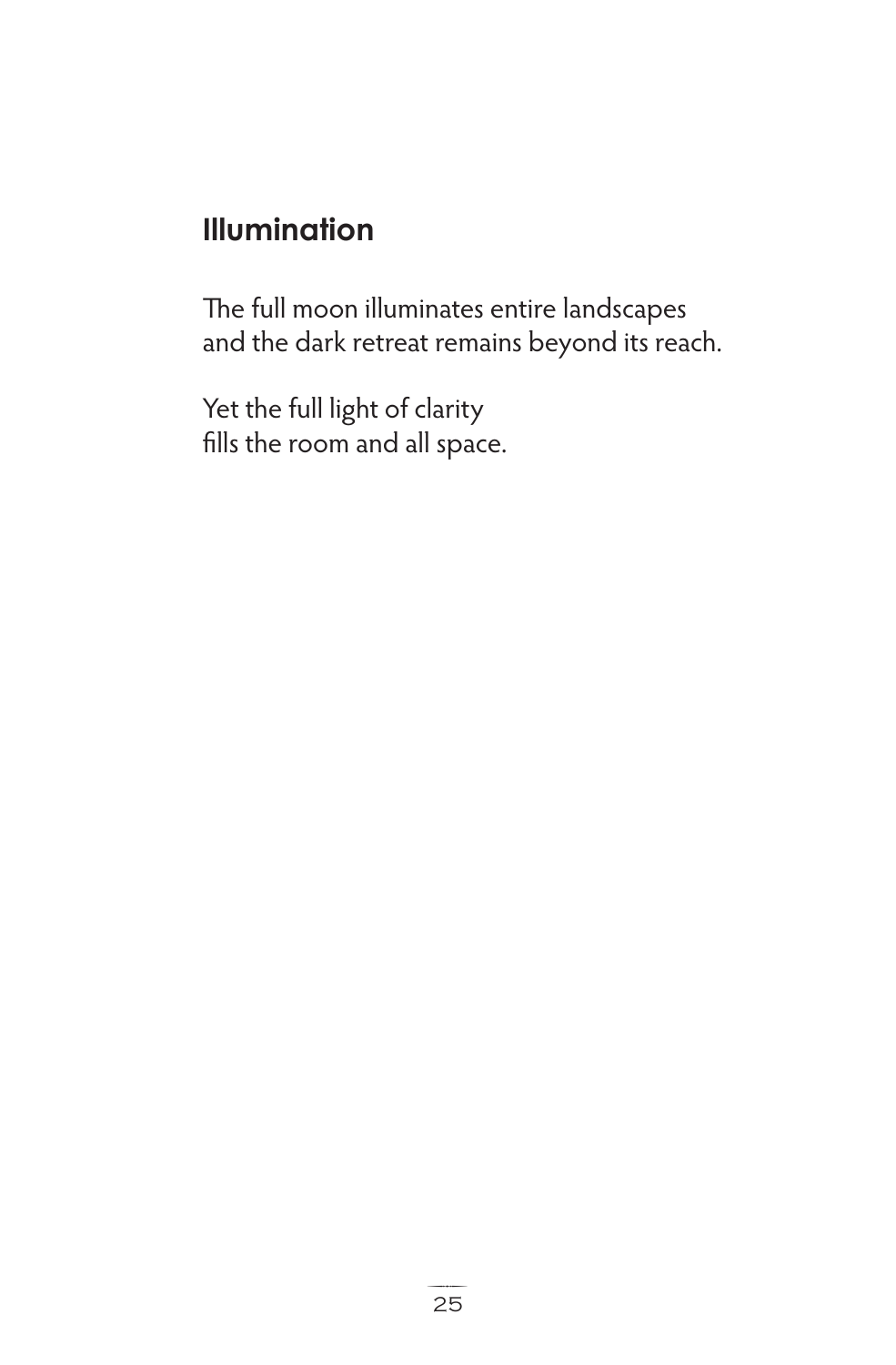#### **Here and Now in Dark Retreat**

When we open our eyes in light, we go from inside to the outside world of form, shape, size and position and time is marked by moving from here to there.

In this black cave, here opens to the boundless and now is defined by pervasive presence.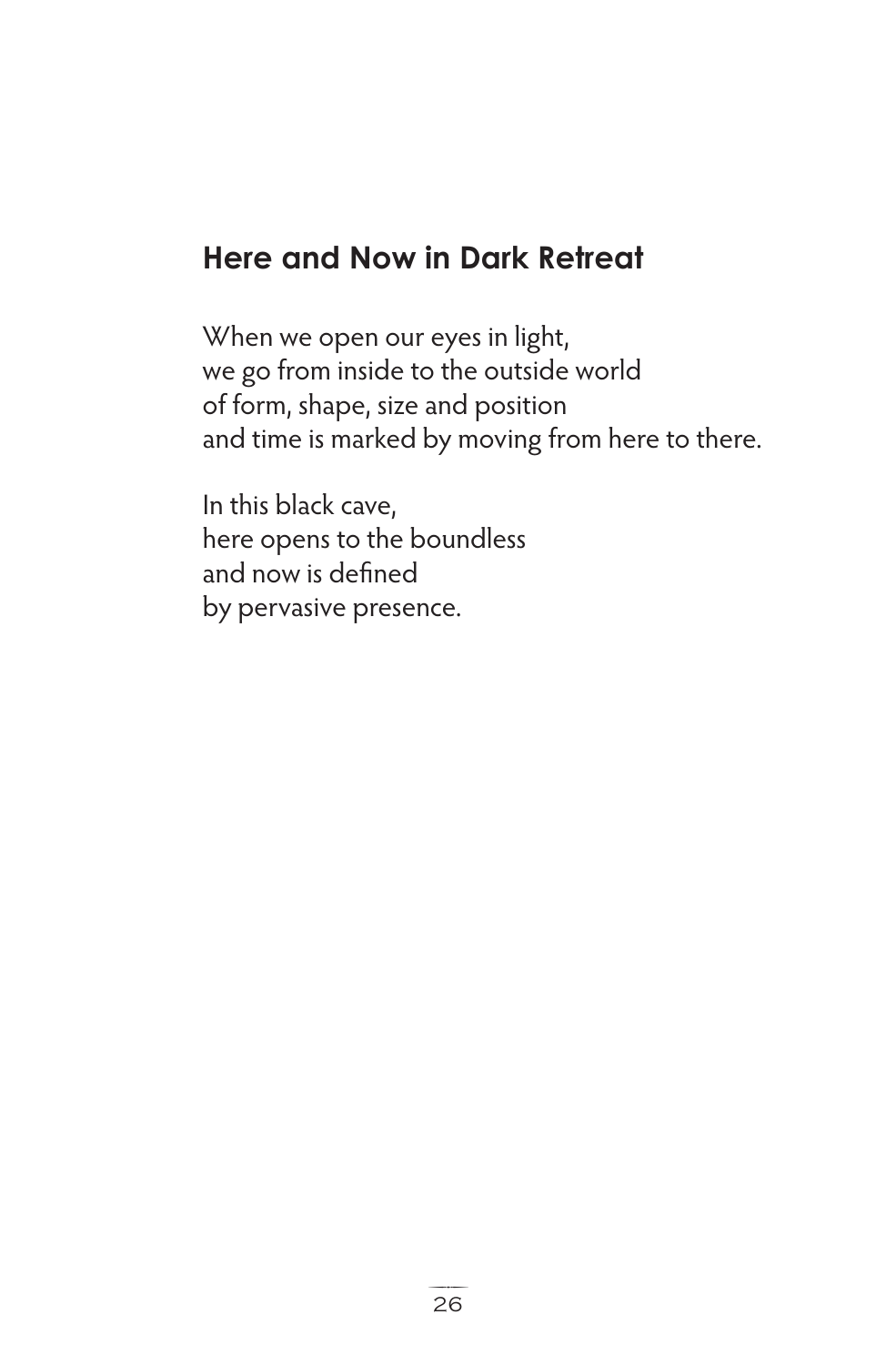I sit in the stony silence of the dark penetrating the black with wide eyes. Lights flash from nowhere, reds, greens and blues pulse at my naked vision.

My skin touches and is touched by the vibrating air. My heart senses a world, vast beyond imagination. I cannot tell where I begin or end or whether this is my experience or the sigh of an unknown presence.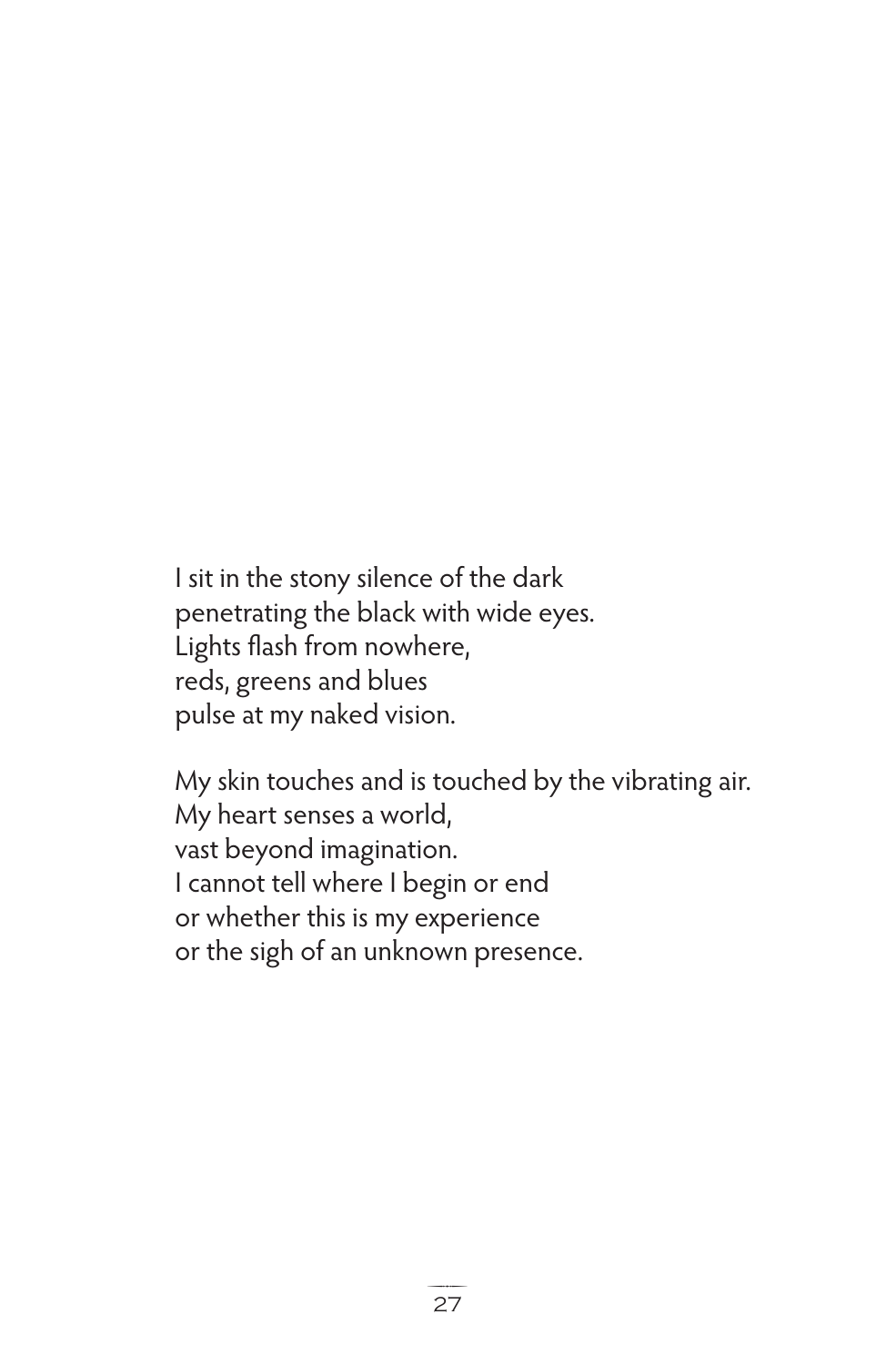#### **The Offer**

The woman sitting next to me offers to transcribe and print out my poems while I continue to meditate.

I think what a wonderful offer. Then I could review and share them for feedback.

I realize that I cannot see which sheets of scribbled paper have poems on them. I am in dark retreat.

Furthermore, she does not exist. I am dreaming.

My lucidity punctures the dream of support as I sleep in my solitary womb of darkness.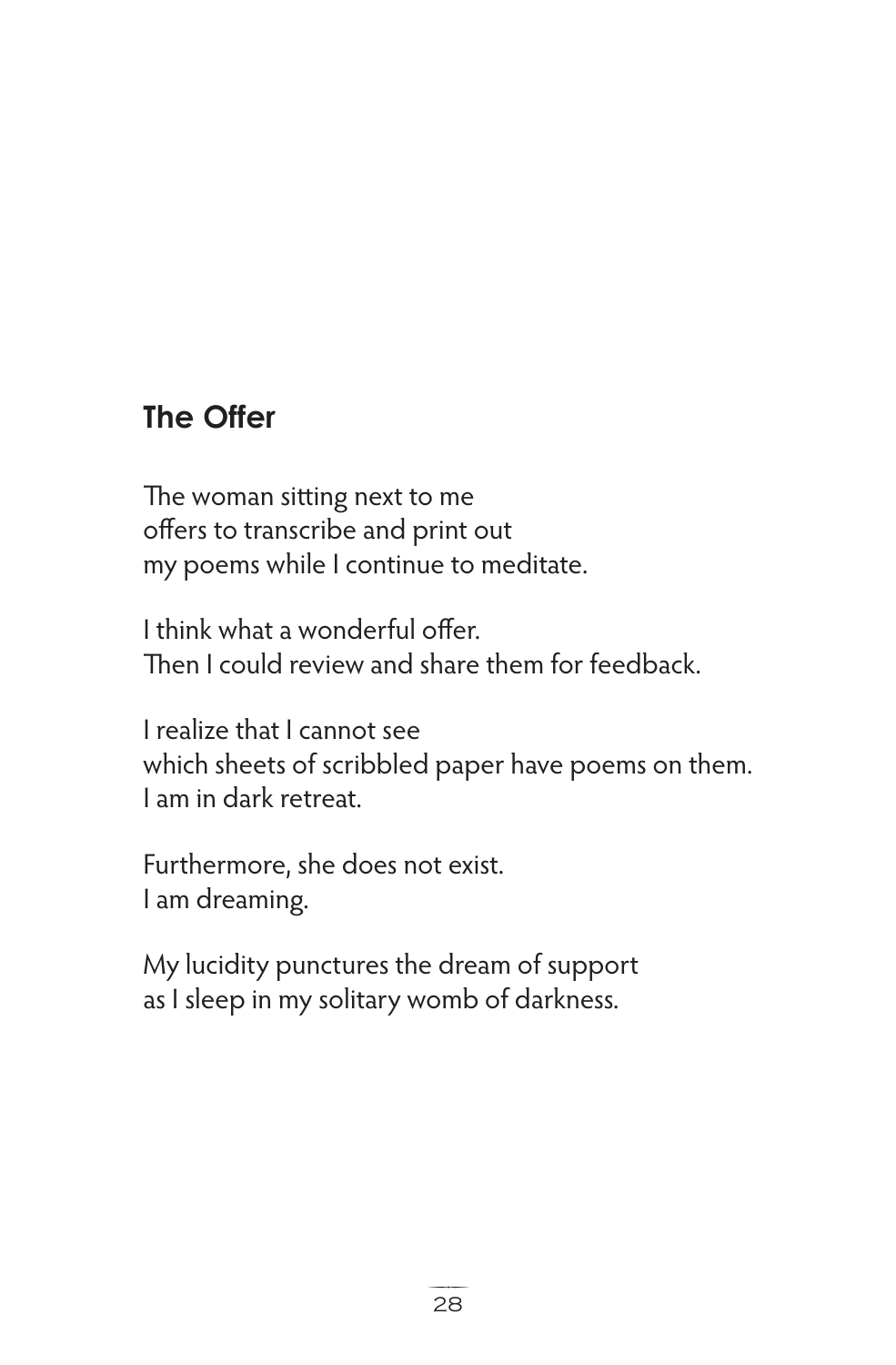## **Sunrise in Dark Retreat**

As the sun of conscious memory rises above the horizon of slumber, It brings the objects of my world back into being bed, night stand, cushion. In this room of darkest night, there is no need of shadows.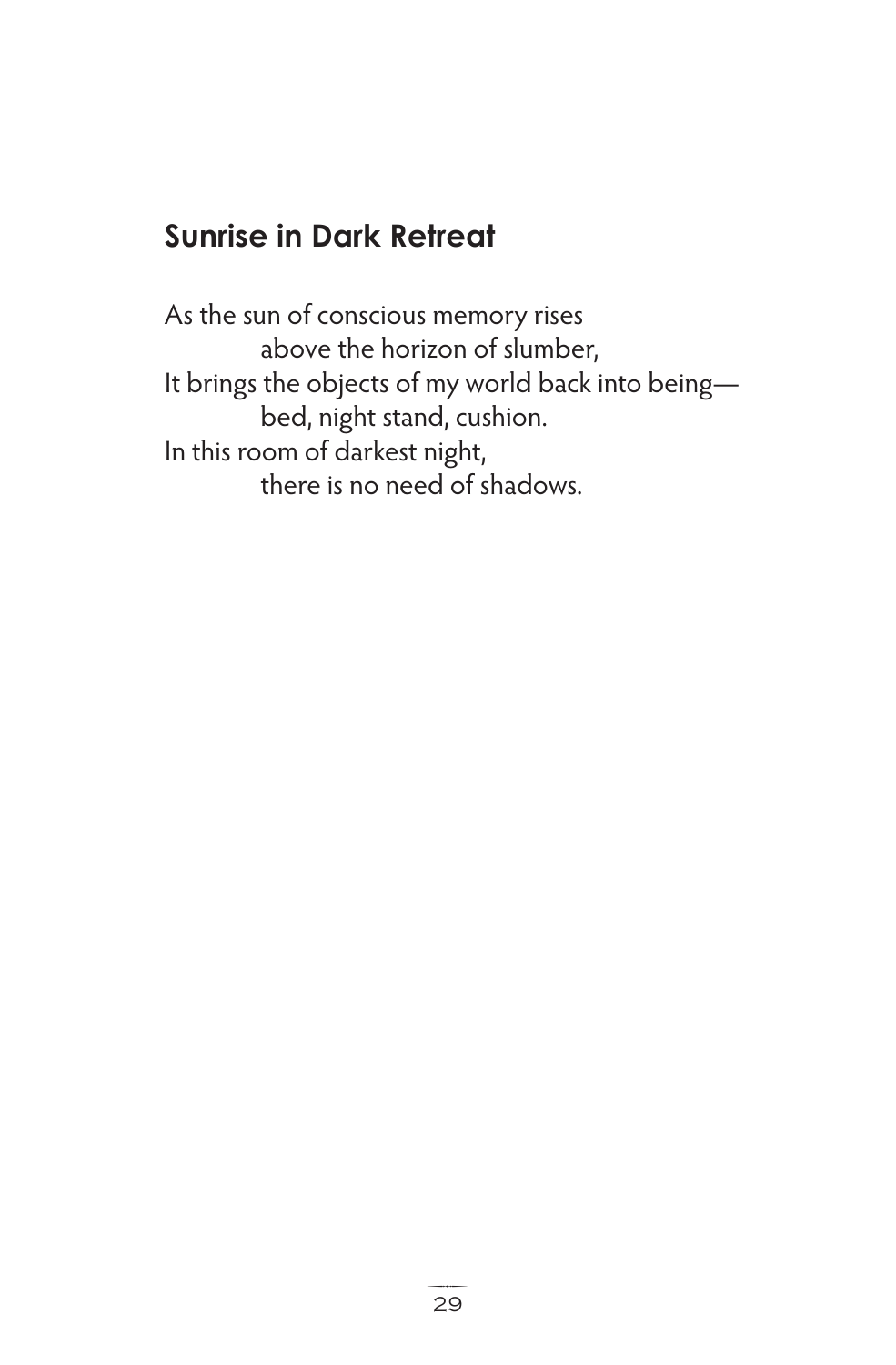#### **Terrain of the Dark**

Maps and eyesight are useless in the terrain of the dark. Only the perceptions of a sacred heart can behold the vast intimacy of this primal landscape.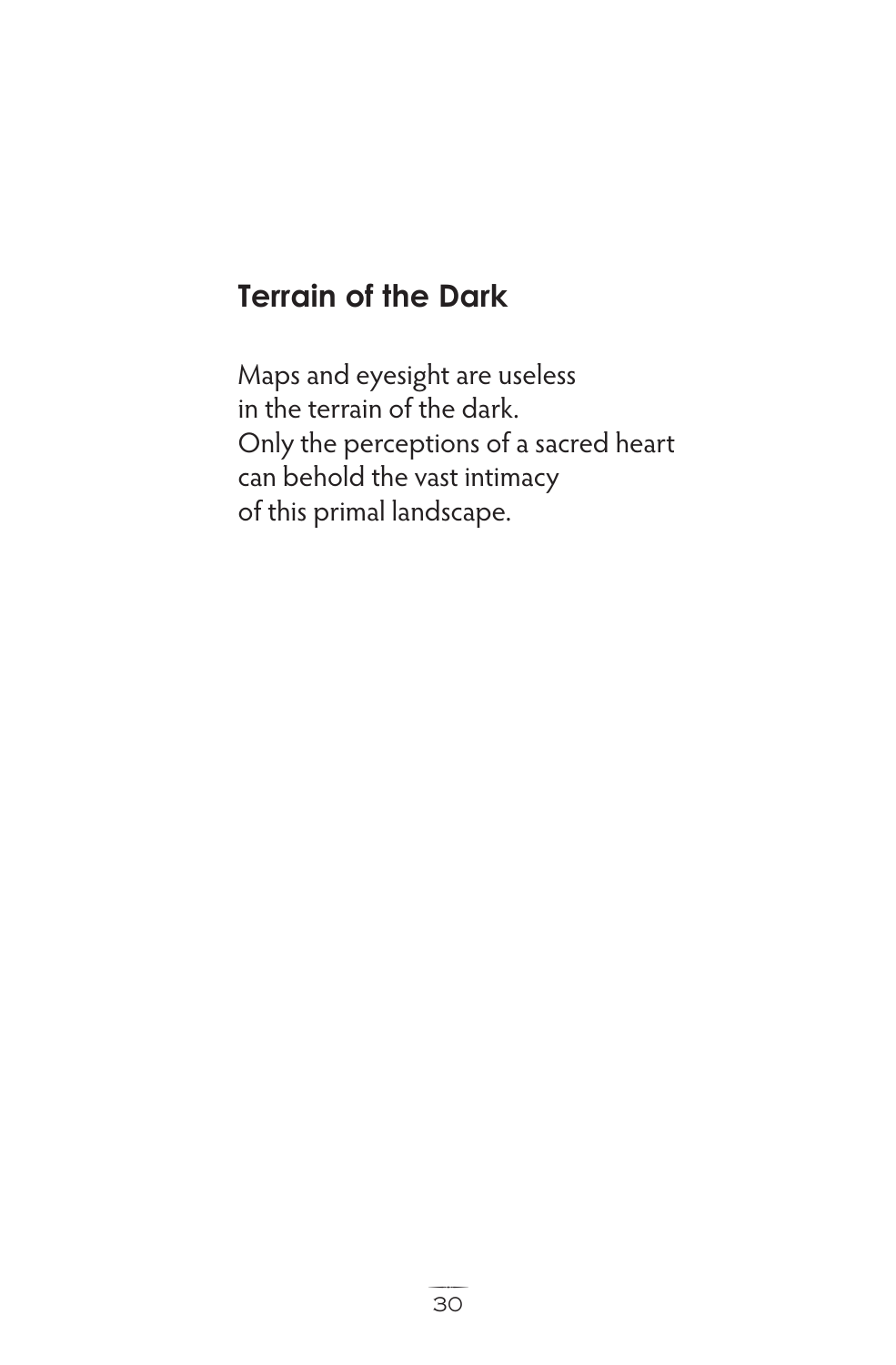#### **Great Darkness**

Great Darkness opens and invites the loving, fierce penetration of Extreme Light

and her womb forever carries the visions of possibility.

The universe never sleeps again.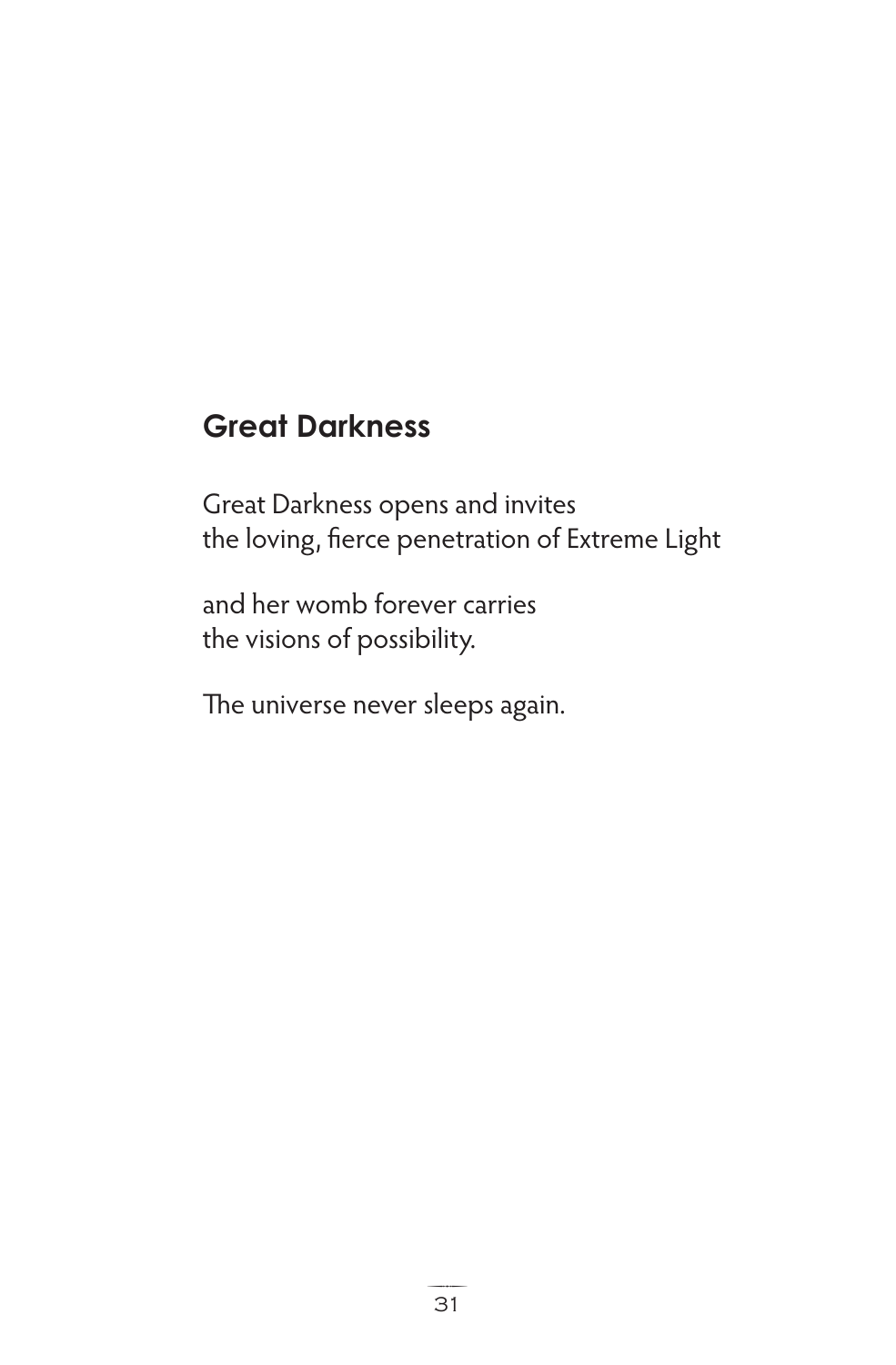#### **Darkness**

Darkness absorbs everything, light, sounds, tears, pain, songs and all words and images ever made into its infinity.

Only the Clear Light of Divine Awareness comprehends its magnitude and only the unconditional presence of a loving heart can apprehend its magnificence.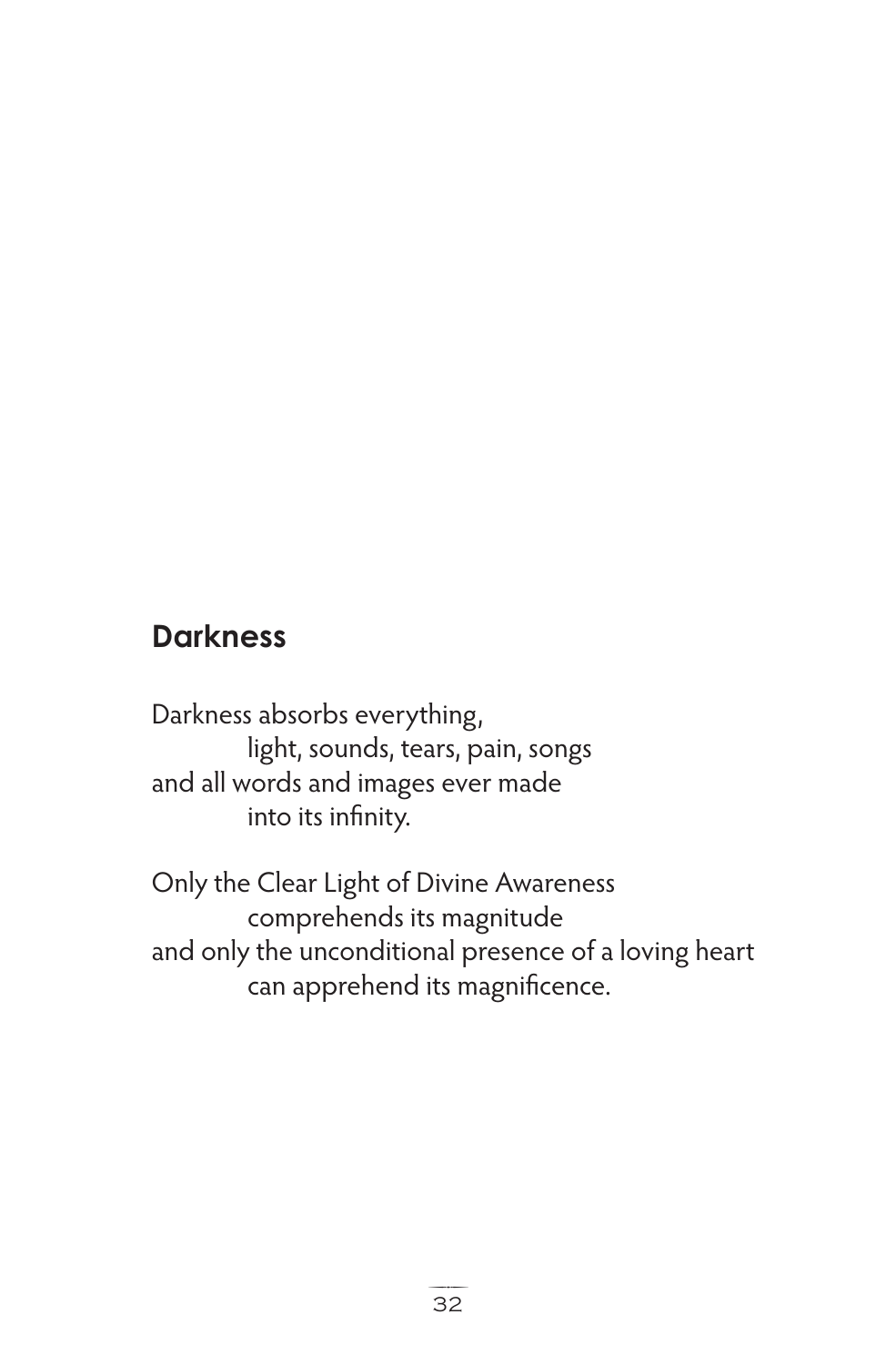### **At Home in the Dark**

It is only in the dark that I am reminded of how blind I am in daily light. It is through feeling water in the unseen space of my retreat room that I am struck by the miracle of small things. In the song of the birds outside, the fragrance of cooked rice, the mind releases its claim to the attention of the heart as I open to what is.

Nothing is held beyond the moment. Judgments and comments give way to presence. Thundering silence and dynamic stillness energize my heart posture of praise. This eternal moment of resounding joy simply serves the delicious glory of the taste of cool, fresh water in a dark home.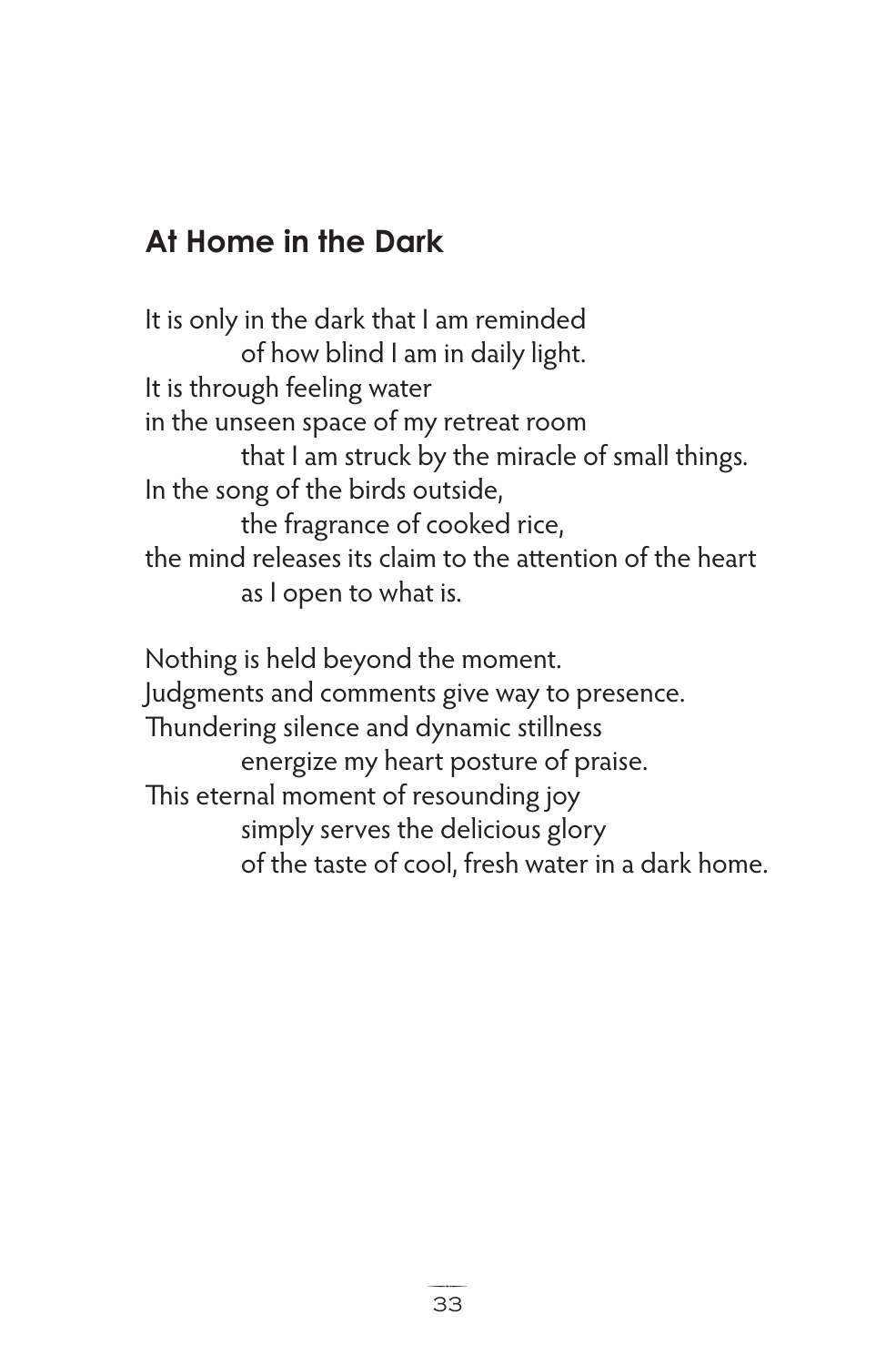## **Sitting in the Dark**

Sitting on a firm cushion, thoughts come and go mind remains. Feelings arrive insistently and exit reluctantly, heart remains. Inner lights and colors arise, pass through and disappear, darkness remains. "I" goes "Am" remains.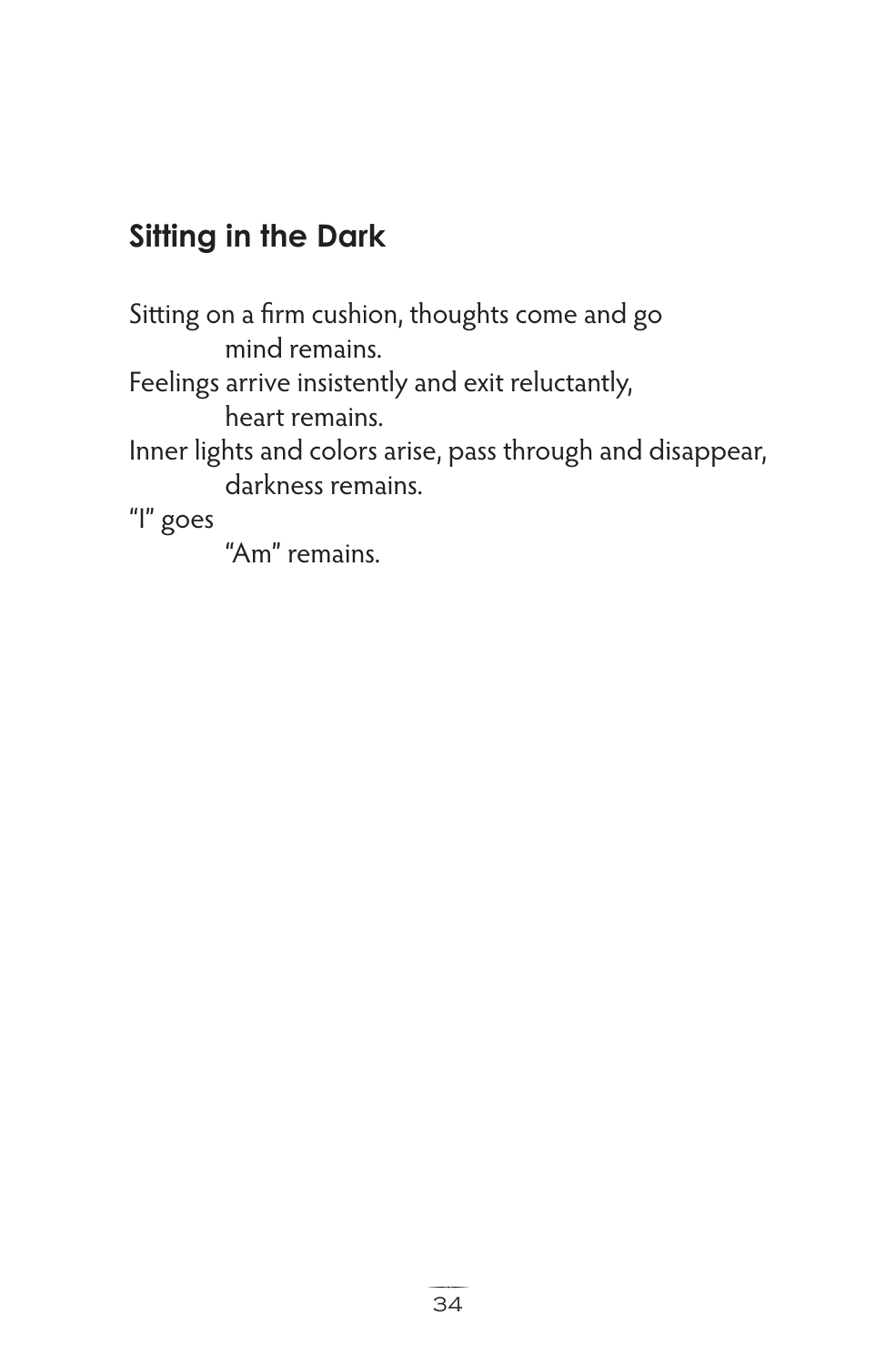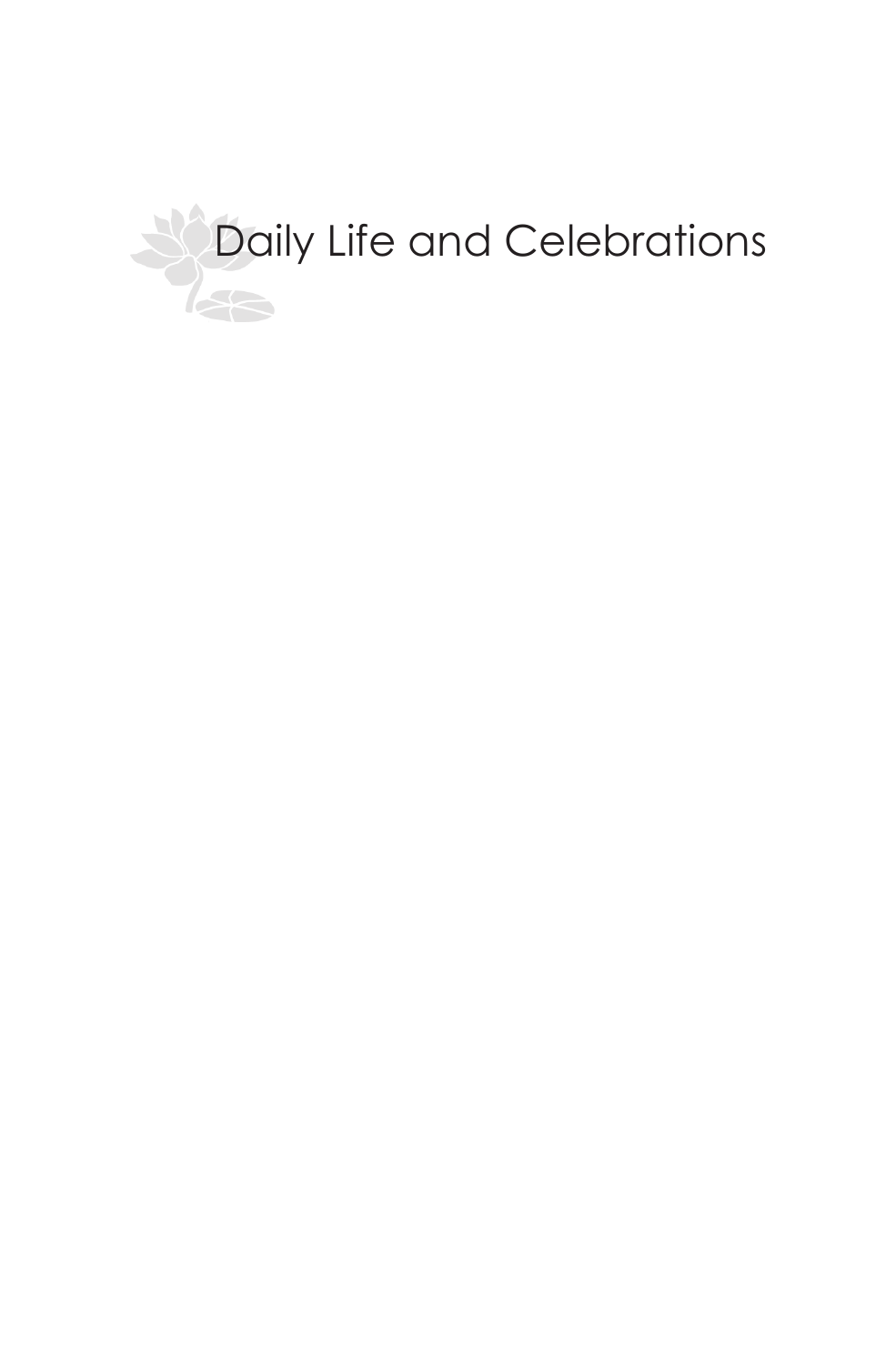### **Music of the Day**

The Hallelujah chorus of birds accompanies the sunrise. At sunset they sing a requiem for the day.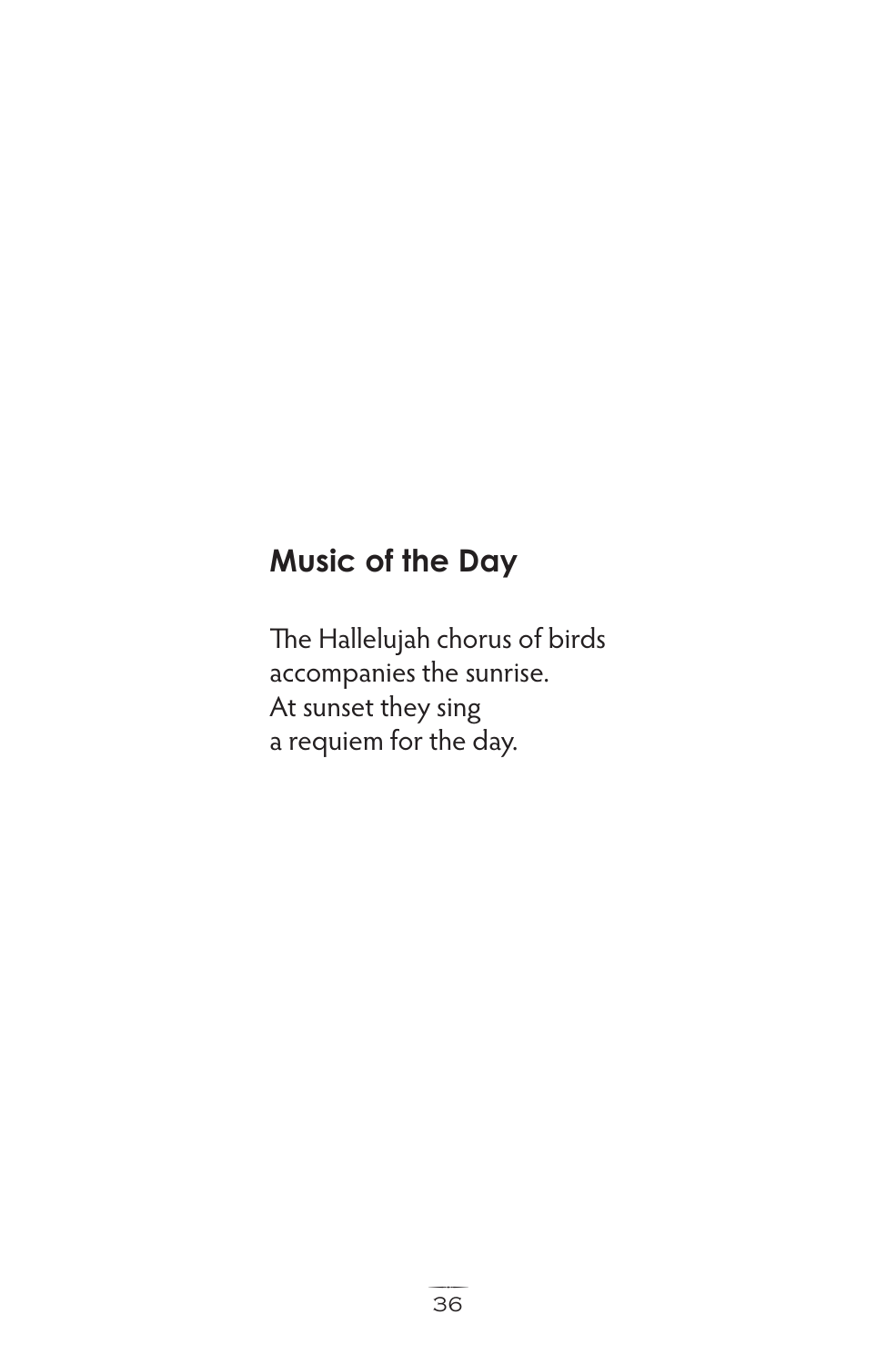## **Finn and The Bite of Salmon\***

With one taste of king salmon, blasts of delight assault my palate, awakening my senses, inflaming my soul, consuming my body, leaving the aftertaste of Grace.

\*Finn MacCool, the legendary chieftain of the fienna in Ireland, who gained his wisdom from eating a salmon.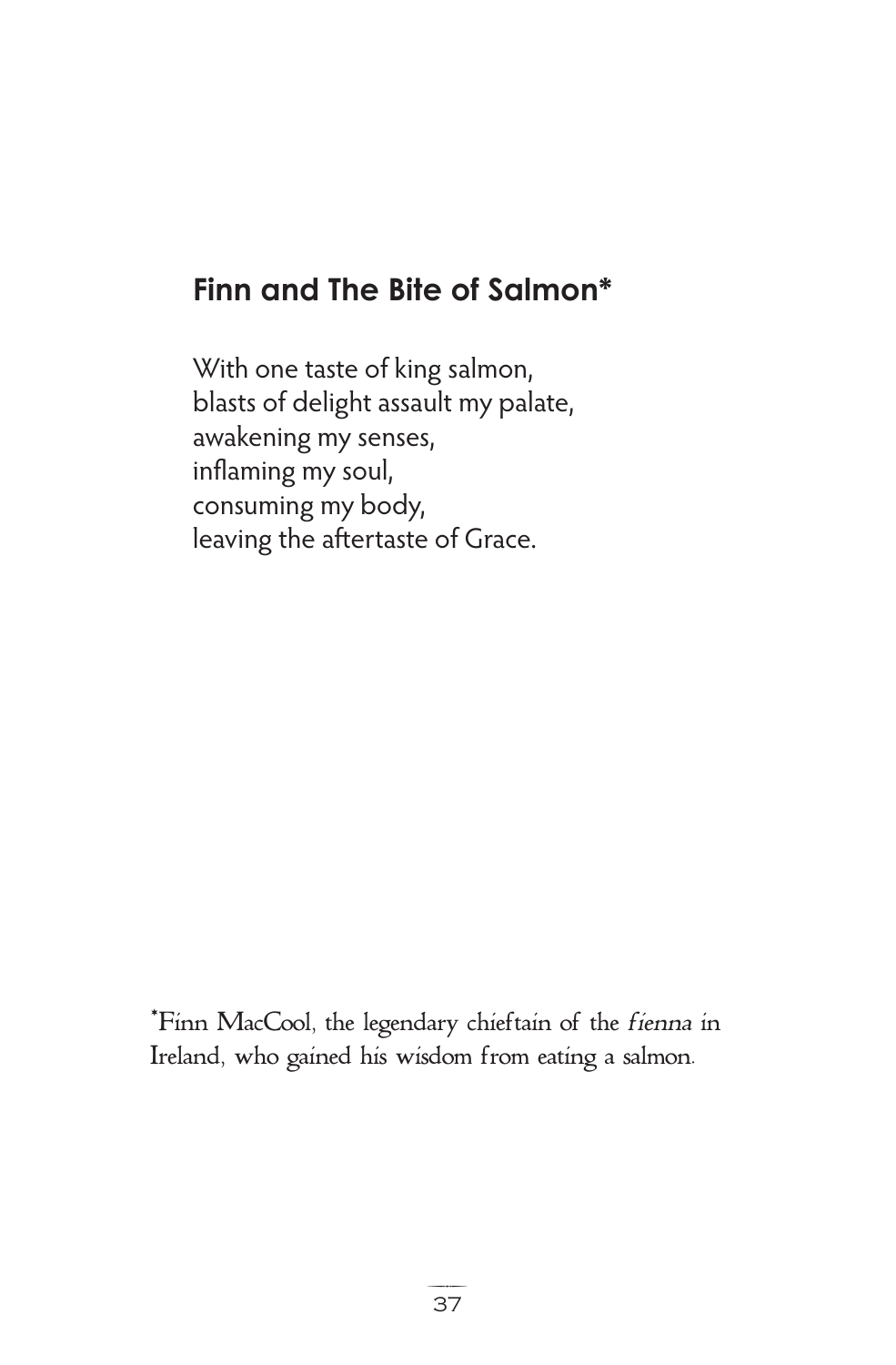As teeth crush a grape, the palate sings a sweet melody. Every cell, even hairs, sigh in praise.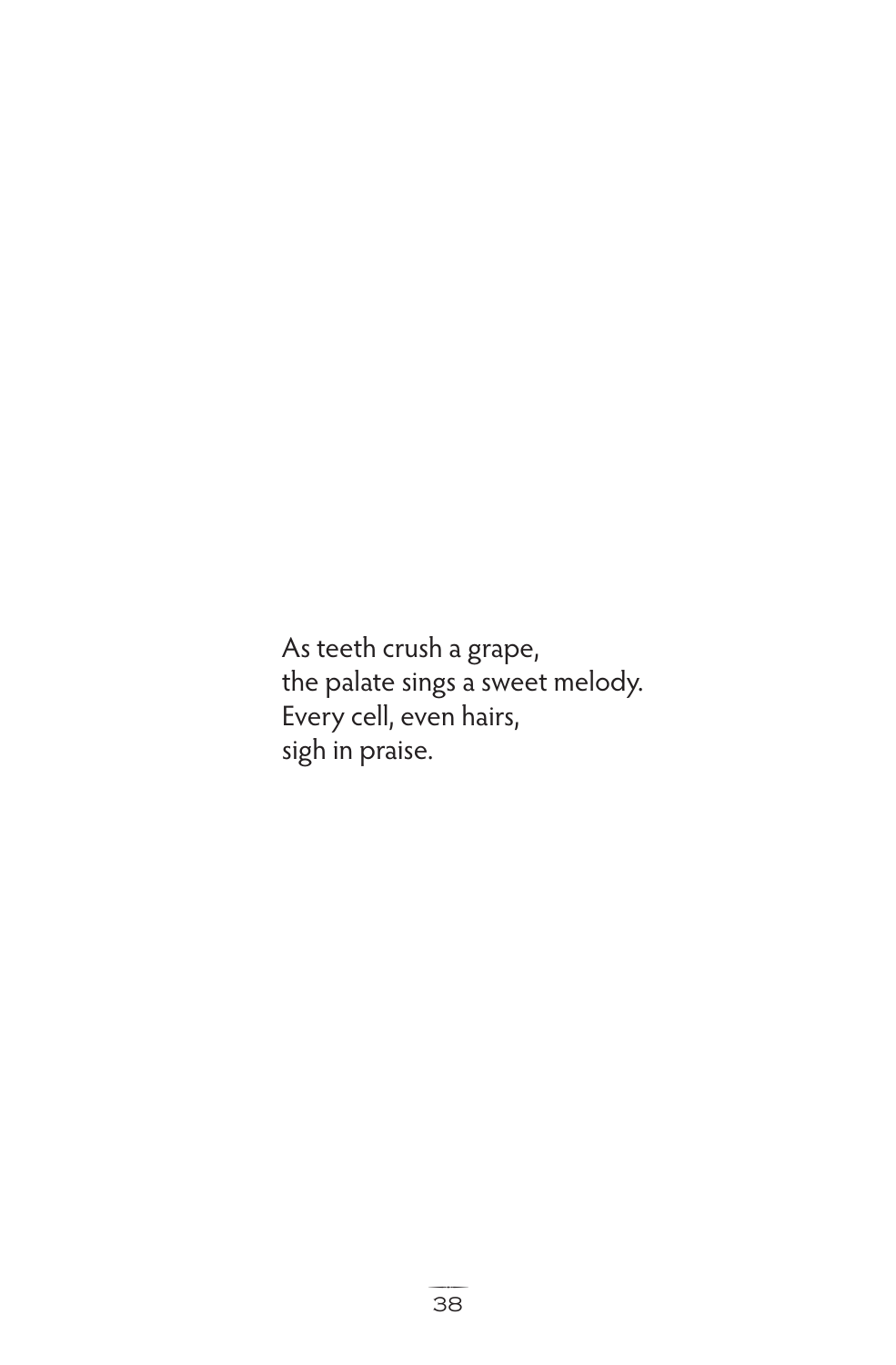## **The Bath**

My pleasure loving skin delights in the caresses and embrace of the bath.

I marvel that my body does not follow the water down the drain.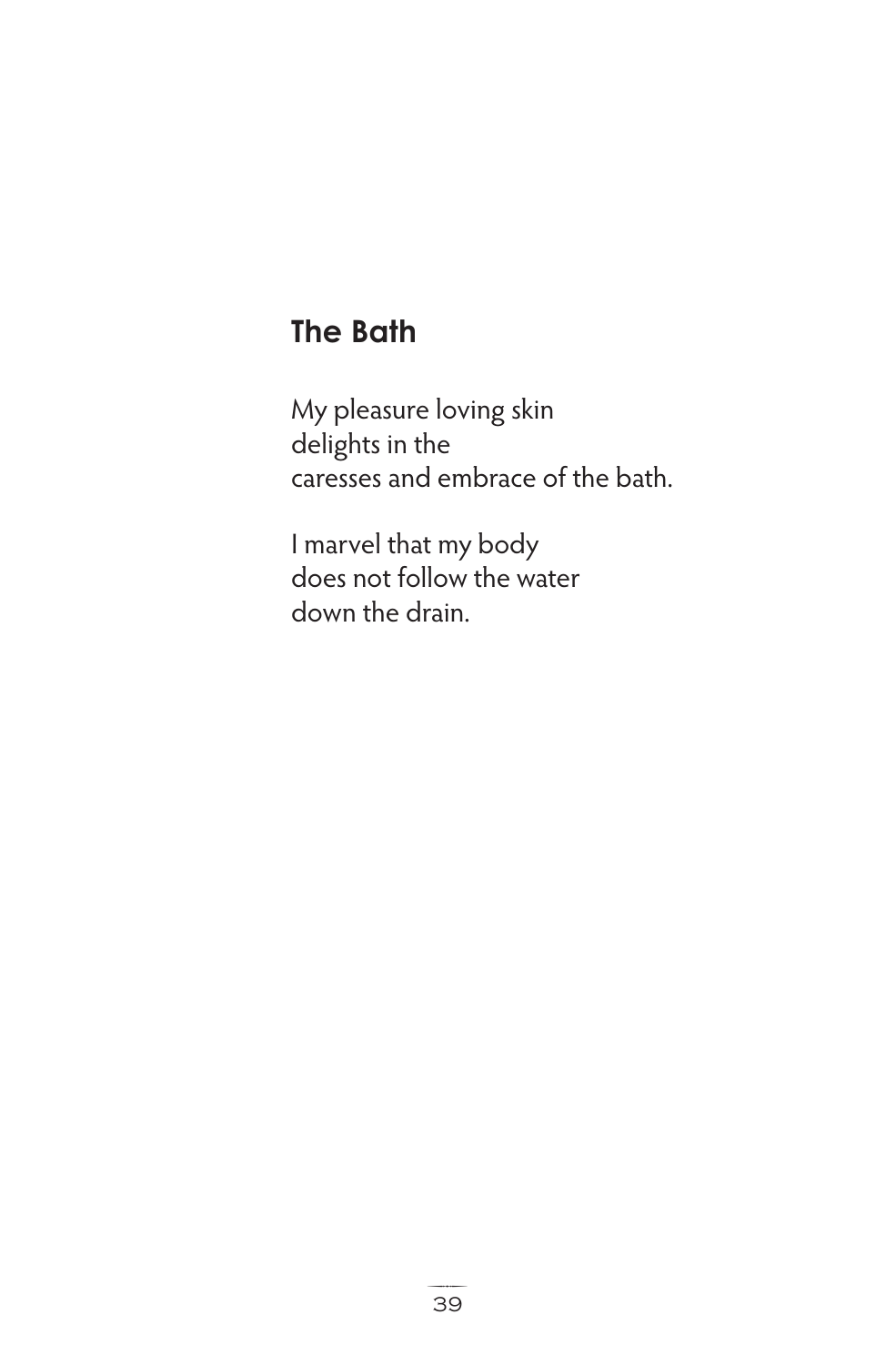Pausing on a path in the wild woods, I can almost hear the carpenter's song the ants sing to a fallen log as they recycle its life as a tree into a home.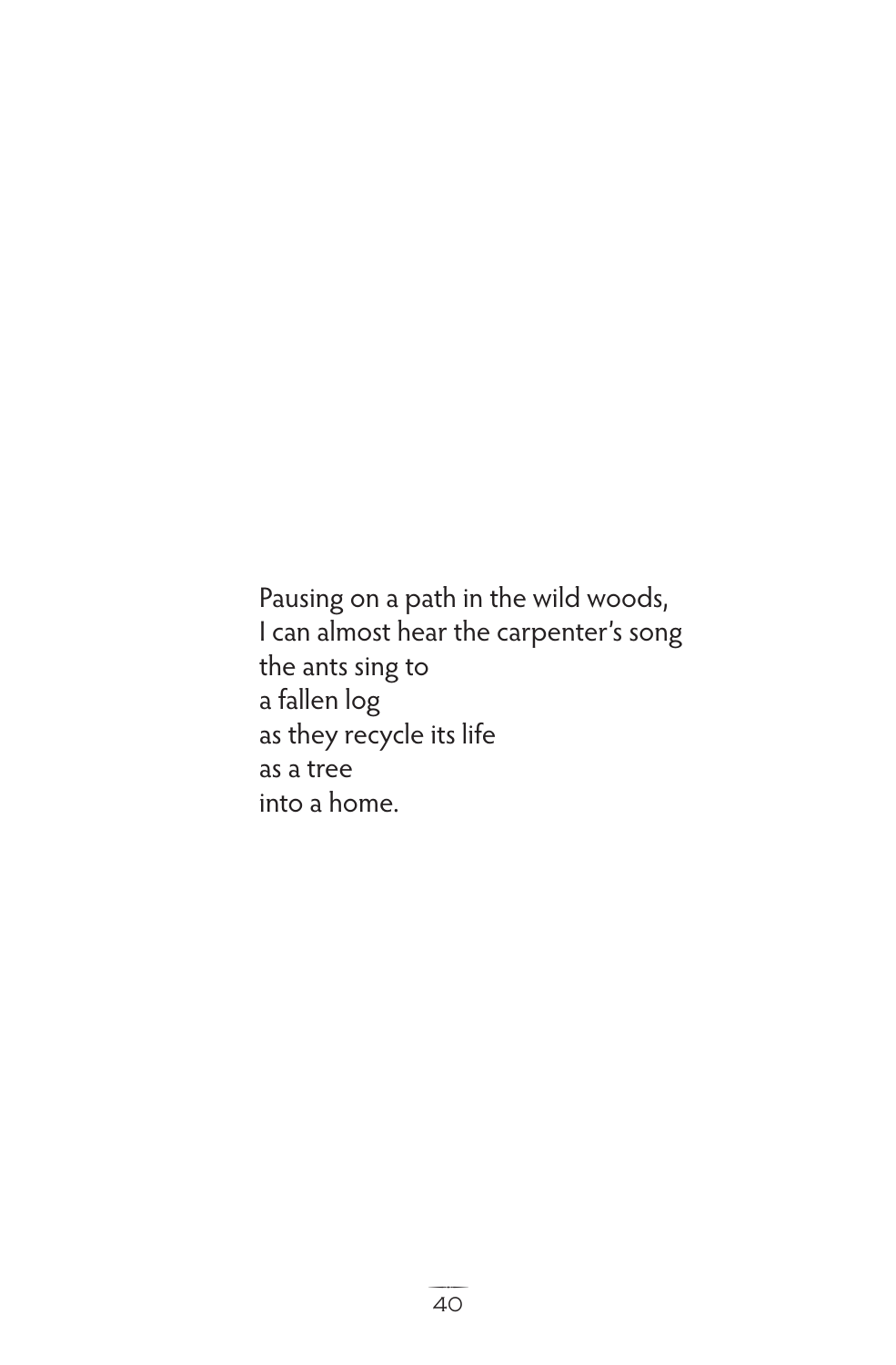She ambles fearless across the yard in all her splendid furriness,

pauses to gaze through the dim morning light at the mildly alarmed meditator then leisurely lumbers to the woods wagging her skunky tail.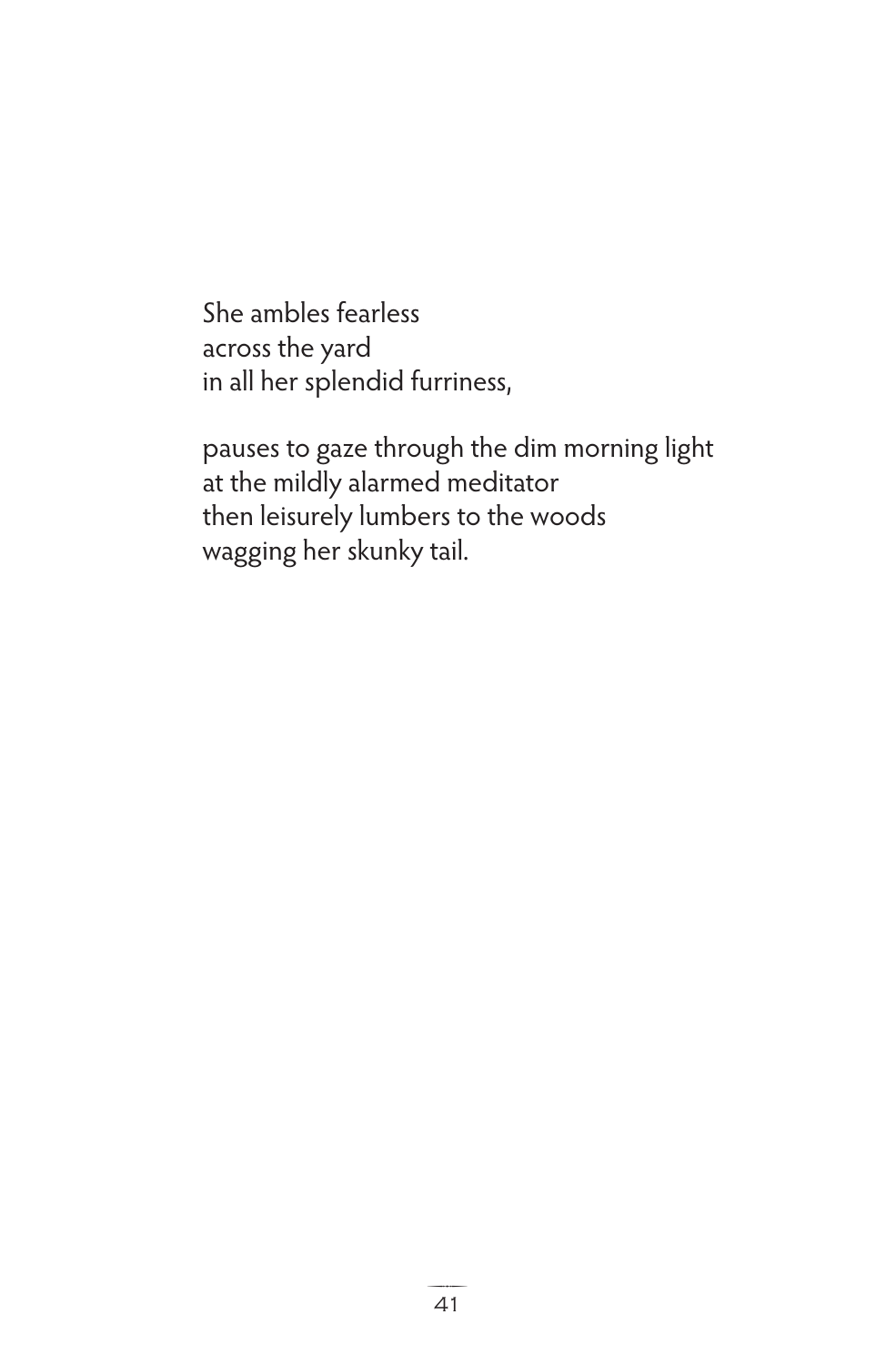## **Traces**

The cardinal glides over the snowy ground making no tracks yet leaving traces of beauty in my memory.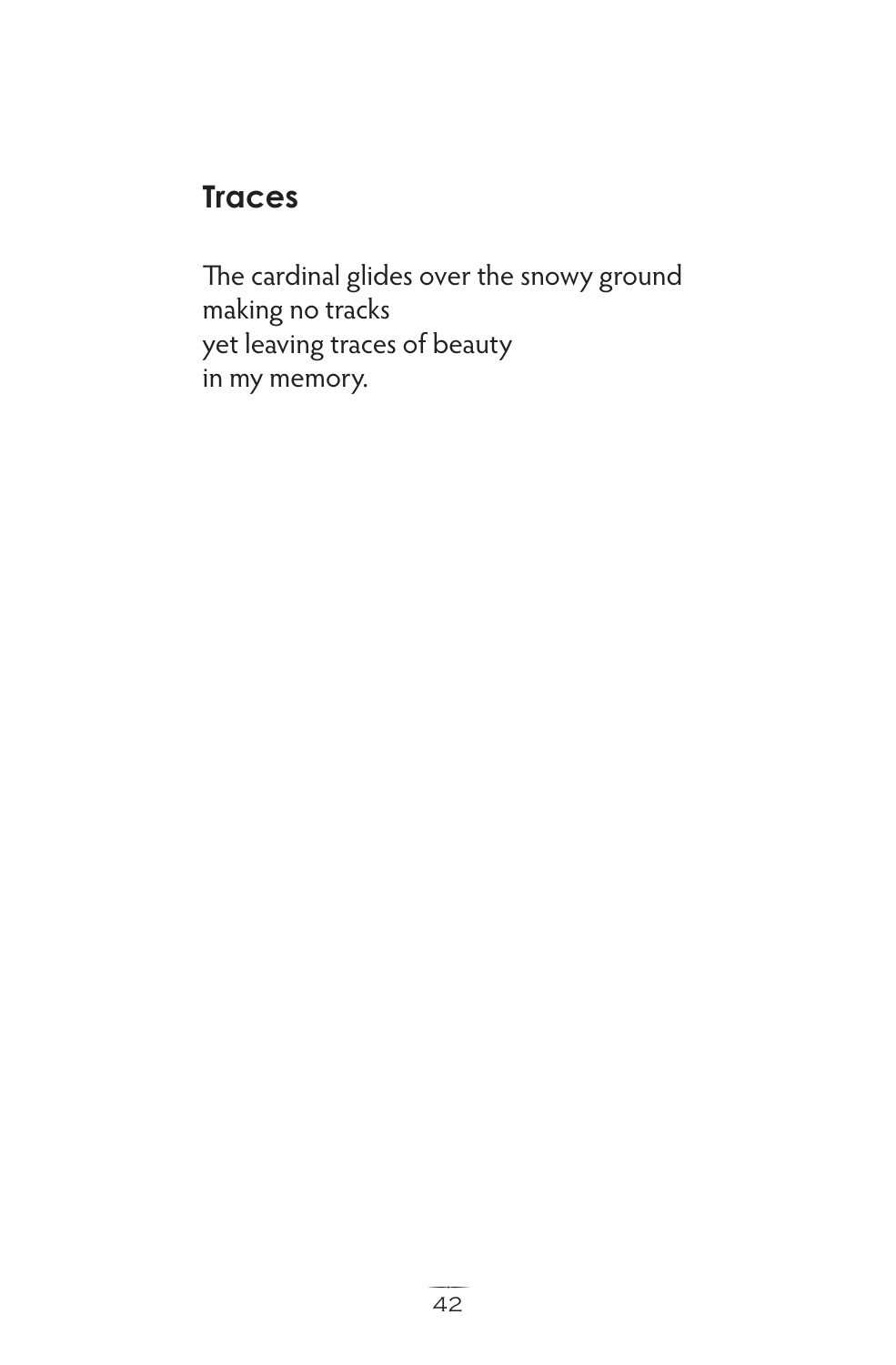## **Dandelion**

The keepers of lawnscape propriety see an unwelcome erection amid crew-cut fur.

To lovers of wild beauty this golden offering of head seeks to pleasure the sky.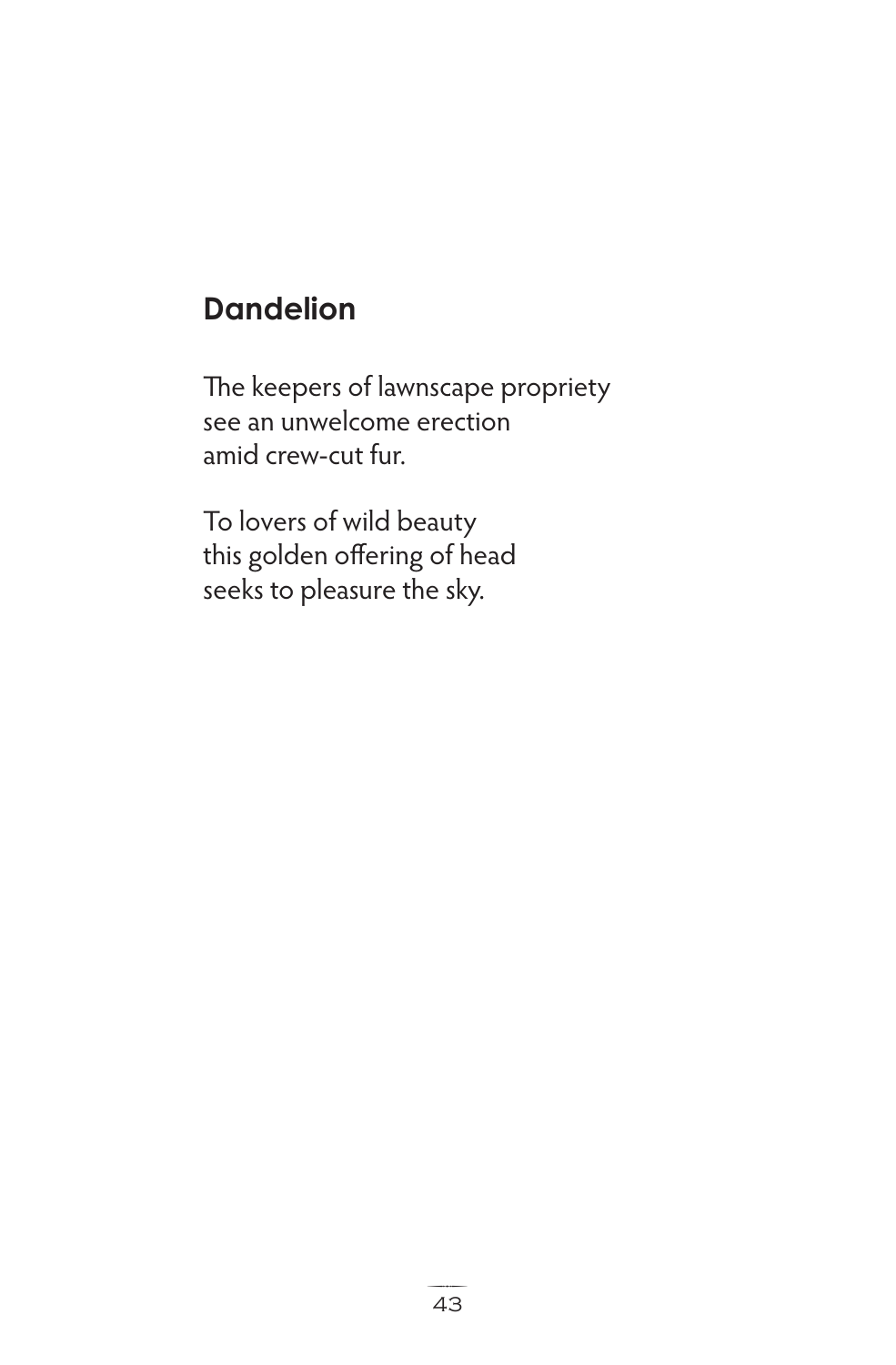Snow kisses trees, rocks, ground and myself with silent abandon, enfolding all in its cold, loving embrace,

 knowing that its passion for earth will end in its utter dissolution.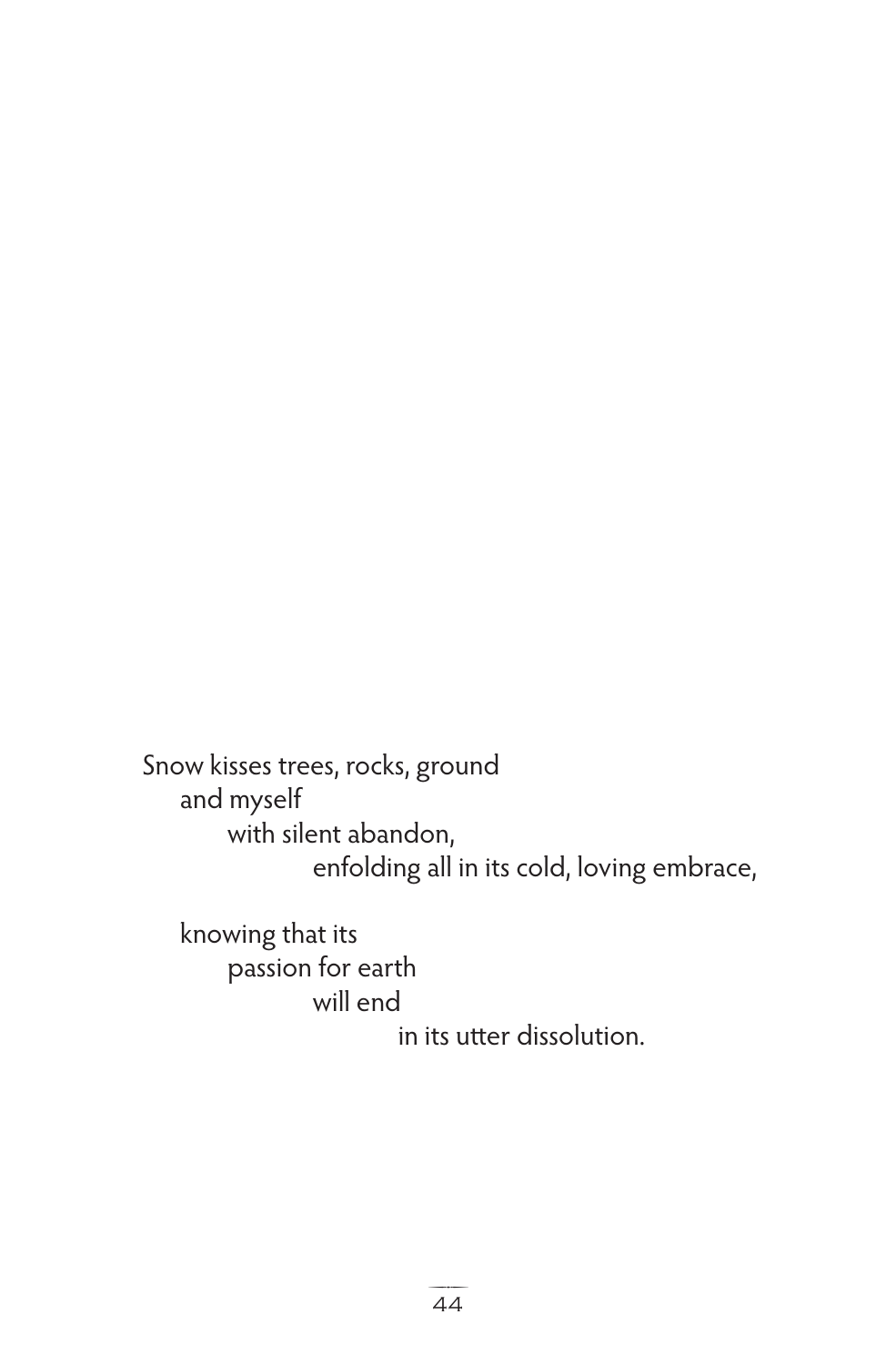## **Night Goddess**

The fading radiance of day sinks into the bosom of the Night Goddess as she adorns herself with stars

a brush stroke of cloud a pendant moon to entrance enticing the eyes of wonder.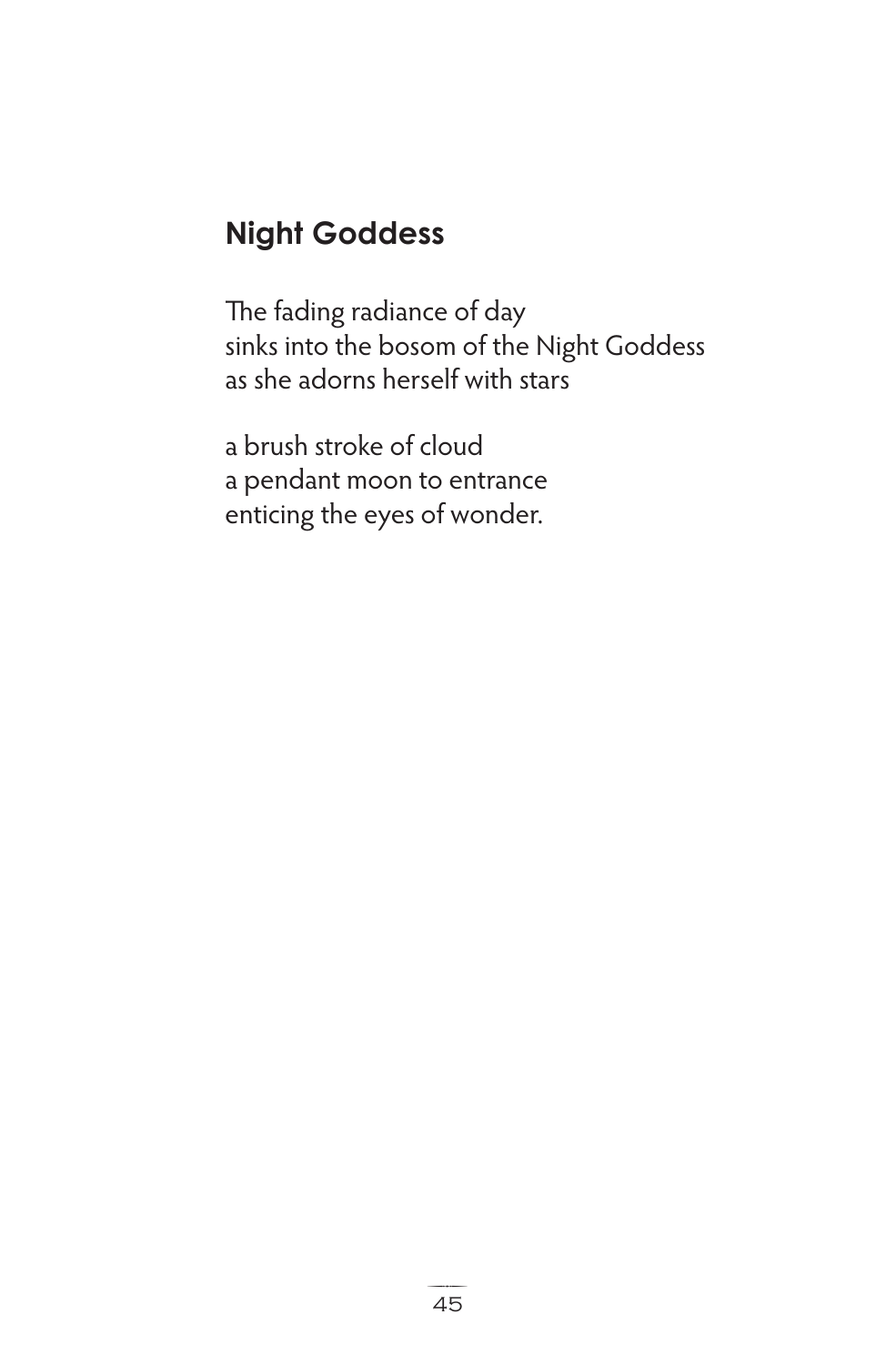## **Night is the Temple**

Night is the temple the flowers fold their petals and bow their heads as the breeze fills the world with the fragrance of prayer.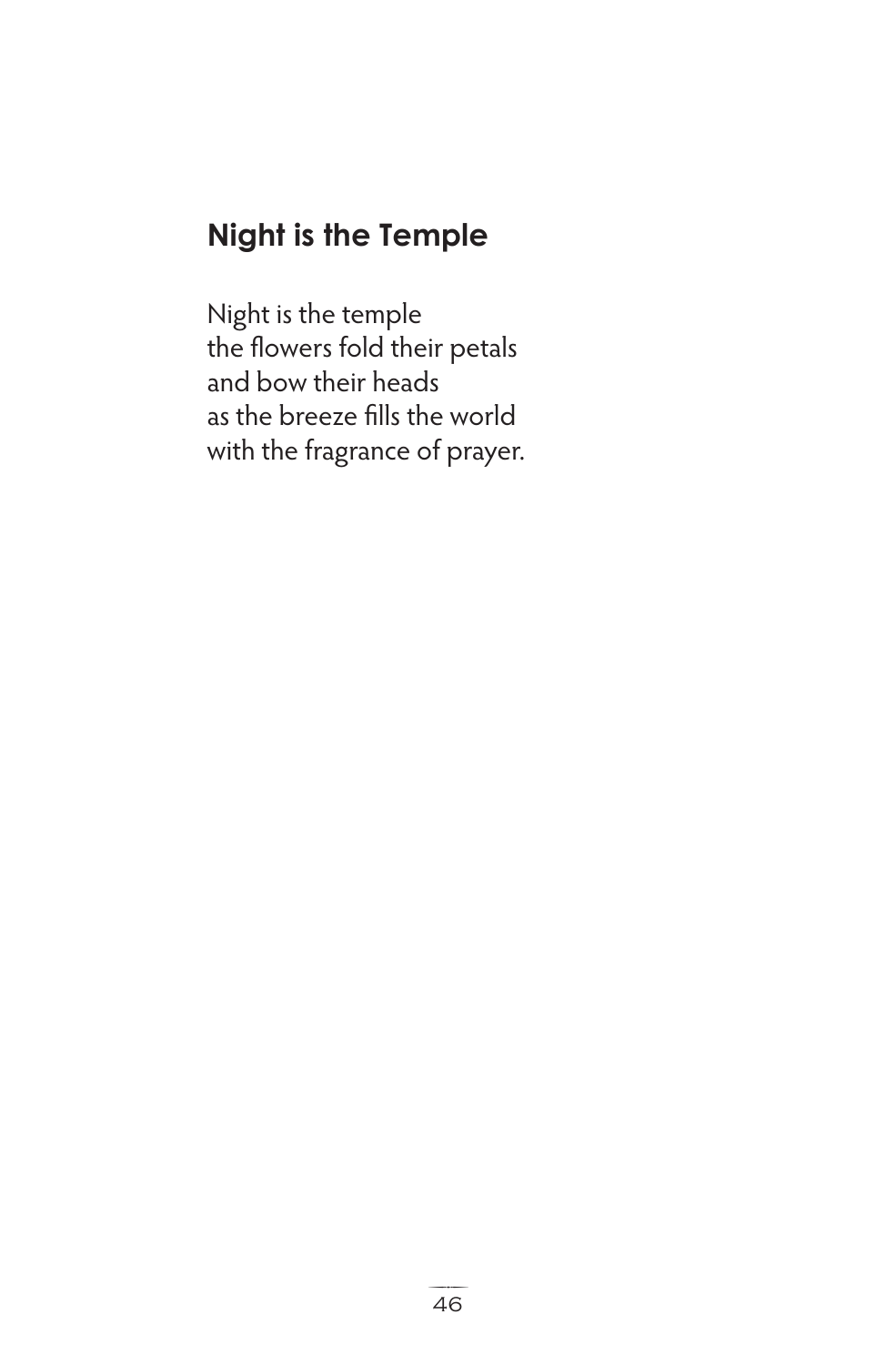## **Shadows**

In the brilliance of full moon night, willow and oak cast dappled and feathery shadows, leaving footprints of wonder and beauty in the ground of memory.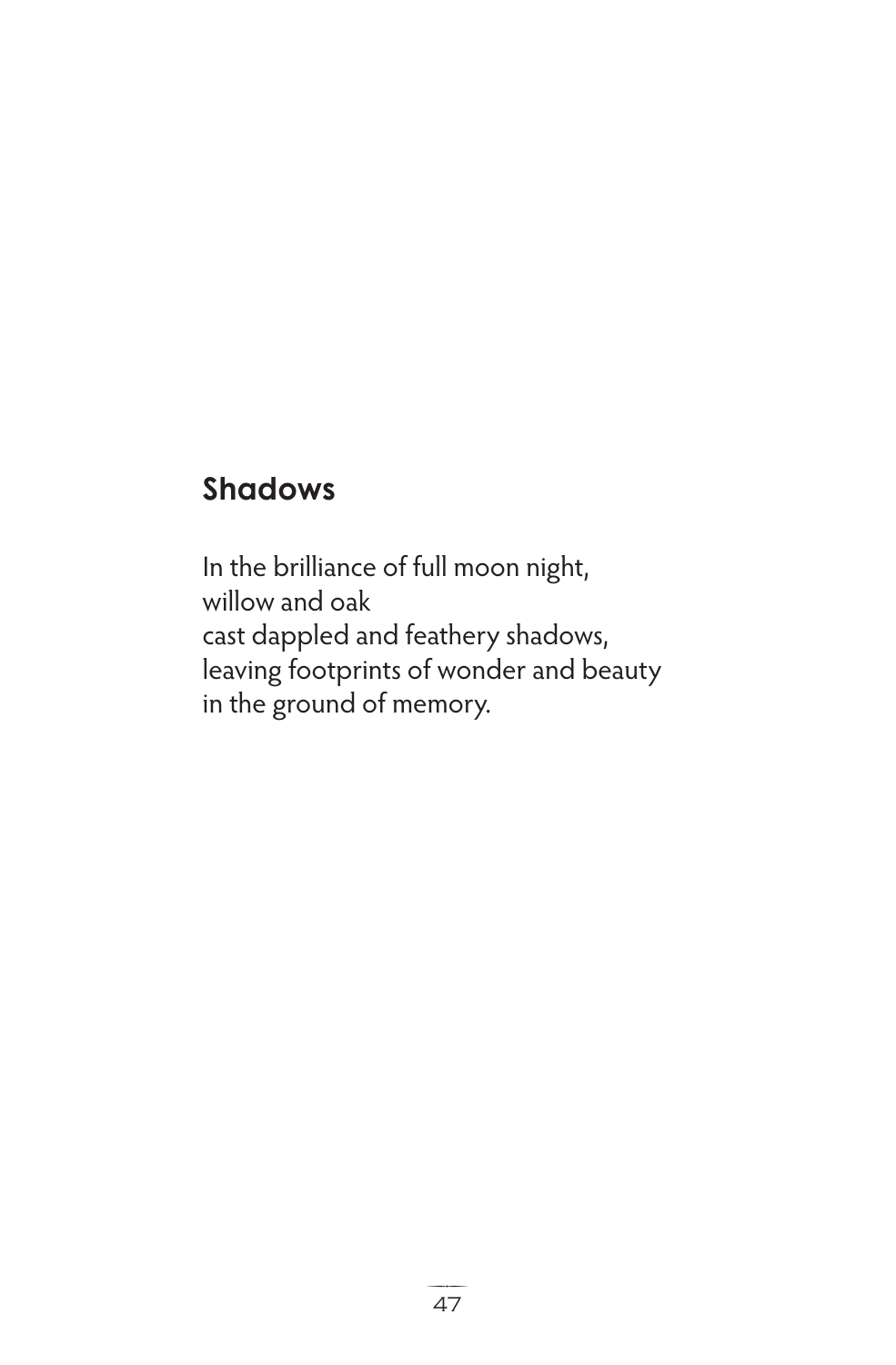Each day, like early spring, the seeds of my longing push through thawing ground, impelled by the possibility of light and new blossoming.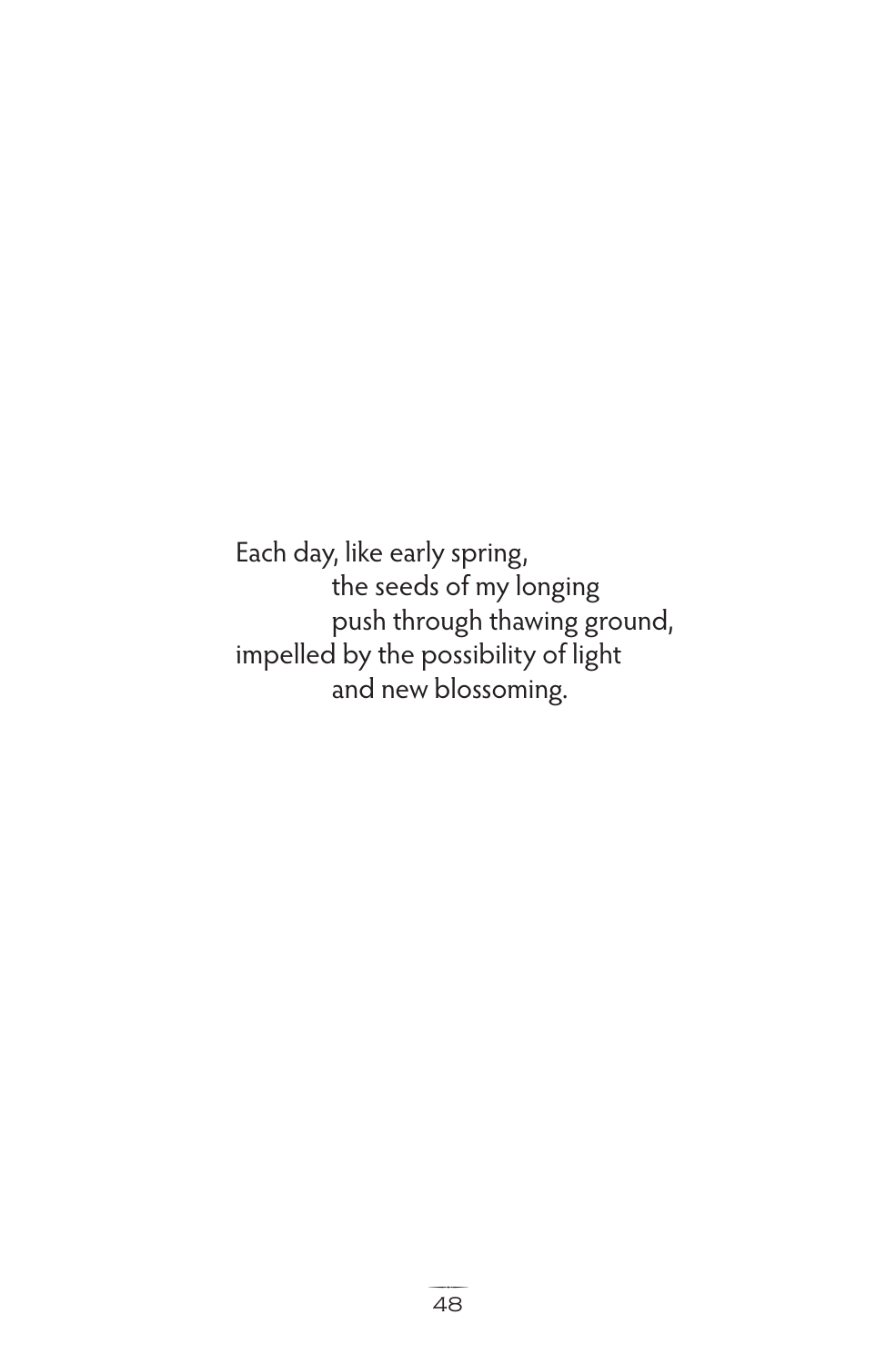# **Daily Service**

In the temple of my heart the service has no sermon or announcements

only hymns of longing, praise and love and the Sabbath lasts all week.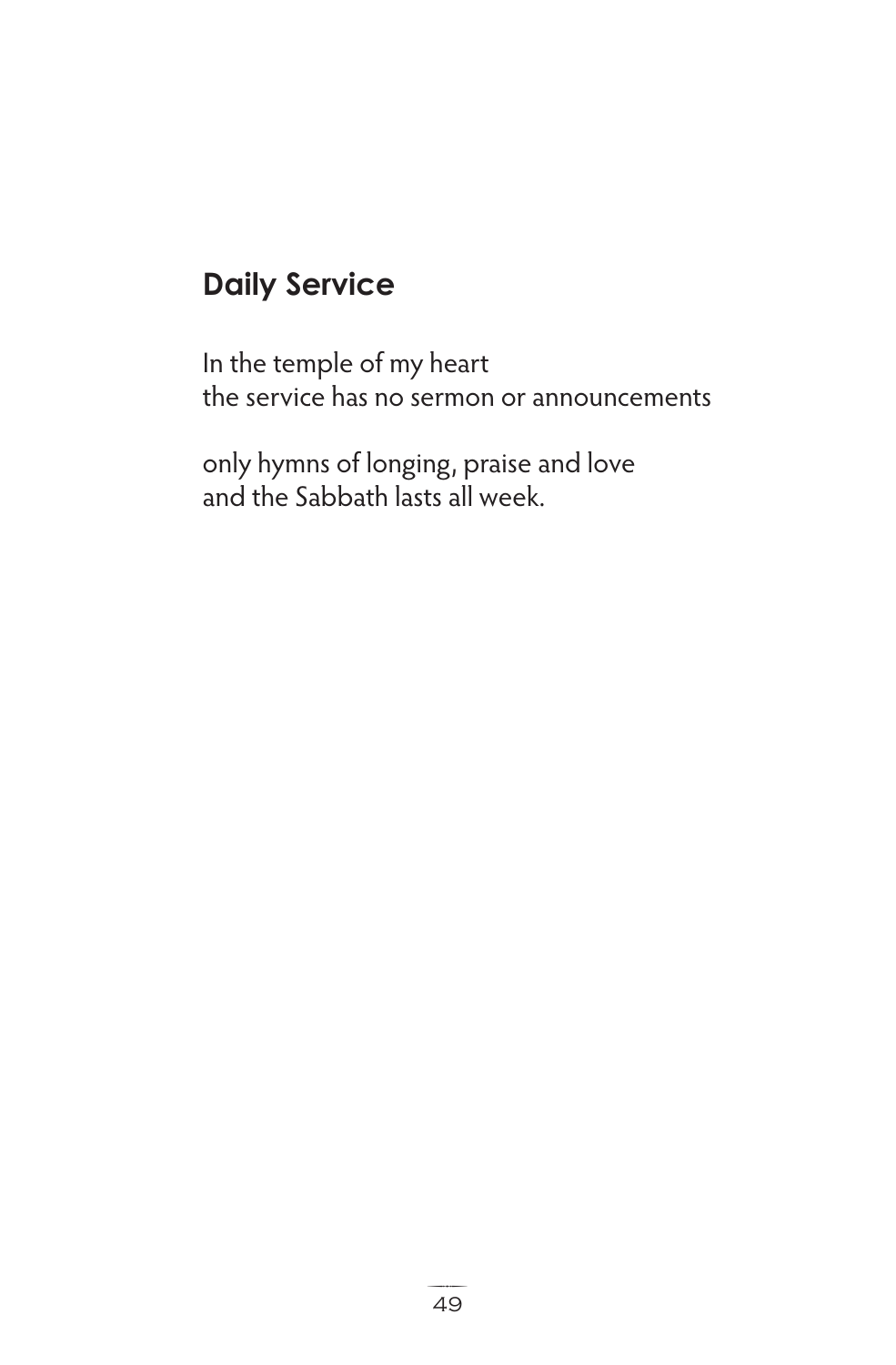#### **Rhythms of Passover**

The service, once led by my grandfather just as his father had done and as my uncle after, I do now, again and again.

Each night we become free from bondage. Each generation, each year, each moment, reiterates the rhythm of enslavement and liberation.

Longing for an end we miss the playing

Life says, there is no beginning so no end, just the play it again.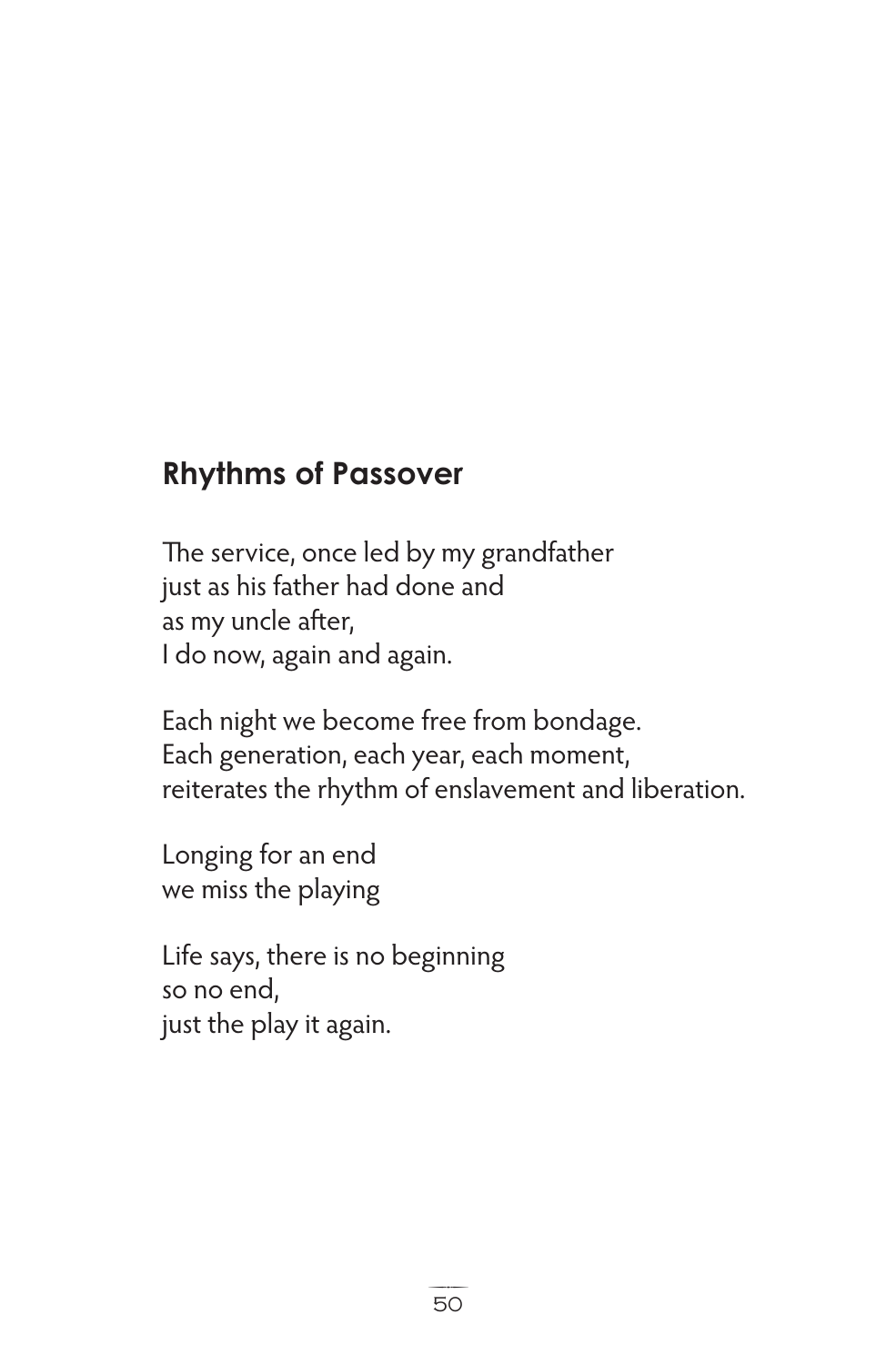#### **One**

I live as though I am The One. Yet I see a world filled with people convinced that they are The One.

I know that thinking I am The One prevents me from being One, experiencing ultimate Oneness.

I work on becoming no one, so I can attain being One thus being the One who is One.

Becoming too preoccupied with one self gets one stuck in duality.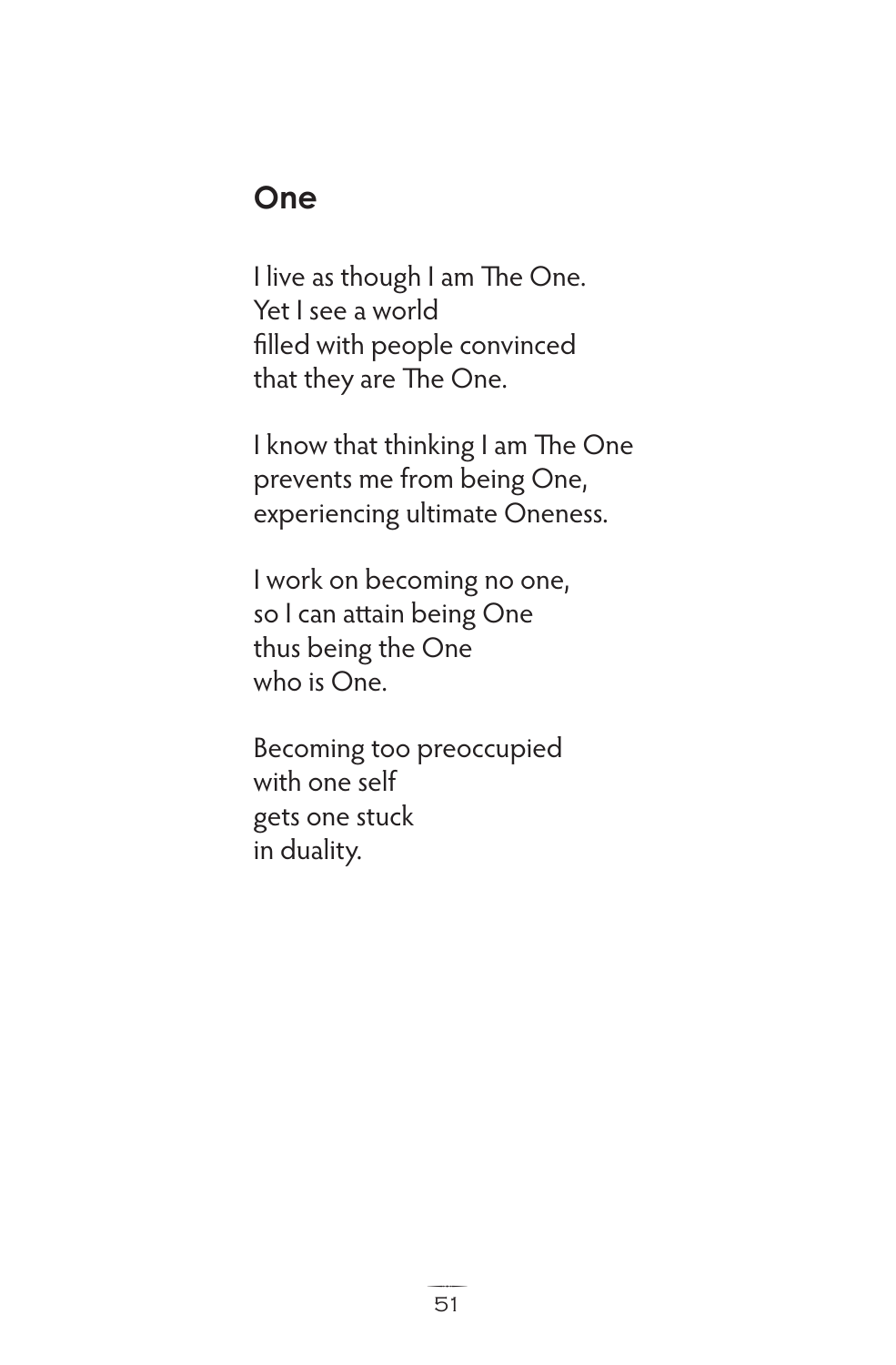# **Embarrassing Moments**

Embarrassing moments have been among my most effective teachers. They have never been repeated.

At age four, I explained to my skeptical parents why I was late coming home from playing in the woods, because a giant tomato and a gnarly carrot decided to block the trail and refused to let me pass.

Or, when I told Janey, a beautiful activities director, that when I grew up in fifteen years I would marry her, not knowing she was already engaged to Mike, the camp director.

Or, the time I took a dump in my pants and pretended to the rest of my first grade class that the smell must be coming from Tommy Smaltz.

Or, the time I sang solo in a junior high school show in a key no one had ever heard before.

Or, being seen on a date with Debbie by Martha with whom I had a date later the same evening.

It may be that my life has been propelled by a series of obvious mistakes.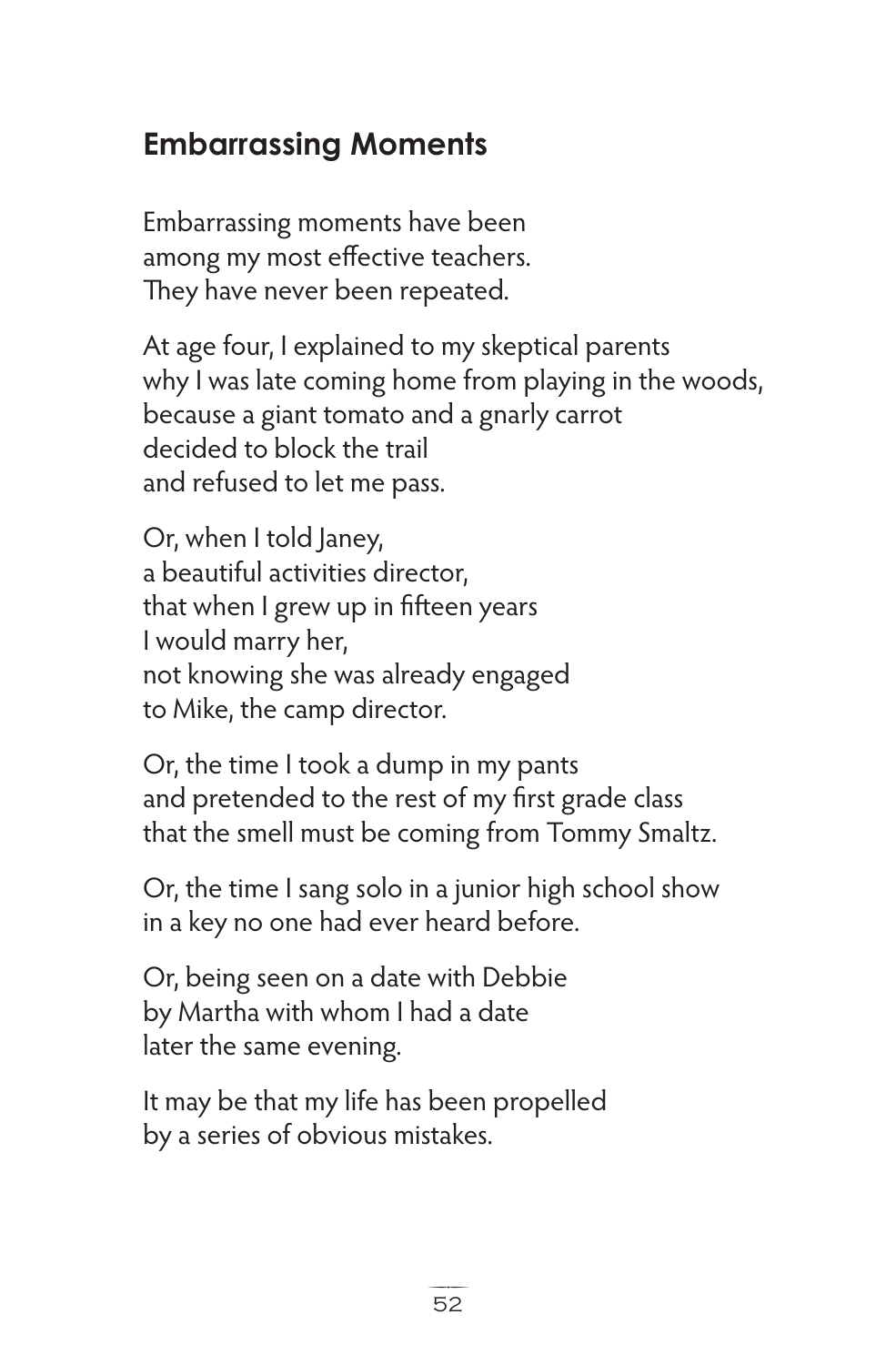## **Following Memories**

Like other nights I follow memories of you into sleep. In dream you are transformed into a model in an art class at the Louvre. After class, you dress and we walk into a barn where you struggle to get the hang of the pull and squeeze on the udder of a cow who keeps looking around perplexed about what has happened to the milkmaid. Frustrated, we leave and enter a tavern in Barcelona where you become a wild gypsy dancer and we go out into the night to sing to the moon. In the morning, I follow memories of you into the day, wondering who you are now.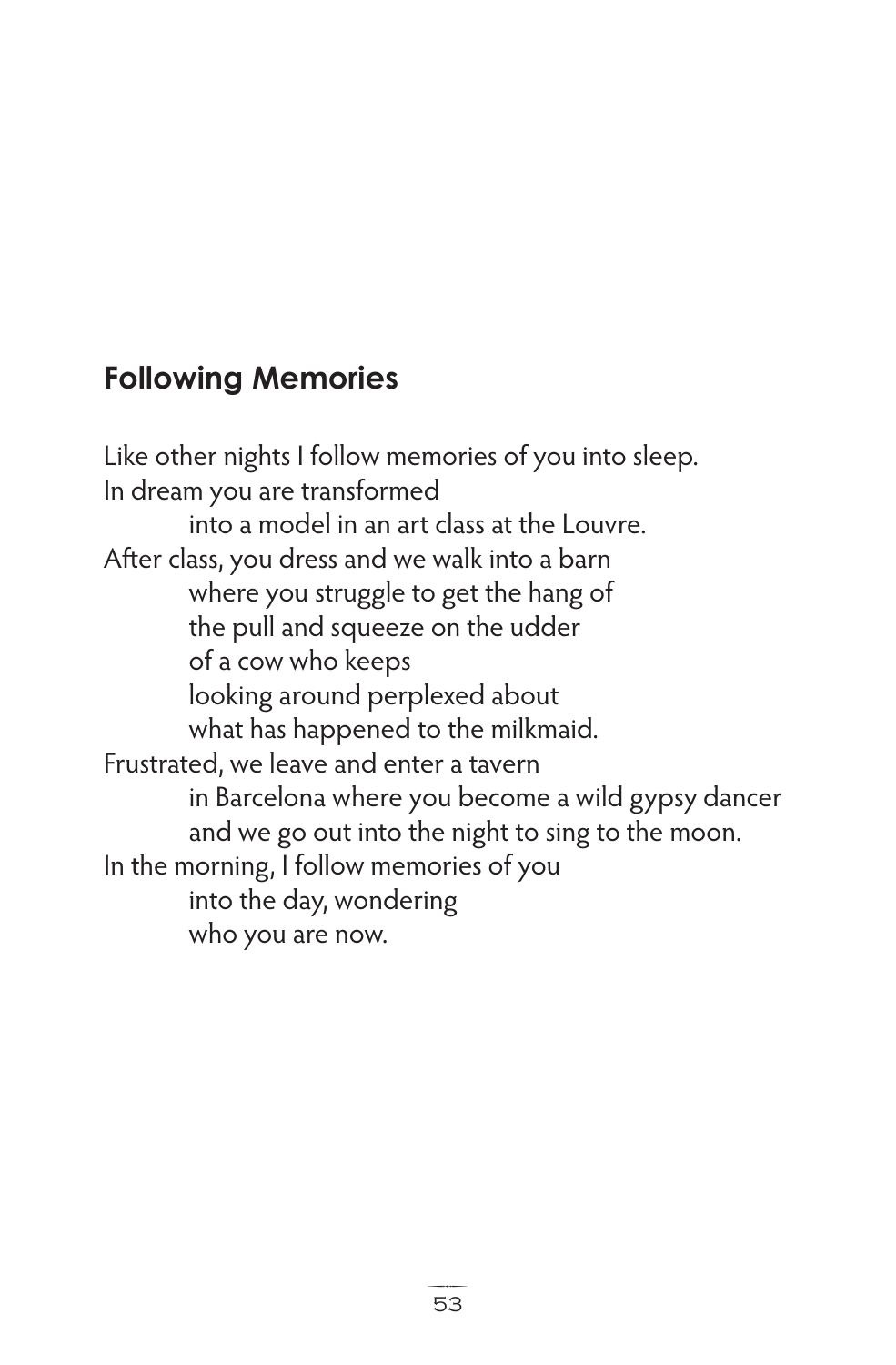# **Celebration**

Suddenly, in the midst of a peaceful meditation, Your presence swept through and around my body. Bright light filled my vision. I became naked and bathed in the river of that love. Even the little hairs on my arms stood up and rejoiced.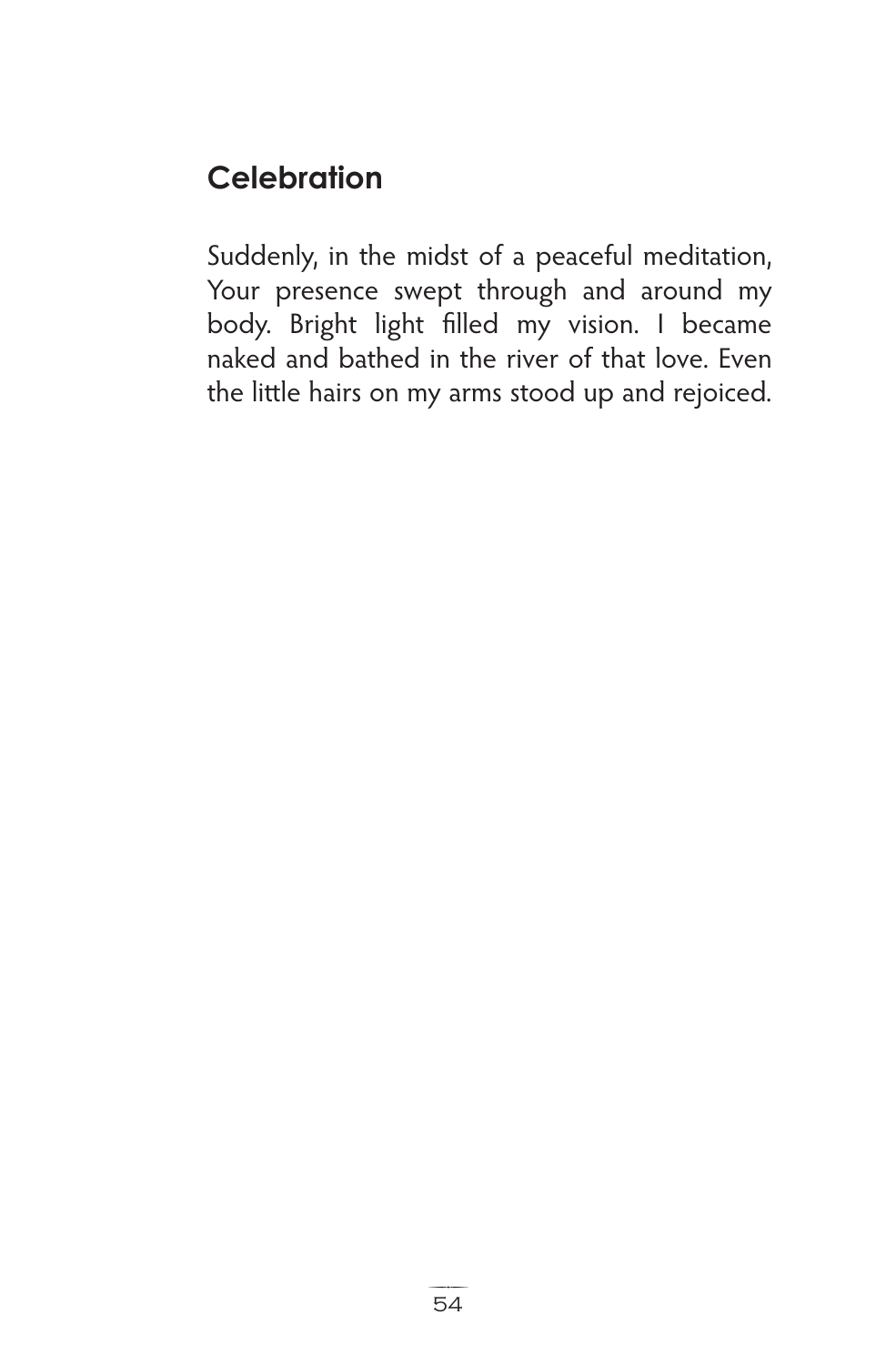#### **Zafu, The Guru**

Who would have guessed that such a lofty teacher would occupy such a lowly position.

Pressed into service,

 the cushion unconditionally supports all manner and sizes of posteriors.

It receives with utter equanimity the foul winds that practitioners pass.

Its stability of purpose

goes unacknowledged at the end of sitting as it is placed unceremoniously into a heap to patiently rest, cheek to cheek, with the other stuffy teachers.

And when, after years of endless end-full service, the threads of its current form dissolve, it surrenders completely, not knowing what new incarnation will be its contribution, what new, higher purpose it may be given after kissing us so lovingly.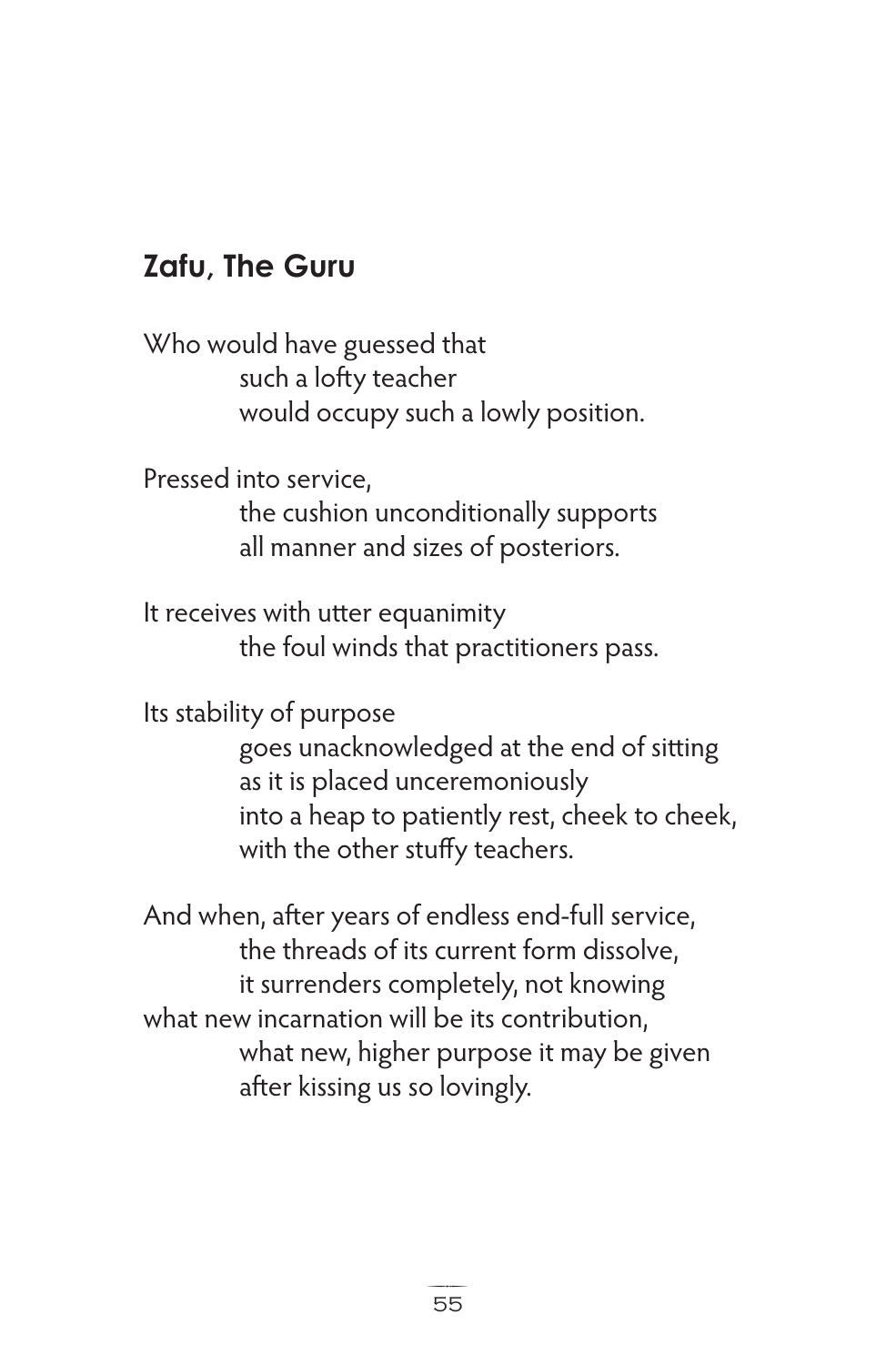## **Tears of Grief**

Tears of grief do not obscure my vision. Rather, they cleanse the eyes of my heart to more clearly view an interior landscape of love that is no longer beheld in the visible world.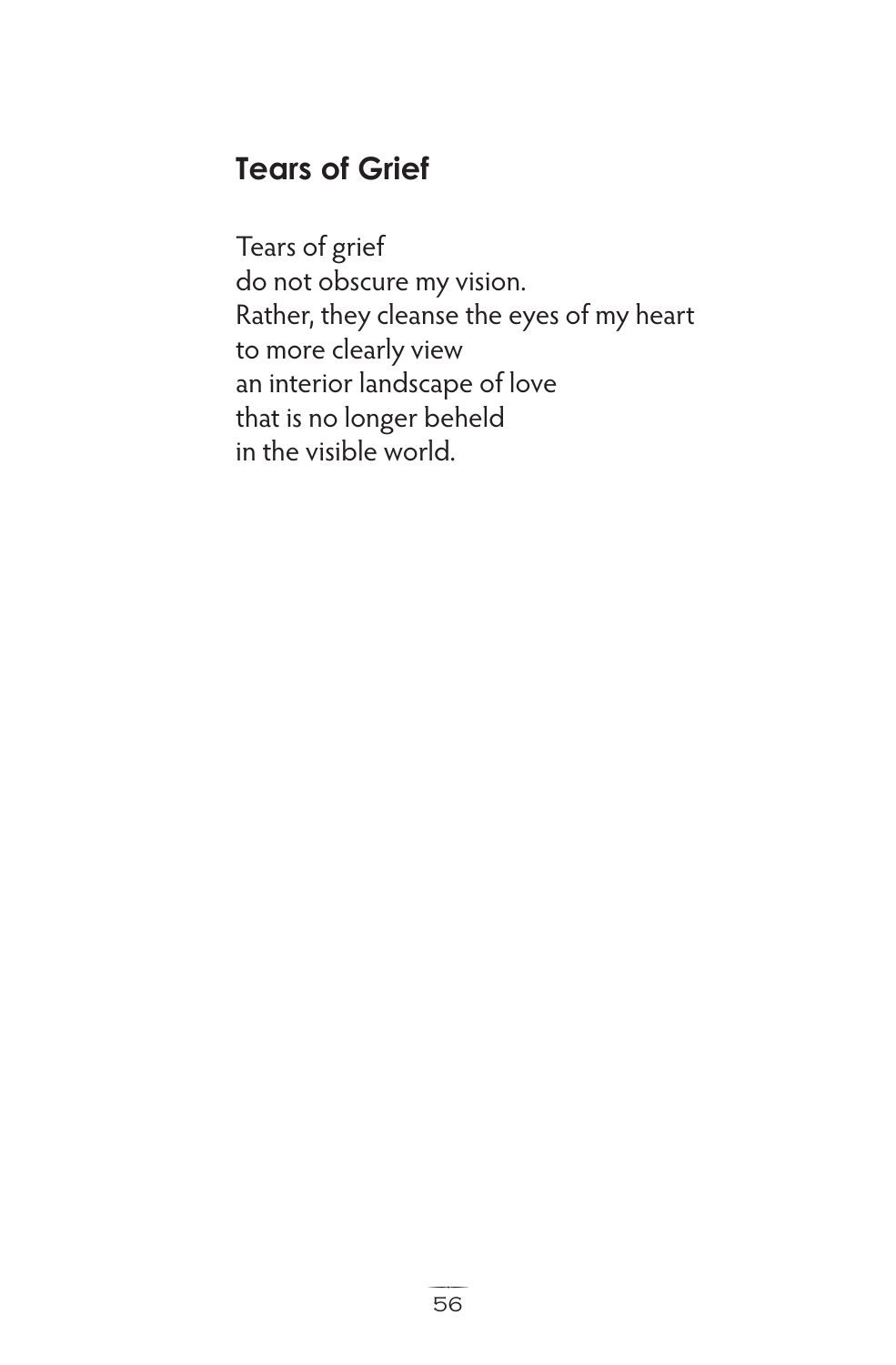#### **Remembering My Mother**

She would be turning 98 this year. I am comforted that she did not live this long.

I would see her now bent over from osteoporosis, head straining to make eye contact, her descended organs piled upon each other at her waist.

I would have to watch her pain and discomfort overwhelm her fragile tolerance.

It is better that I remember her on our last visit, her mind still sharp, her body somewhat tentative yet functioning to support her insistent interest in learning, her loving nature, and her delight in simple pleasures.

Her life, though challenging, was still rich. She even talked about dying with grateful vitality days before her fatal accident nine years ago.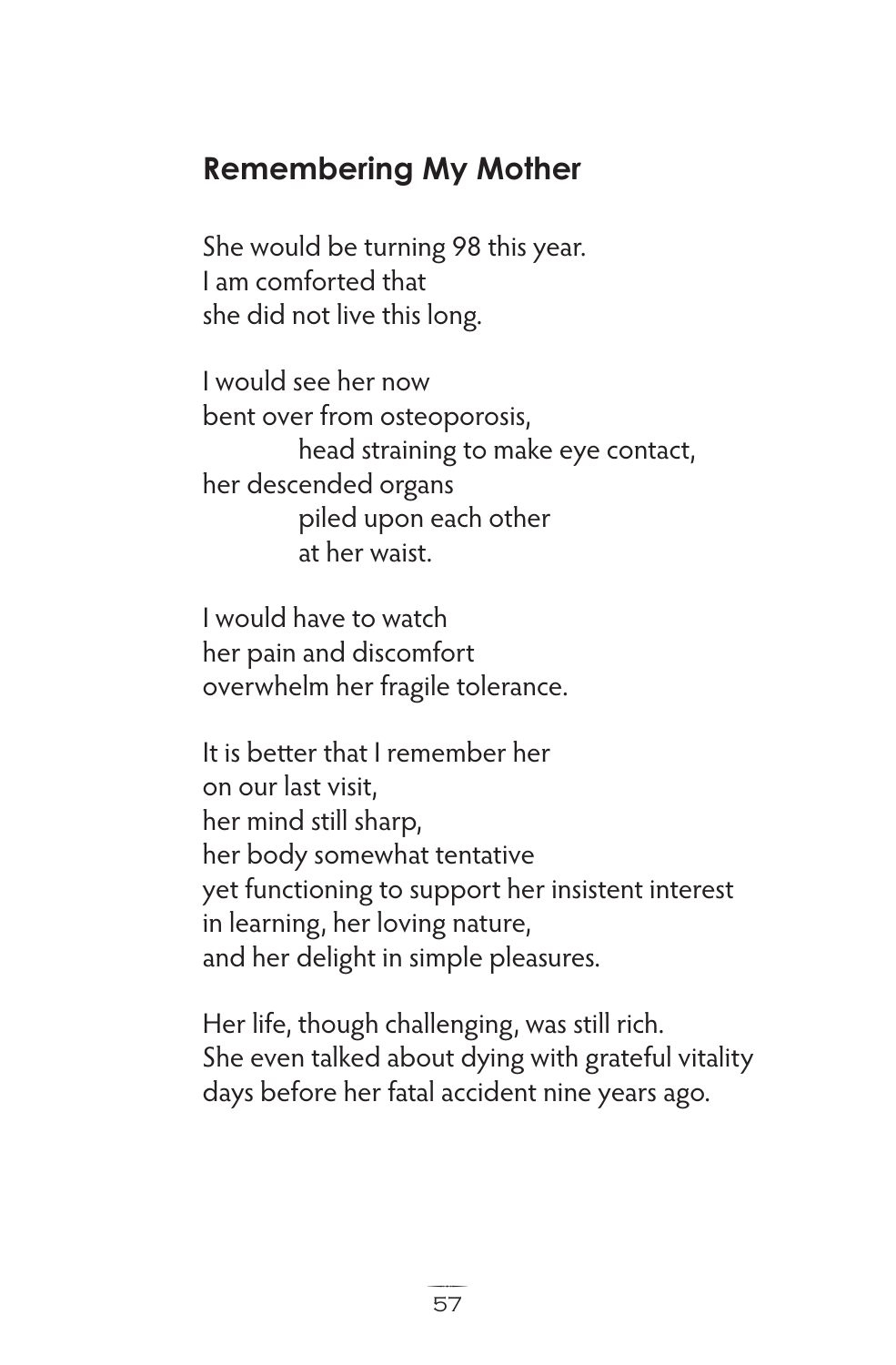## **Clearing the Basement**

In preparing the family house for a new owner and a fresh vision, I sort through boxes filled with old memories. Some reform with easy recall. And others collapse, disintegrated by the termites of time.

I grieve them both as I clear out an old home, feeling surprisingly lighter belonging more fully to the present.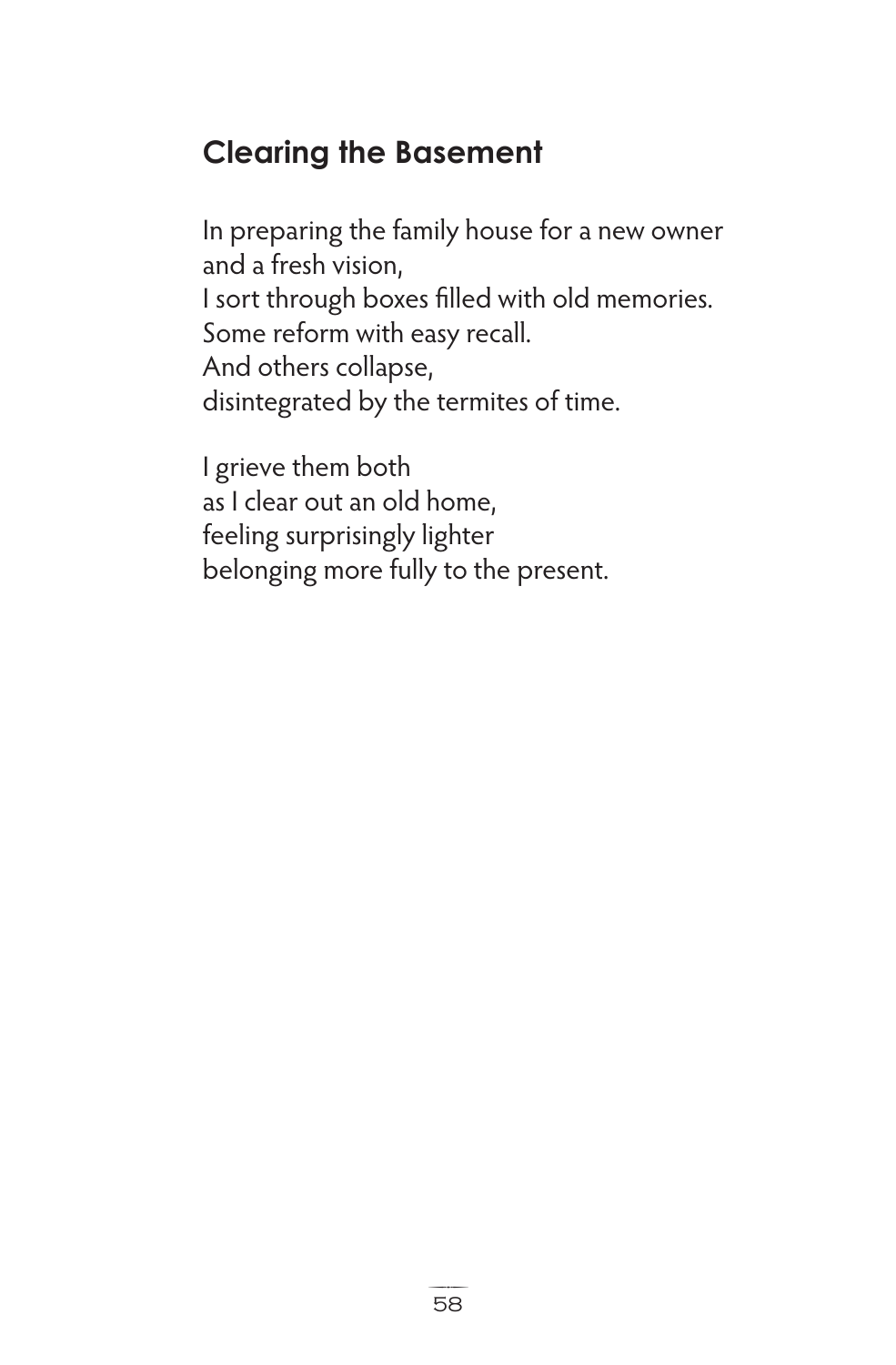## **Limping**

Each day we struggle awkwardly with the infirmity of long suffered wounds and weaknesses moving with a magnificent, determined limp to our destination.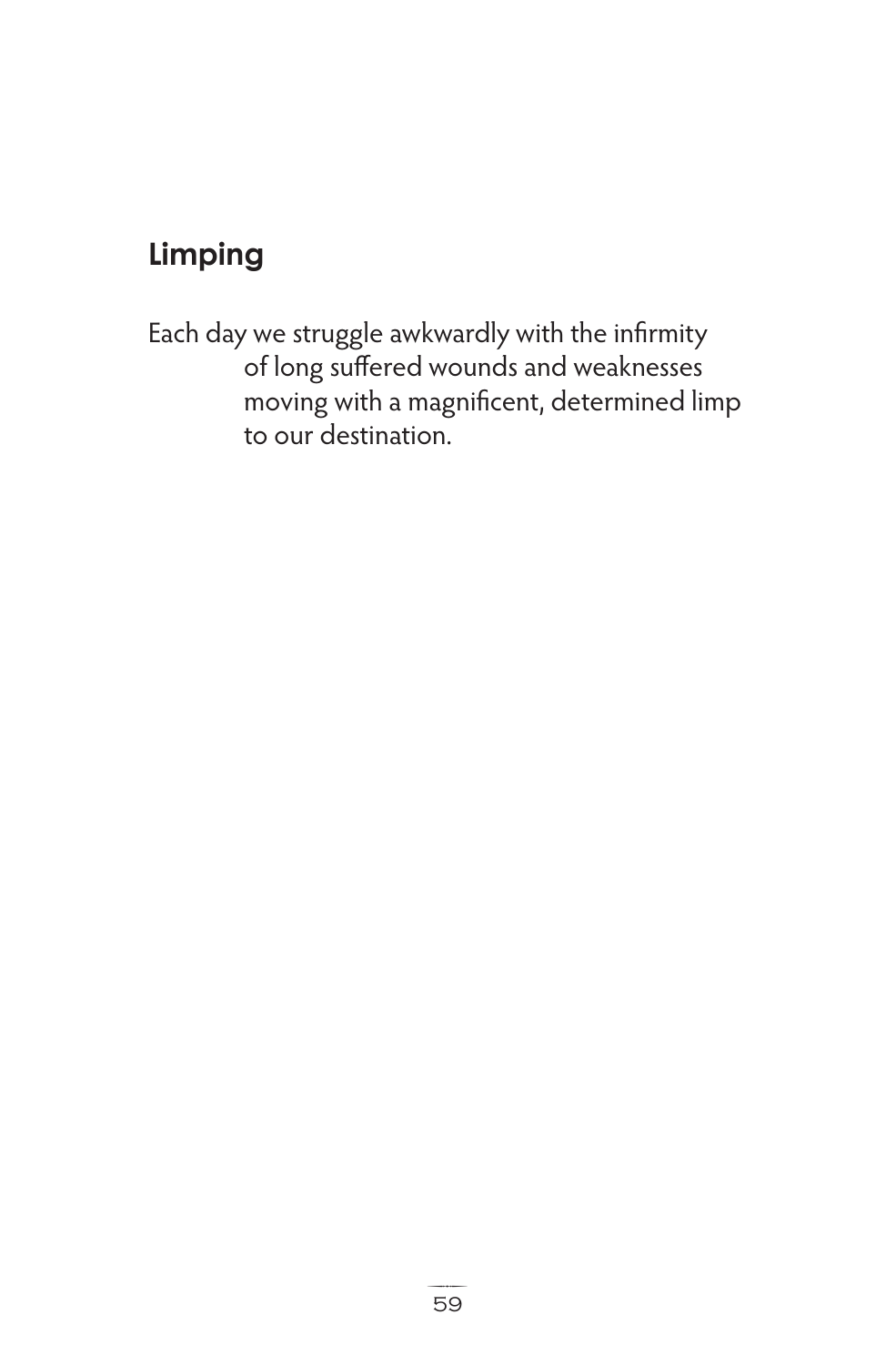We light a candle of hope for peace. Then our own anger blows it out.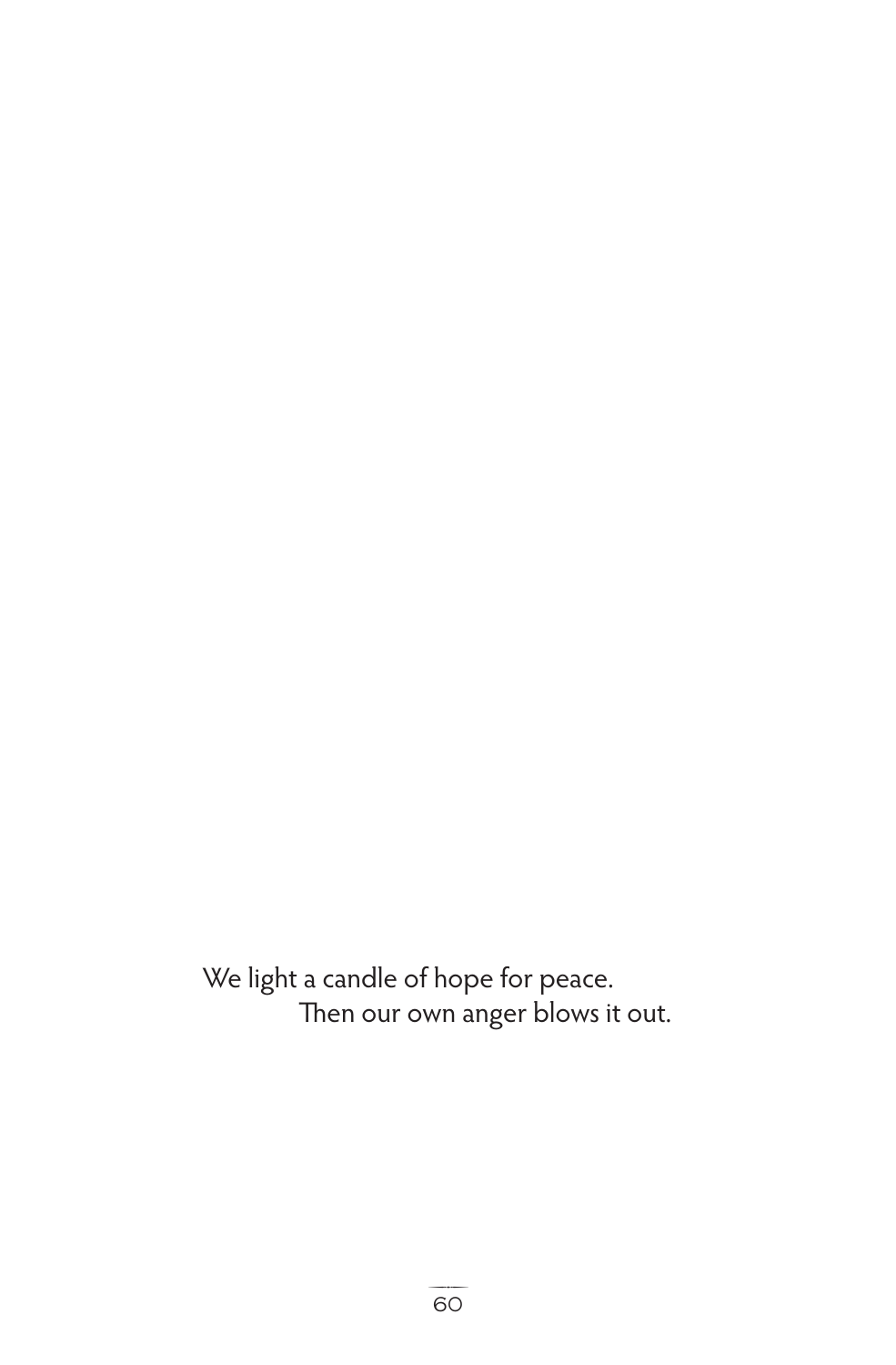The tear of a father whose daughter perished on September 11, The kaddish of a youth whose parents died on a bus bombed in Jerusalem, The grief cry of a Palestinian mother on hearing of her son's death in the Intifada, The famine-hollowed faces of mother, father, and child in southern Sudan, The secret chants of monks imprisoned in slave labor camps in Tibet, All these are seen, heard, and felt more clearly in the dark and silence of retreat than in the light and noise of busy life.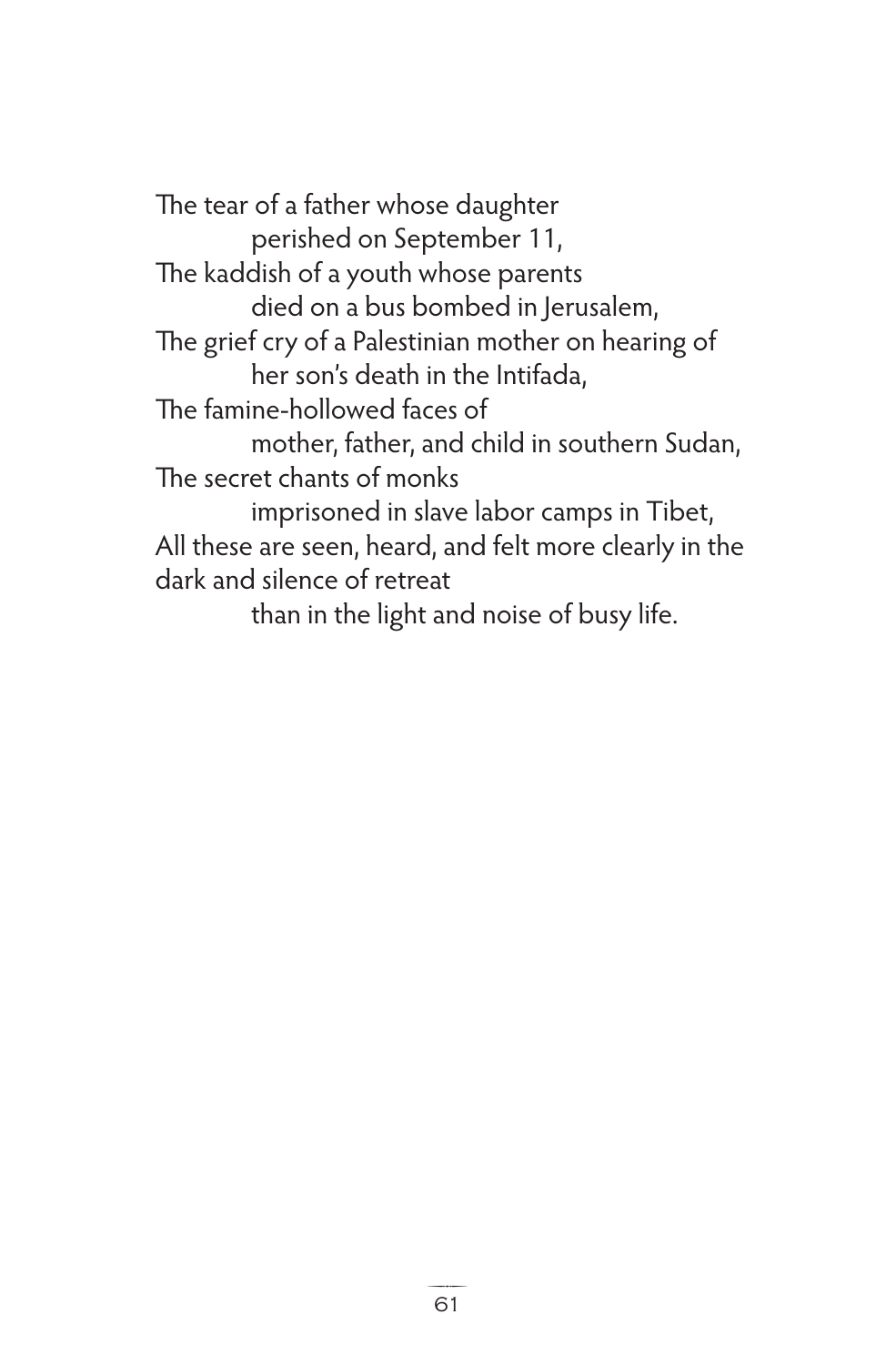## **Enough**

There are not enough tears in the eyes and the heart for the enormity of the world's pain. There is not enough respect in our minds for the strength and dignity of the human spirit. There is not enough praise on tongues for the wonder, awe, and grace of the Divine.

Yet when we offer ourselves wholeheartedly in the service of life, love and beauty, it is always enough.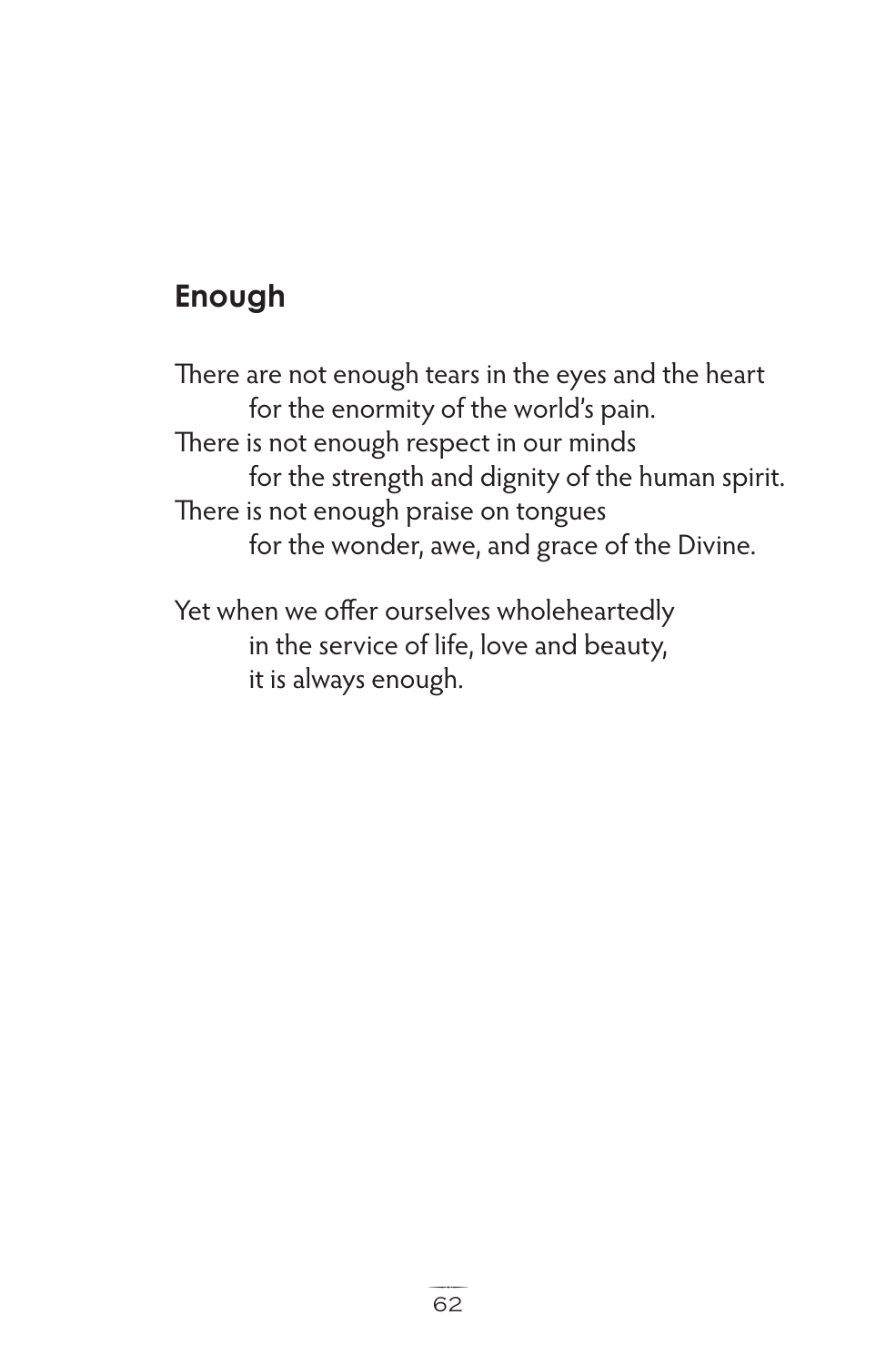Avalokiteshvara\* drops two tears in my eyes to see the pain in the world. The river of grief carves great canyons in my heart to hold it all and still there is more. Yet the beauty of those vast wounds transforms everything into the boundless radiance of an open landscape.

\*Avalokiteshvara is a Buddhist deity of compassion.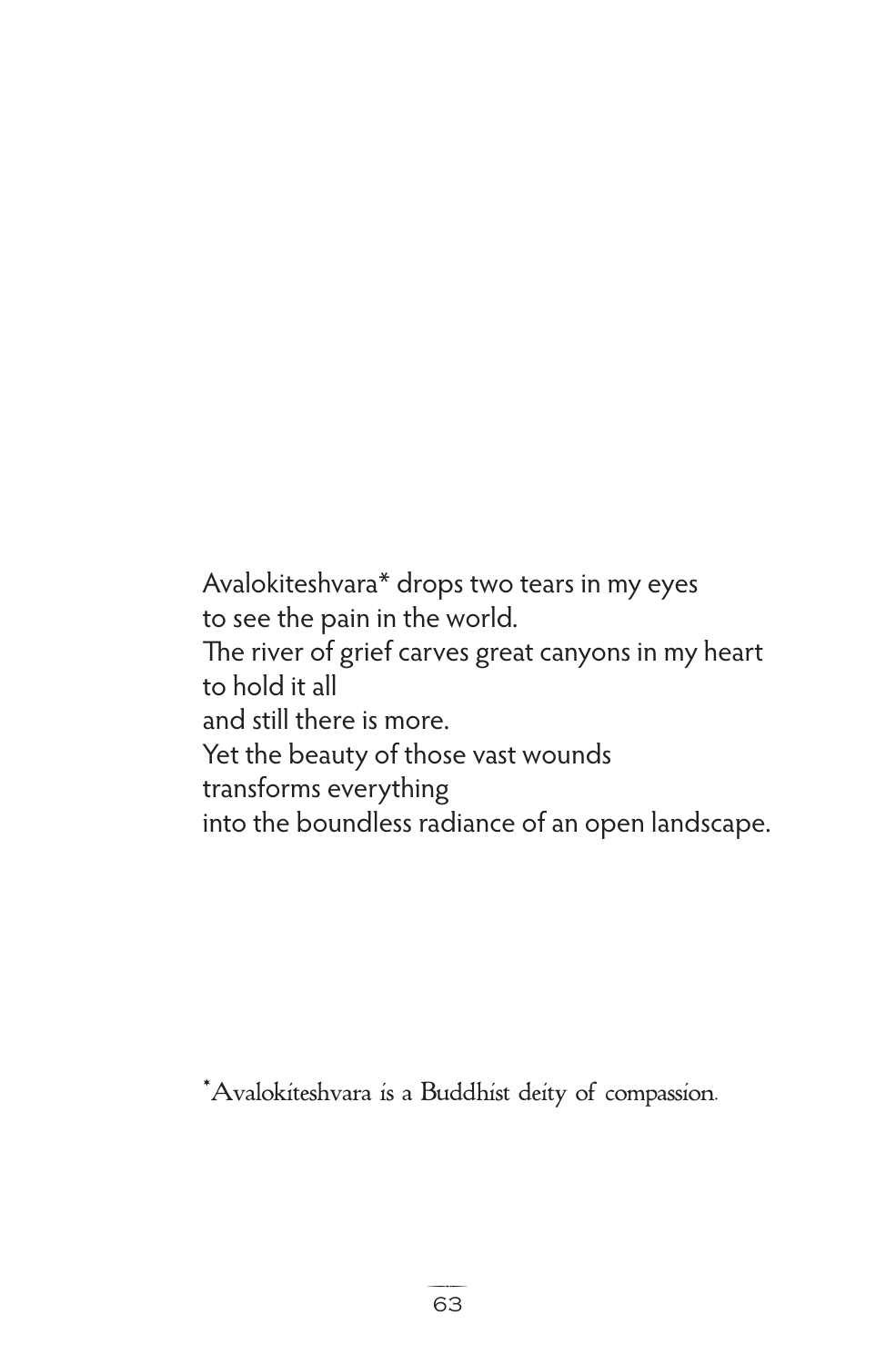## **An Outlaw Koan**

Two robbers, unknown to each other, enter the bank lobby from separate doorways. Taking out their guns, they simultaneously shout, "Put up your hands, give me all your money or die!"

Who lives?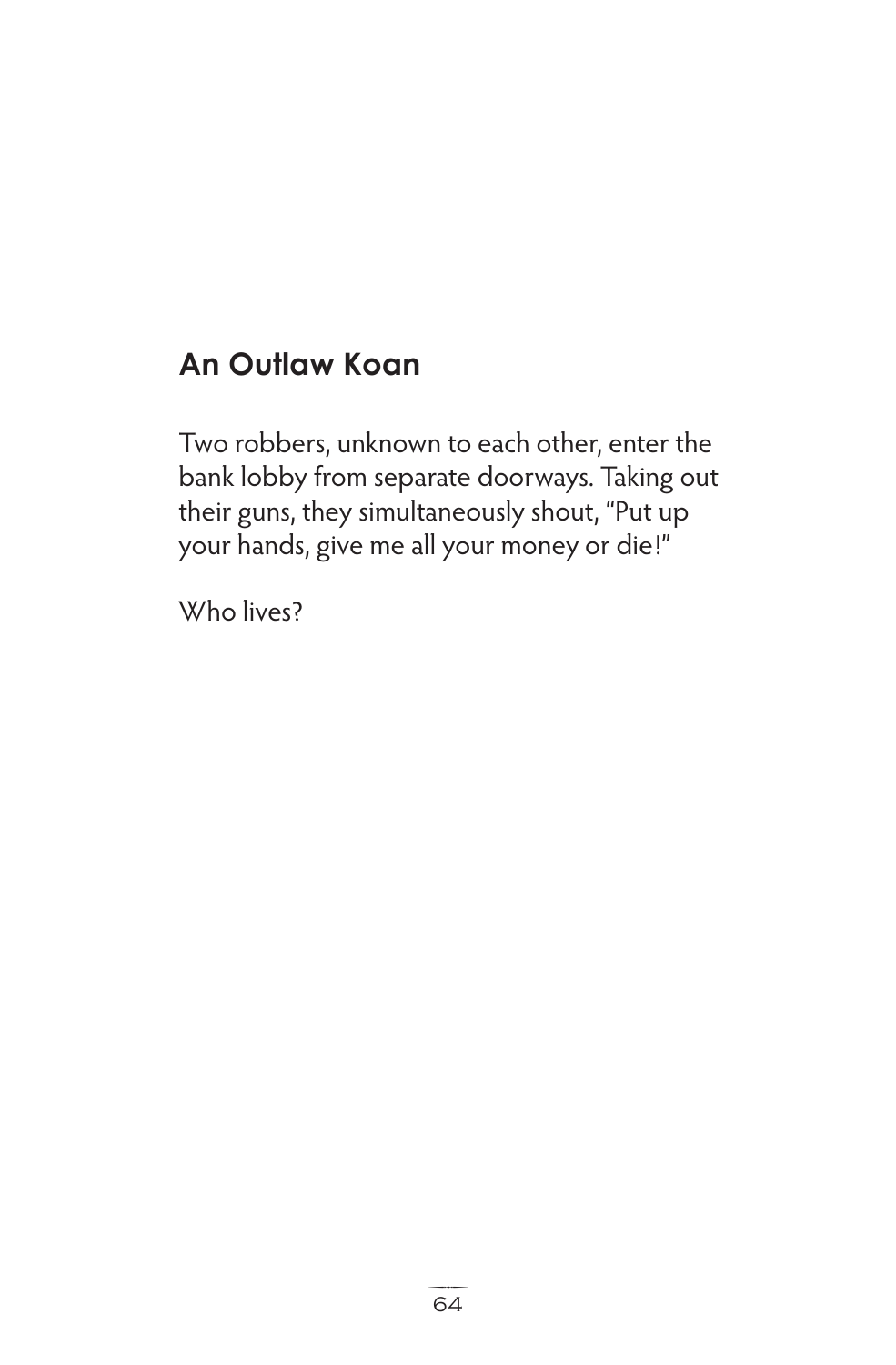# **The Laugh in a Meditation Hall**

A blast of delight to awaken slumbering serious seekers.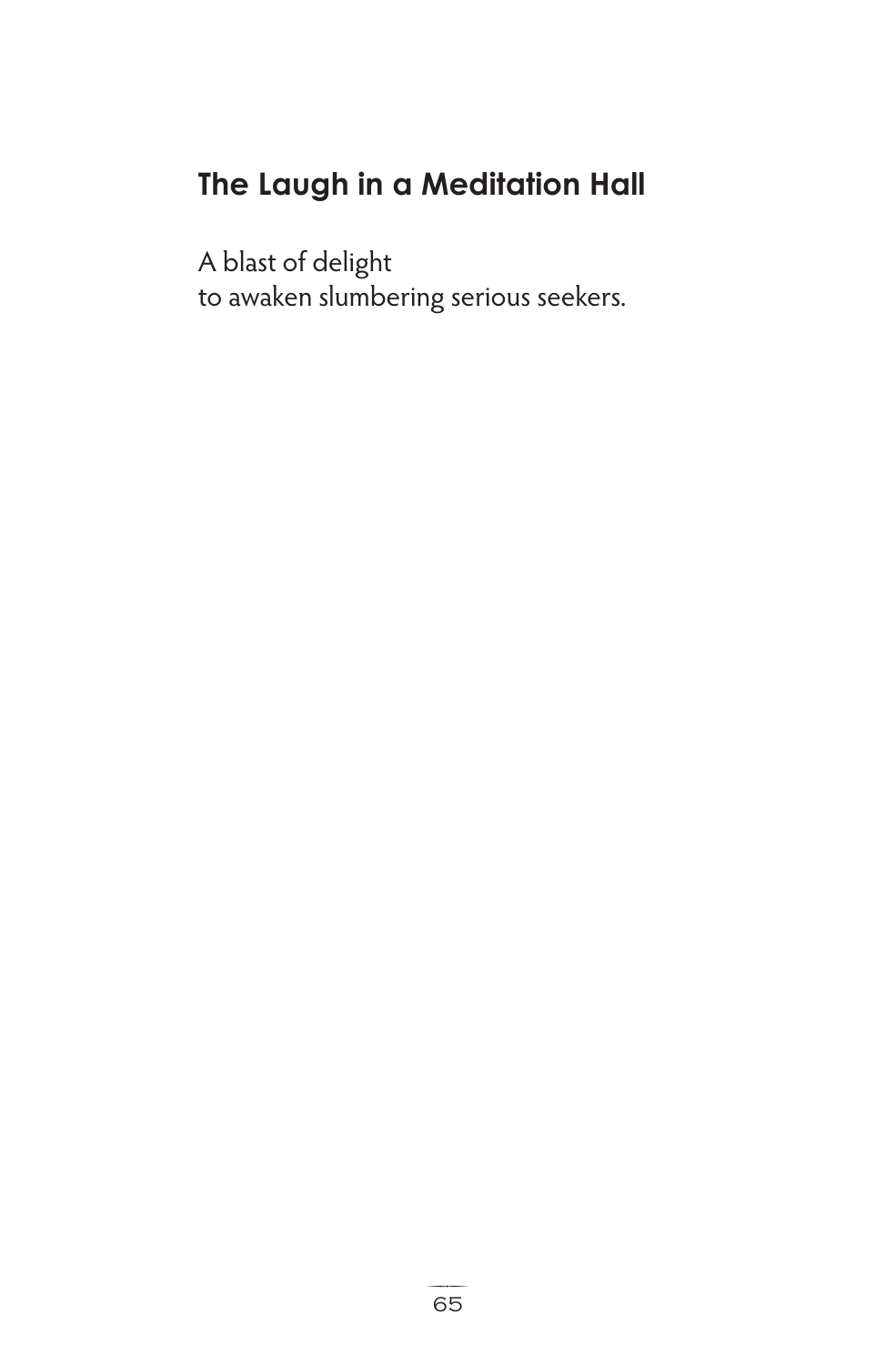#### **On Listening to Isaac Stern**

Violinist and violin sway in union in the key of love. A seed is planted in my heart that grows with every note. Ascending to the heart of heaven on the silk thread of a Mendelssohn concerto, my life on earth is ablaze with sacred passion.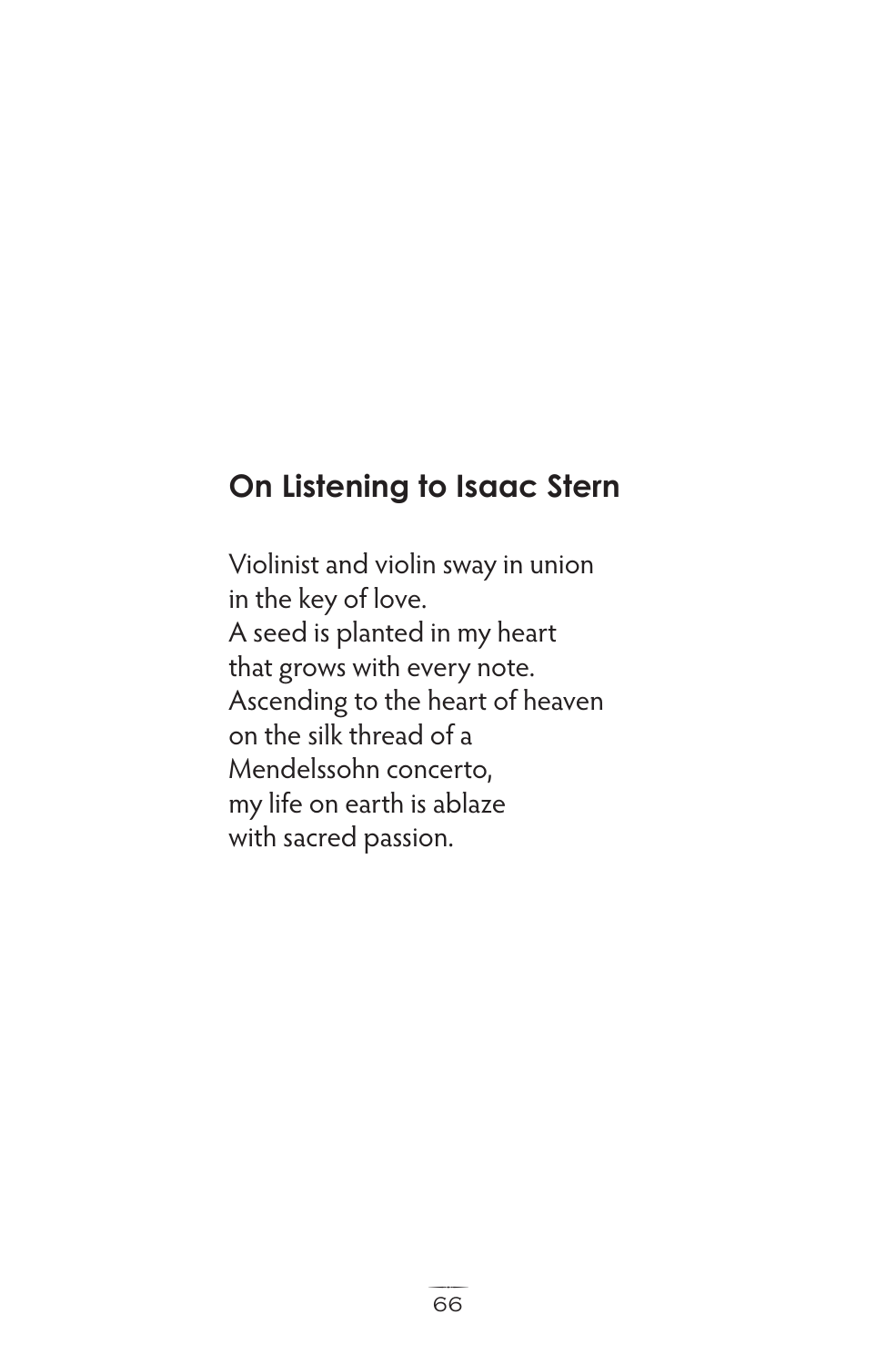## **A Great Idea**

A great idea stands lonely among a crowd of pedestrian thoughts. It longs for immortality. Its great fear is not doubt or contradiction; It is being forgotten.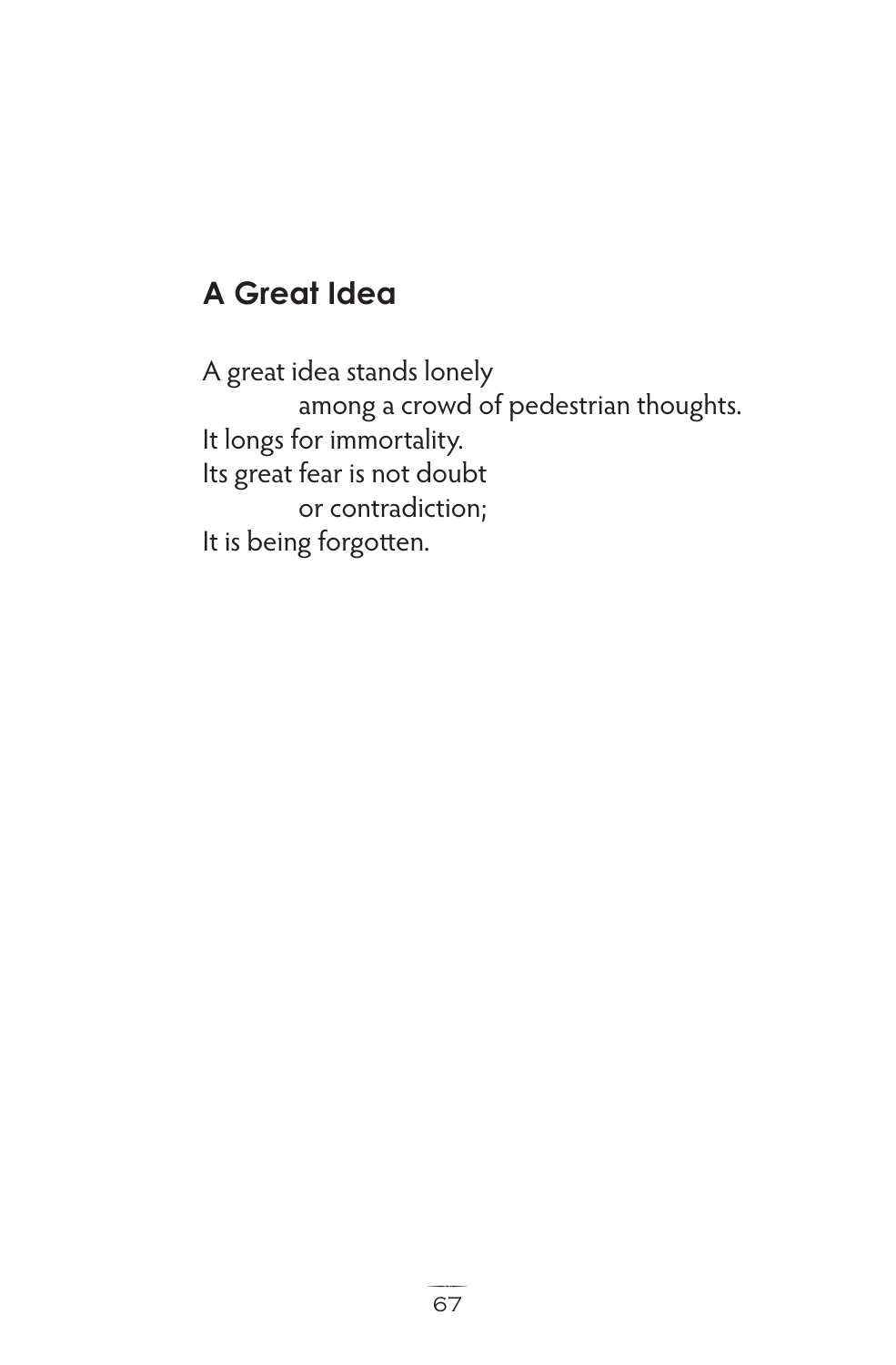## **The Altar**

The water offering longs to return to its flowing source. The blossoms wait to rot in mother earth. The flame dances until it returns home to darkness.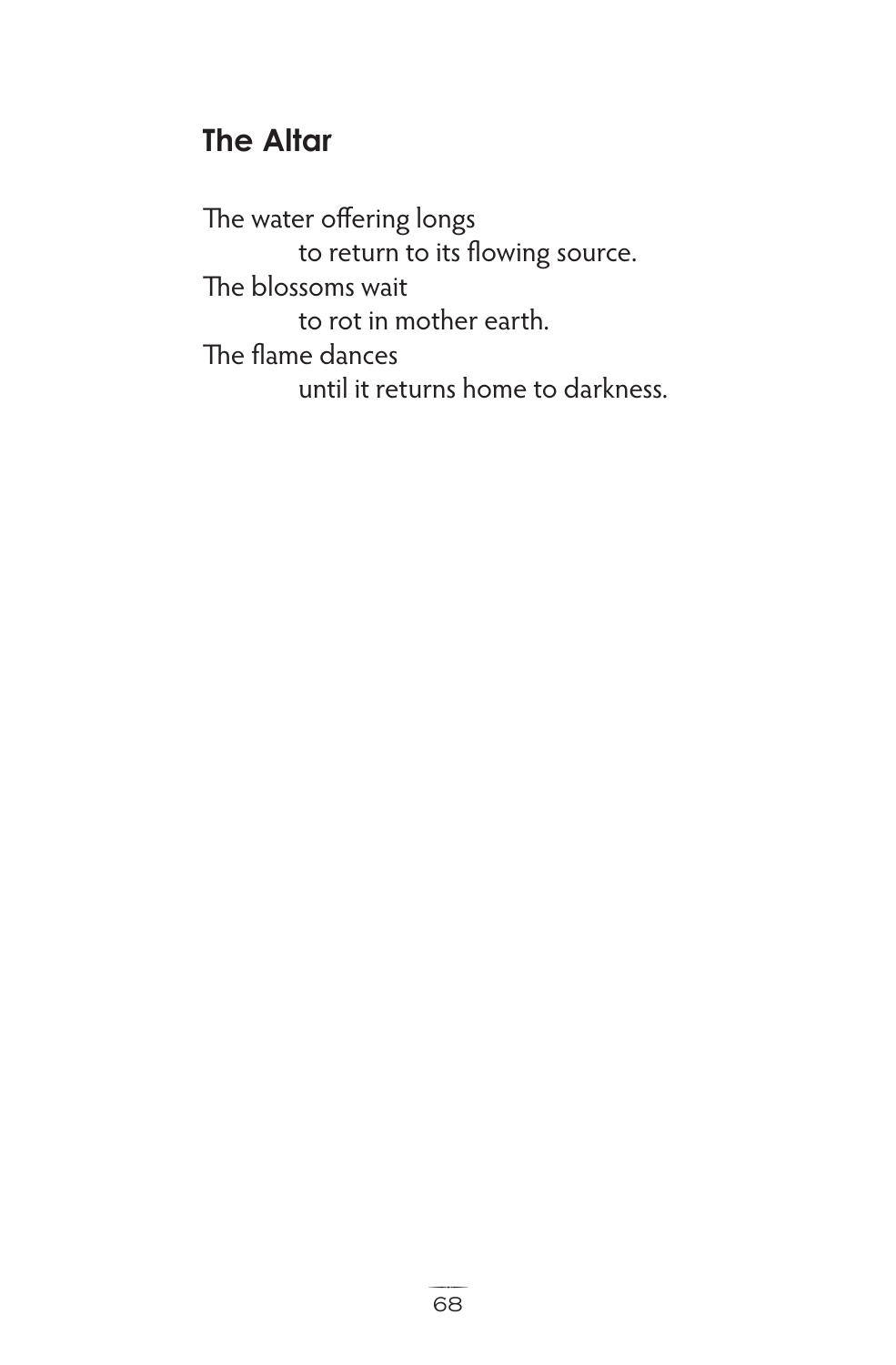## **Fiery Gold**

The fiery gold of sunrise awakens the soul planting seeds of the day.

> The fiery gold of sunset melts the heart into honey to be harvested by the night lover.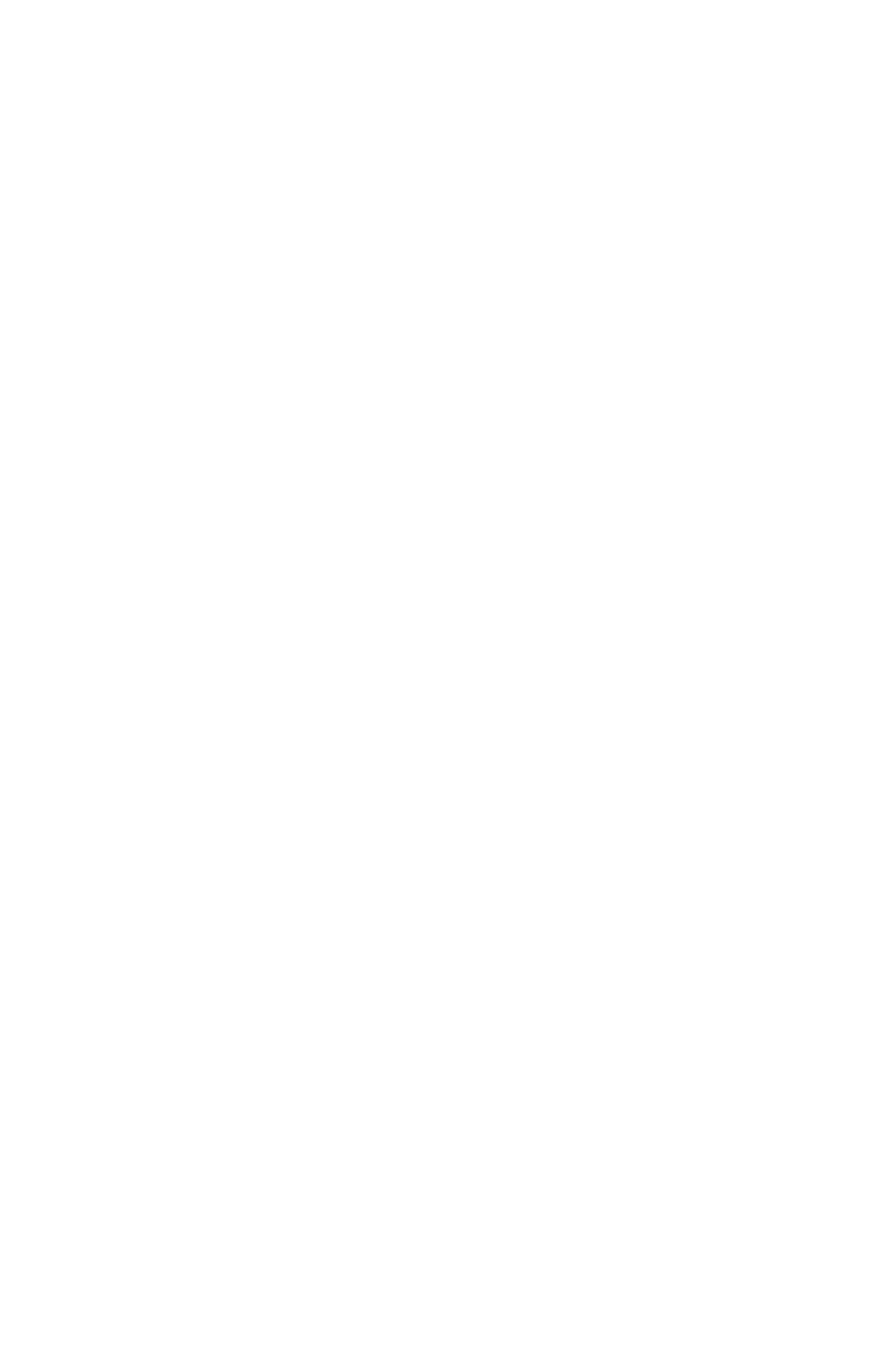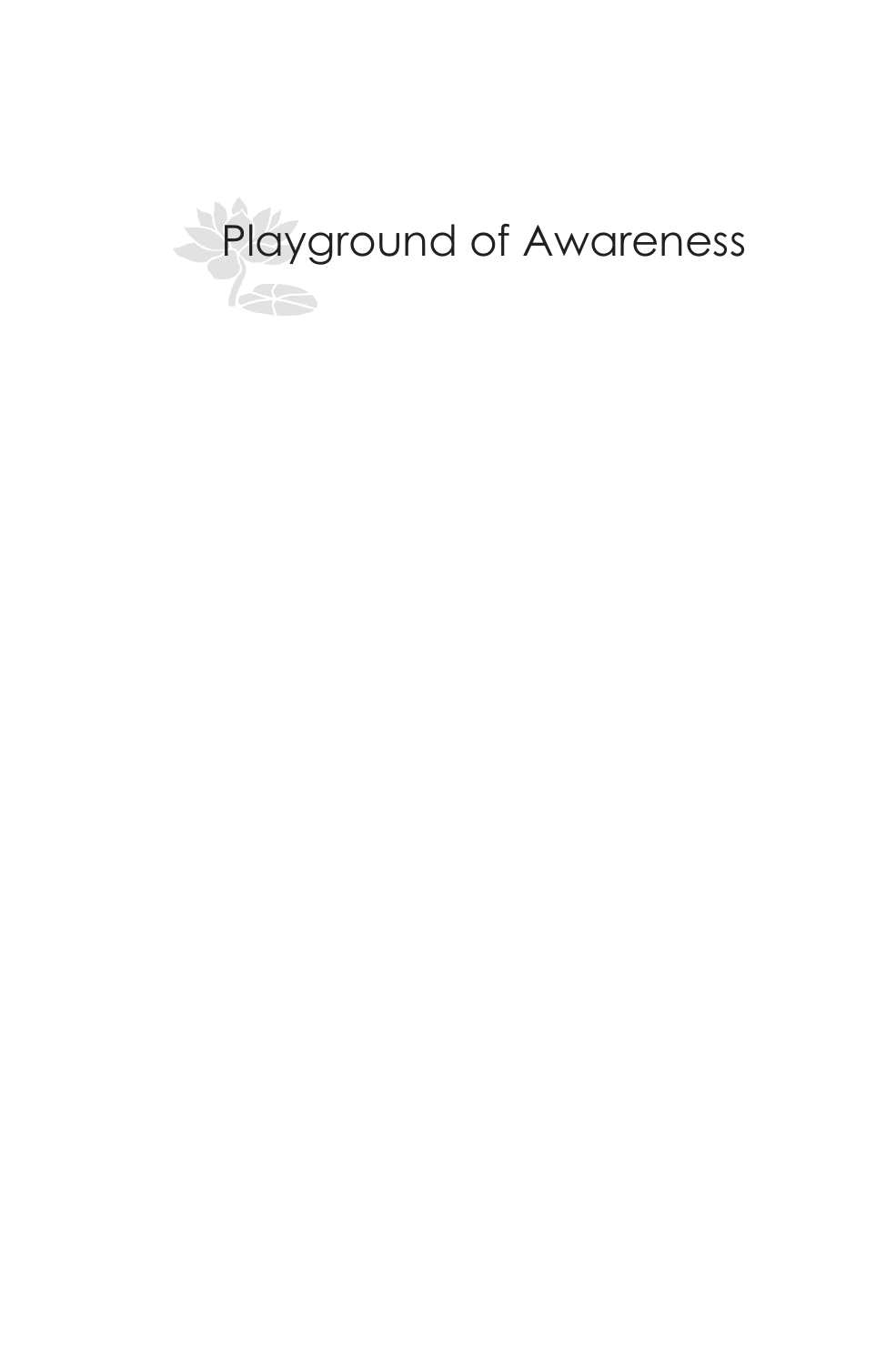The warrior of consciousness, awakened after centuries of waiting, draws her radiant sword of attention, cutting thoughts into silence.

Other thoughts come forward and retreat and confusion folds in on itself, as the mind settles into the open landscape of clarity.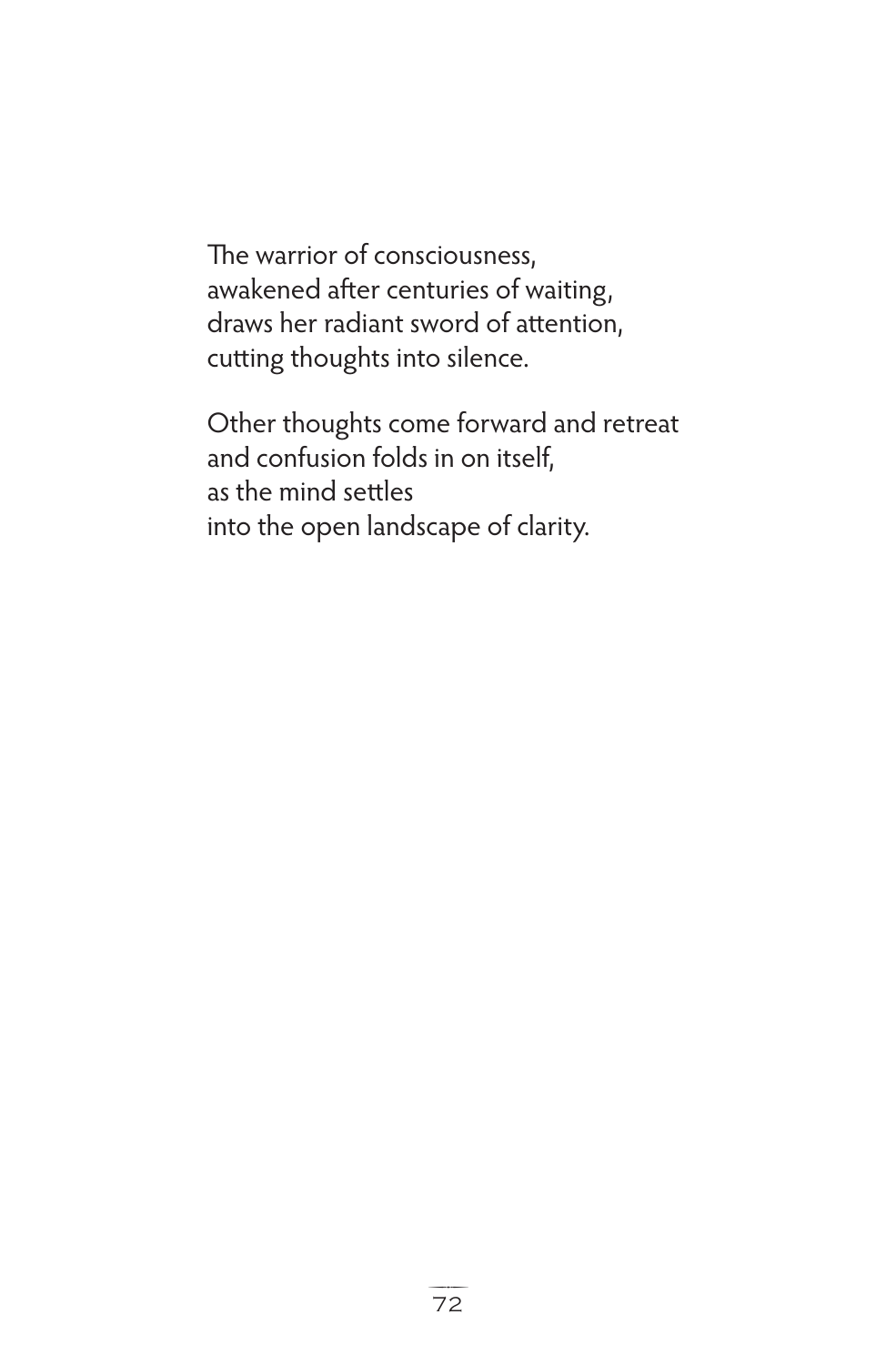## **The Trouble with Meditation Practice**

Seated on my cushion, I contemplate the foolishness of practice.

What am I rehearsing for? Am I counting breaths to become proficient at counting so I can enter a breathing competition?

Just when I have thought all the thoughts I have to think, the attainment of no-thought is marred by the mental comment on the pleasure of achieving no-thought.

Can I really practice no-self? Is this all preparation for a command performance at which "I" am a no-show?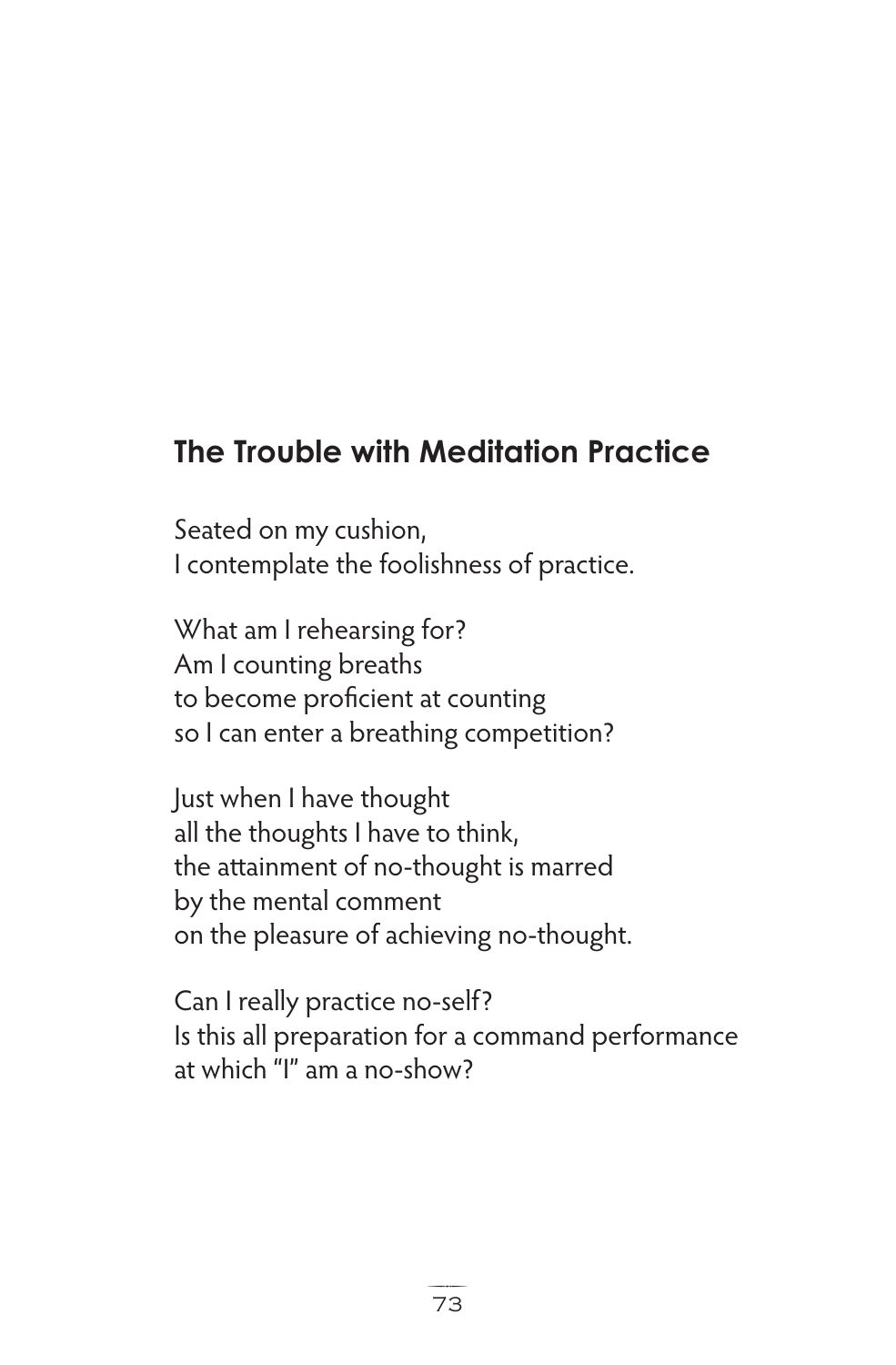## **Who Are You**

(based on the poem Lost by David Wagoner)

Be still. The air you breathe and the sounds you hear Are not confused. Who you are is Here and Now, And you must treat it as a powerful stranger, Must open wholeheartedly to know it and be known. Listen. The surf of silence, it answers, "I have made this world around you, If you leave, you may come home again by simply attending." No two sensations are the same to the body. No two moments are the same in experience. If what a sensation or a moment does is lost on you, You are surely lost. Be still. The silence knows Who you are. You must let it define you.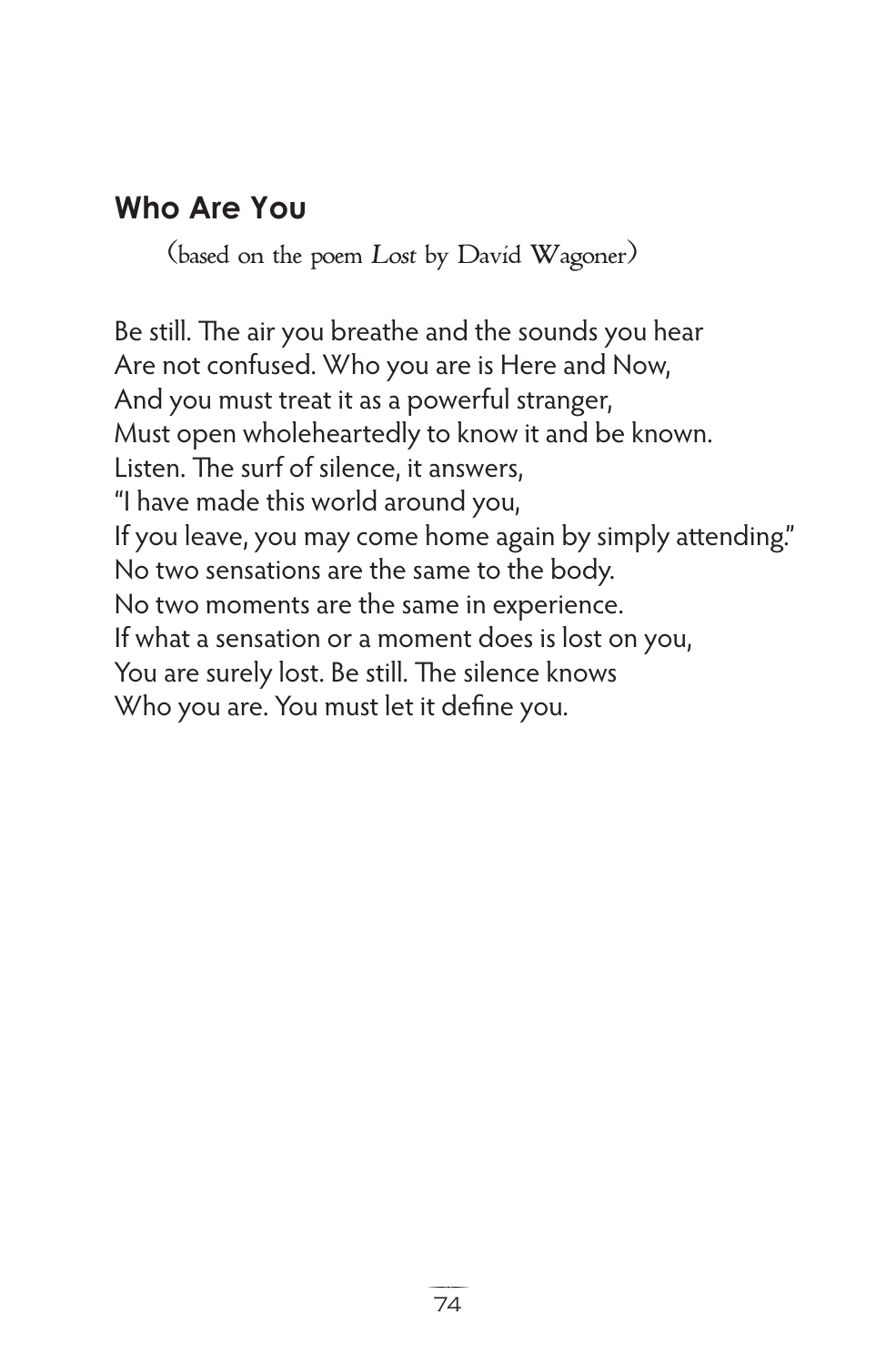## **A Traveling Companion**

Long ago I joined others on the path of wisdom. Over time I have learned a little. Those who think they know, don't. Those who think they do not know, don't. Those who have come to love the journey, have a chance.

Wisdom is supremely selective. She cannot be gained or captured as a prize to be won. She chooses who she will walk beside as an unseen, silent and loving companion.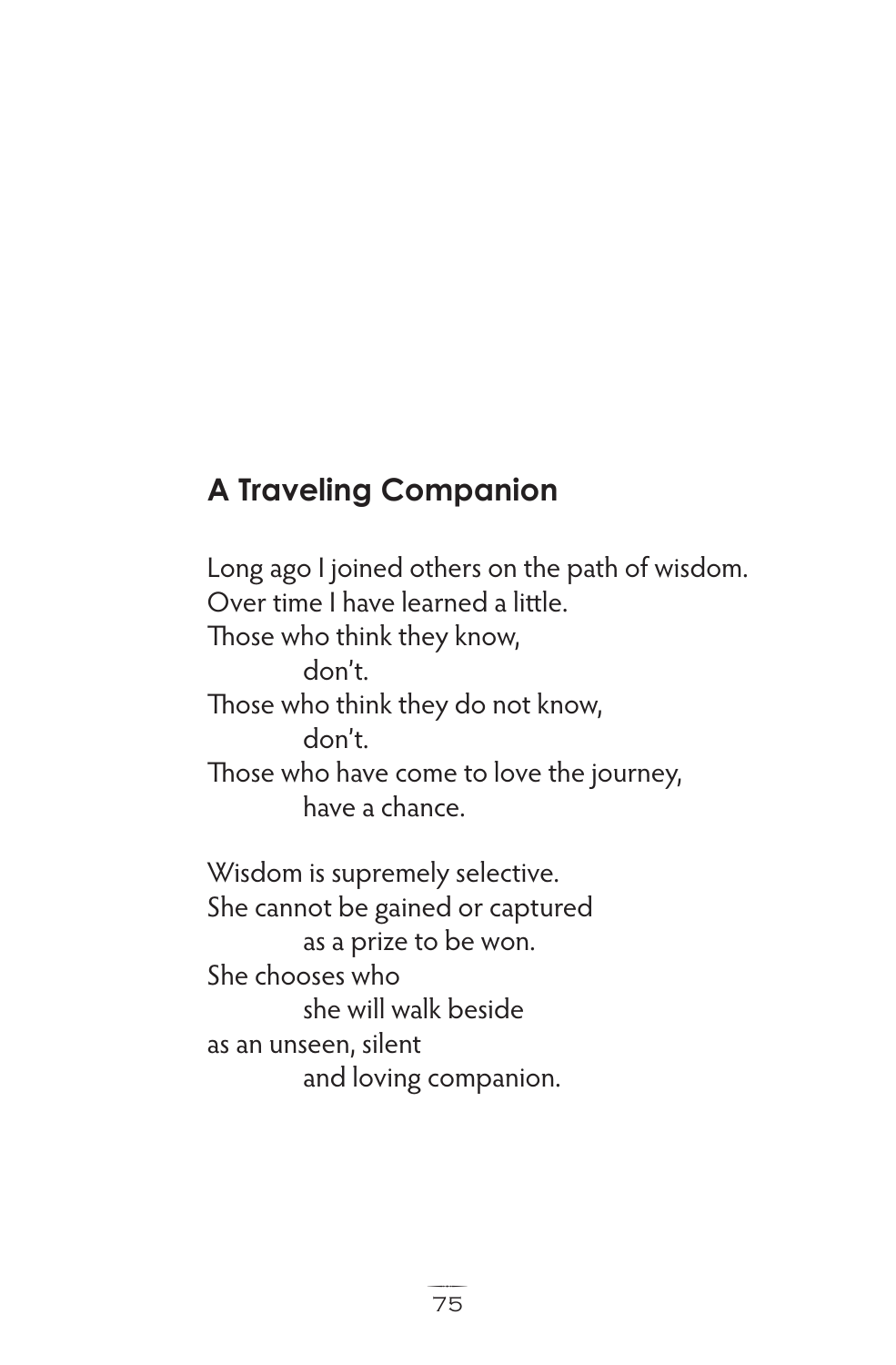## **Sword of Inquiry**

The sword of inquiry attacks relentlessly with the chant "who am I?"

until the mind consumes itself and forgets that it once was somebody.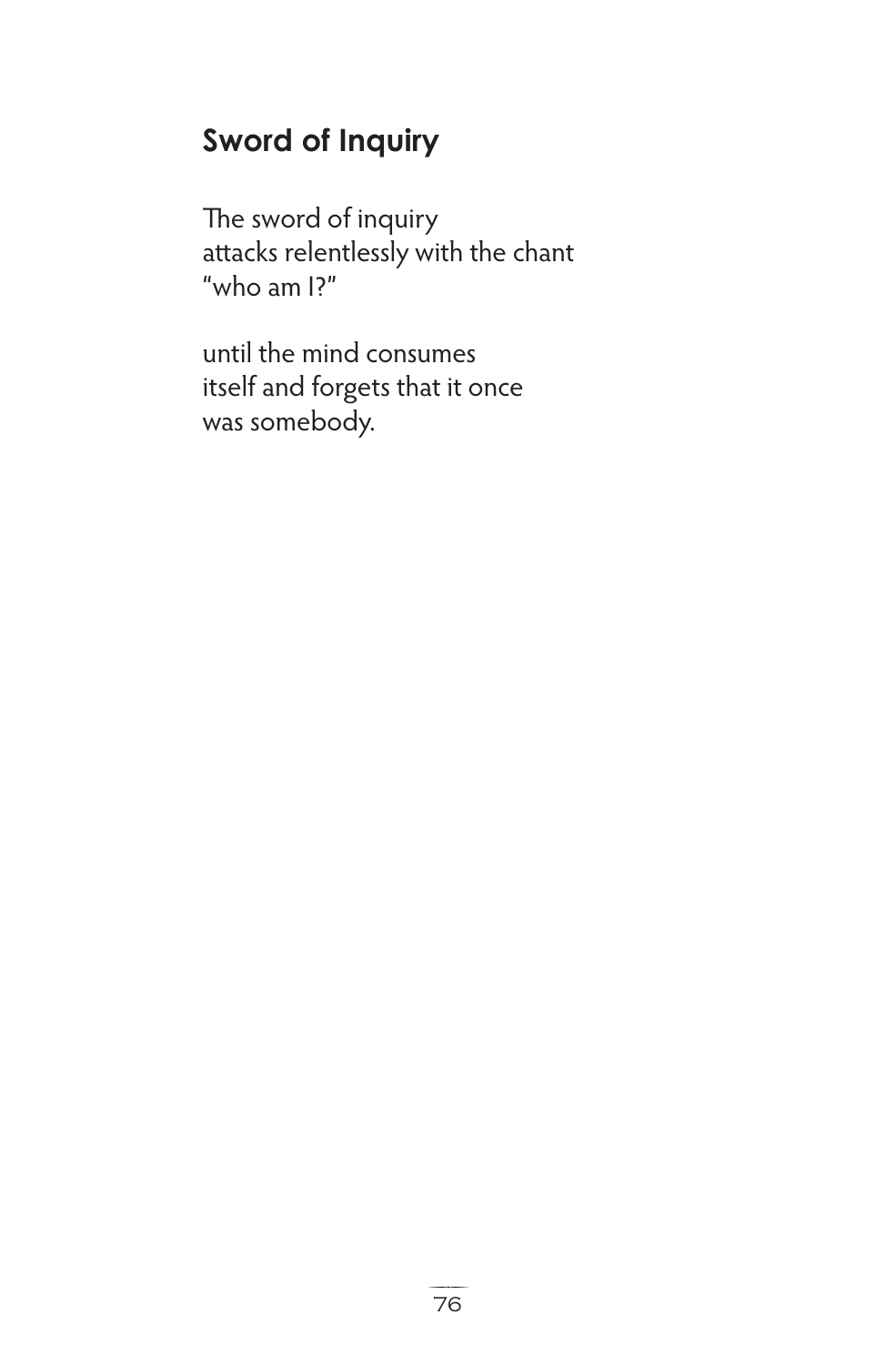## **Writing about Meditation**

Writing poetry or anything about meditation is to elaborate at length about essentially nothing.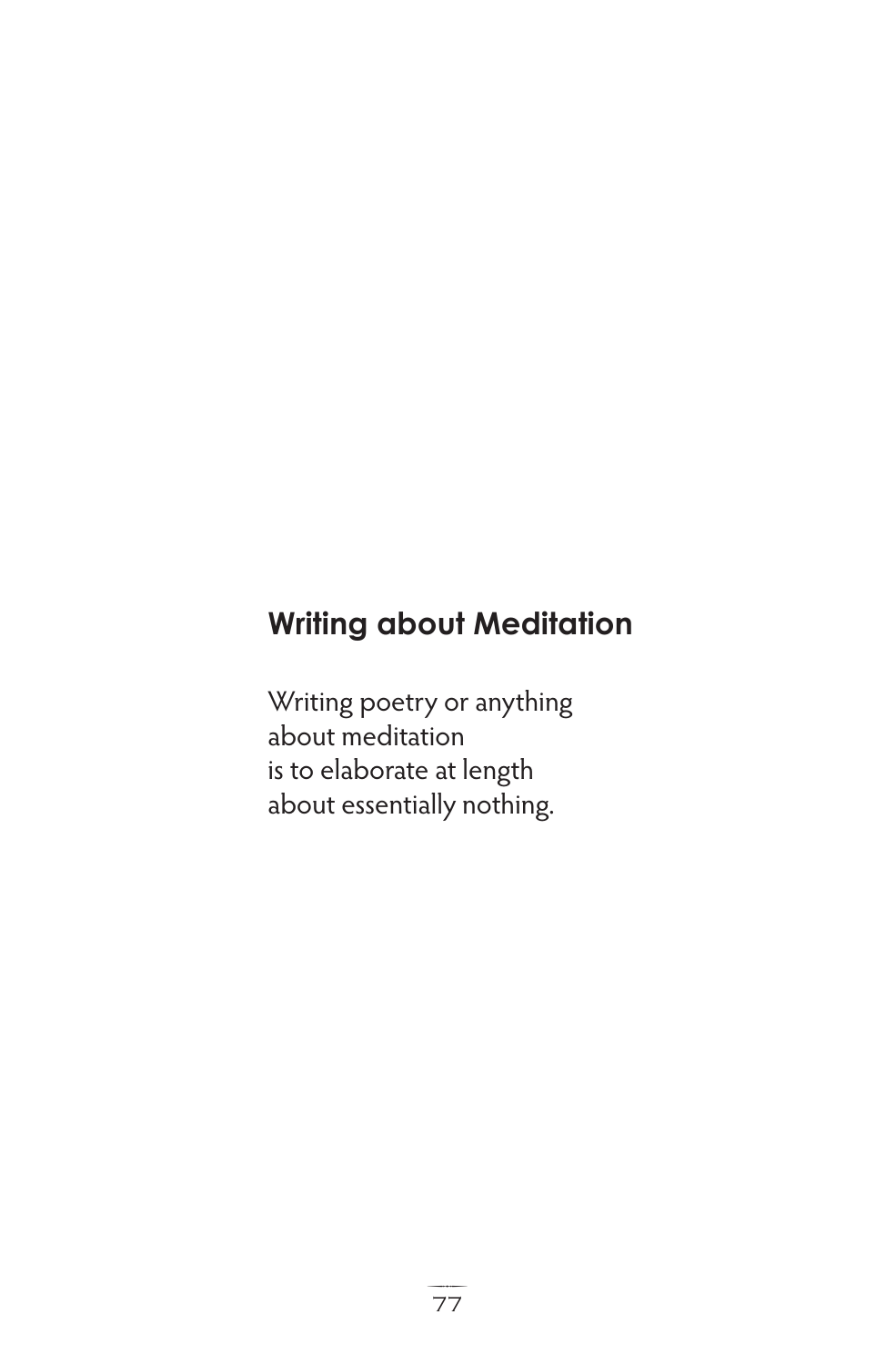## **The Relative**

Nothing can be said about the absolute. What can be said about the relative, depends. It's in the eye of the beholder. Like the snail who was mugged by a turtle and couldn't say what happened because it all went by so fast. Or, the driver on a freeway who hears on the radio that a nut is driving the wrong way on the freeway. He thinks "One nut? Hell. I'm facing hundreds of them."

Perspectives may be relative but life always means relationship not by comparison but by interconnection and interbeing. Each is a feature of what is, not what isn't. What is, is a change from the viewpoint of what was. Since nothing persists what is, is always what is, forever.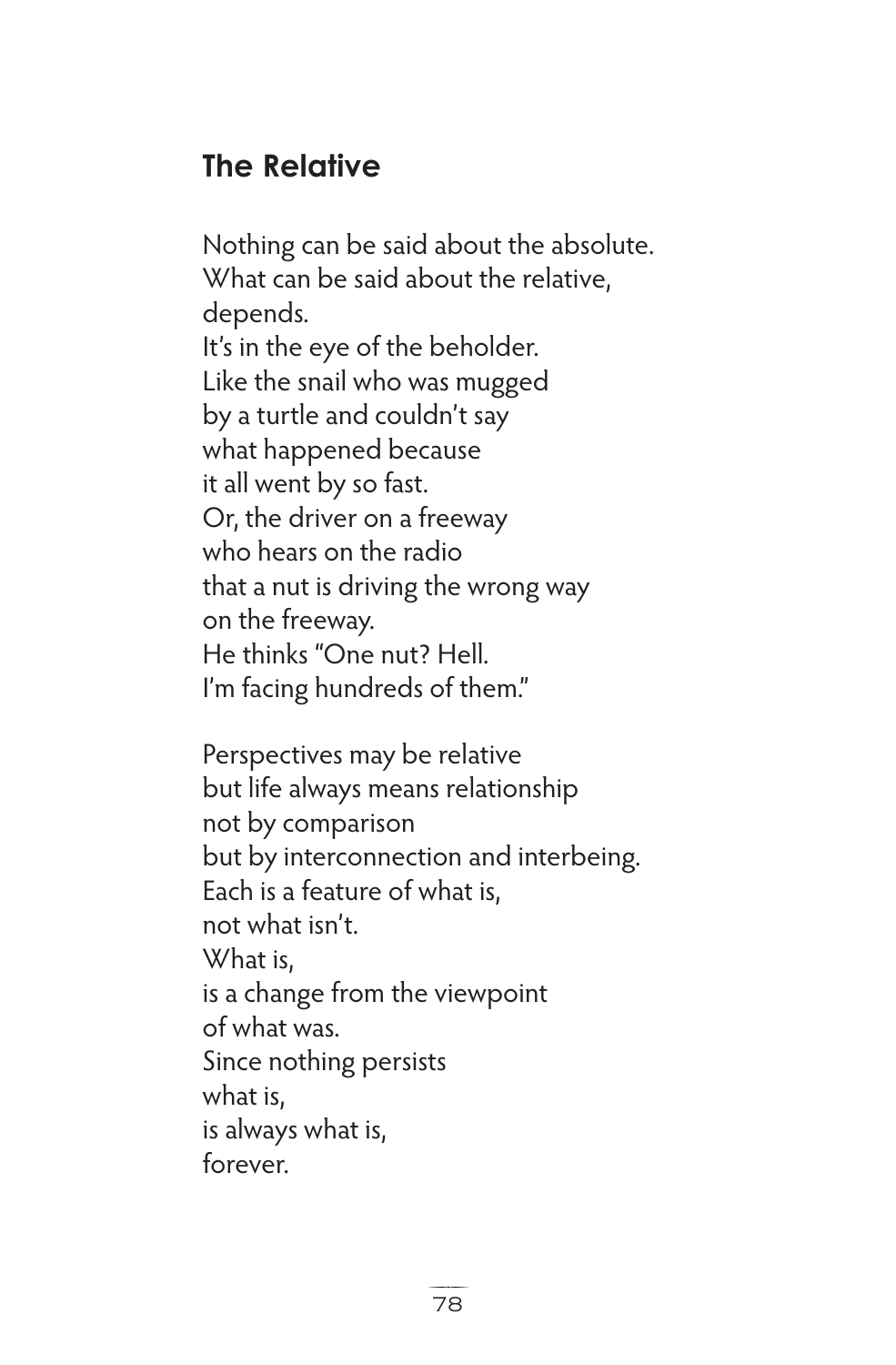Essentially "I" do not exist. Existentially I do exist. Essentially "I" am out of it. Existentially I am stuck in it. Some say "such is life." I say, "Let's dance."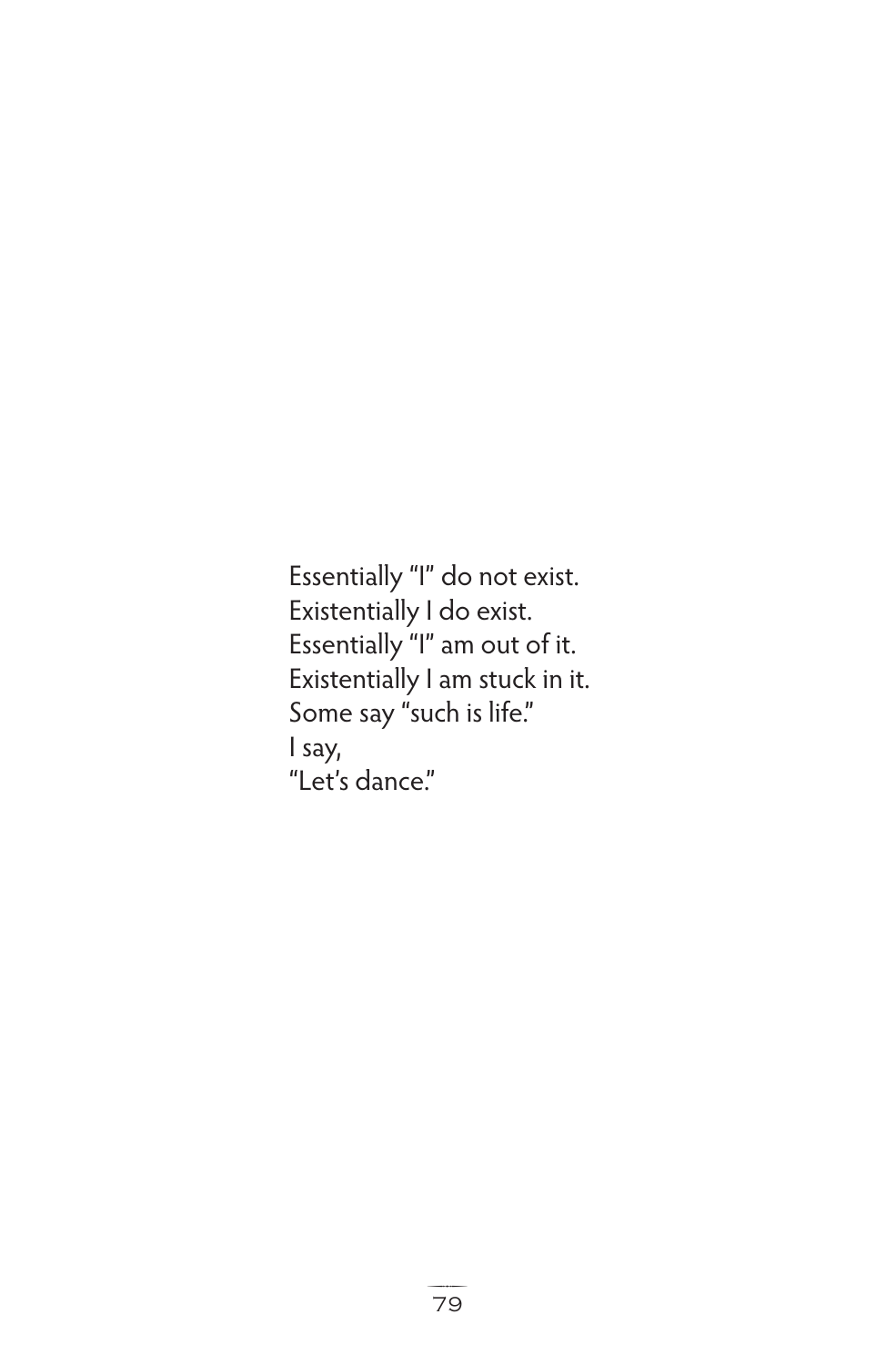#### **Echoes**

My experiences echo in the canyon of thoughts and I cannot help listening to the hollow repetitions as if they matter.

"Stop that!" I say to my mind, and frustration echoes in diminishing cycles.

I pause, listen to the silence.

"Ah ha!" I say triumphantly. "Ah ha!" "Ah ha!" "Ah ha!" "Ah ha!" "Ah ha!"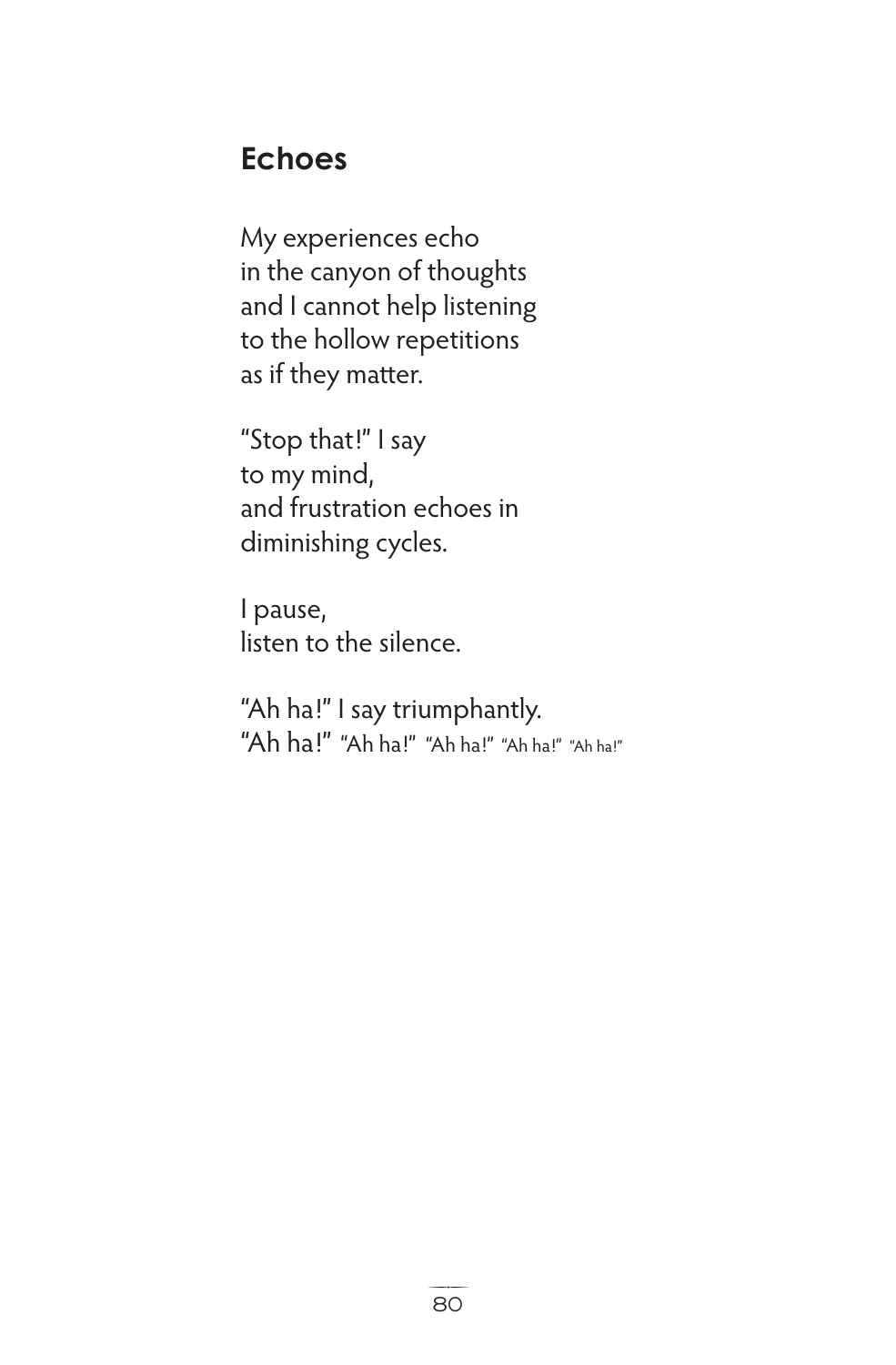#### **The Swing**

A glimpse led to a touch and then a kiss and momentary union. I am now a servant of the Divine. I ride the great swing that moves between the superficial and the sacred embracing the realization that I may swing back and forth forever.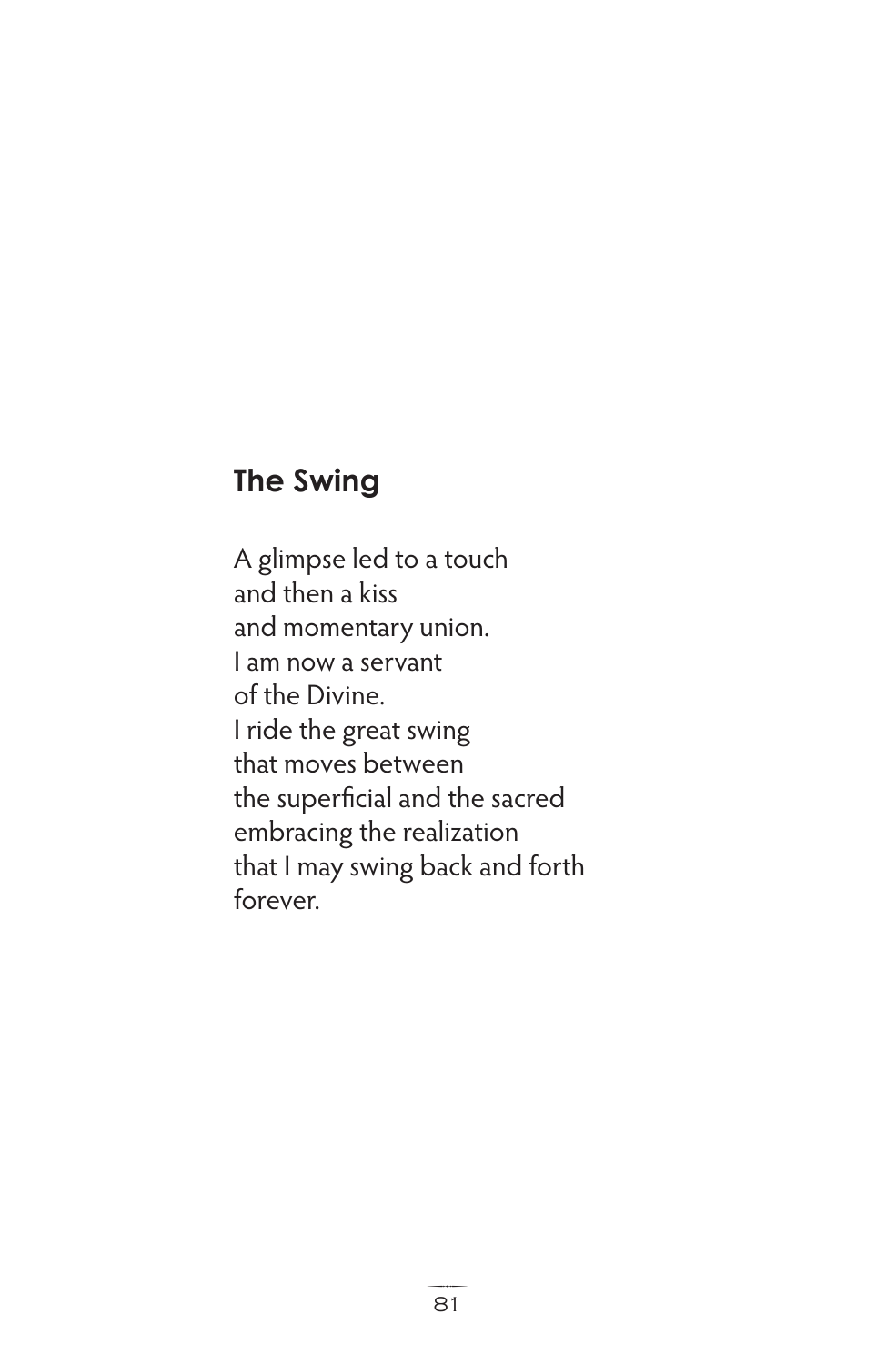#### **The Mirror**

Haven't you ever been suspicious of the mirror as a metaphor for the nature of mind?

I can imagine that in impulsive moments of personal expression, my mirror sticks out a tongue as soon as I turn away. And just as quickly, if I turn back, it assumes its faithful, unshakable reflection.

My mind, on the other hand, will make unseemly and laughable faces whether I am watching or not. Even the mind that notices gives a snicker now and then.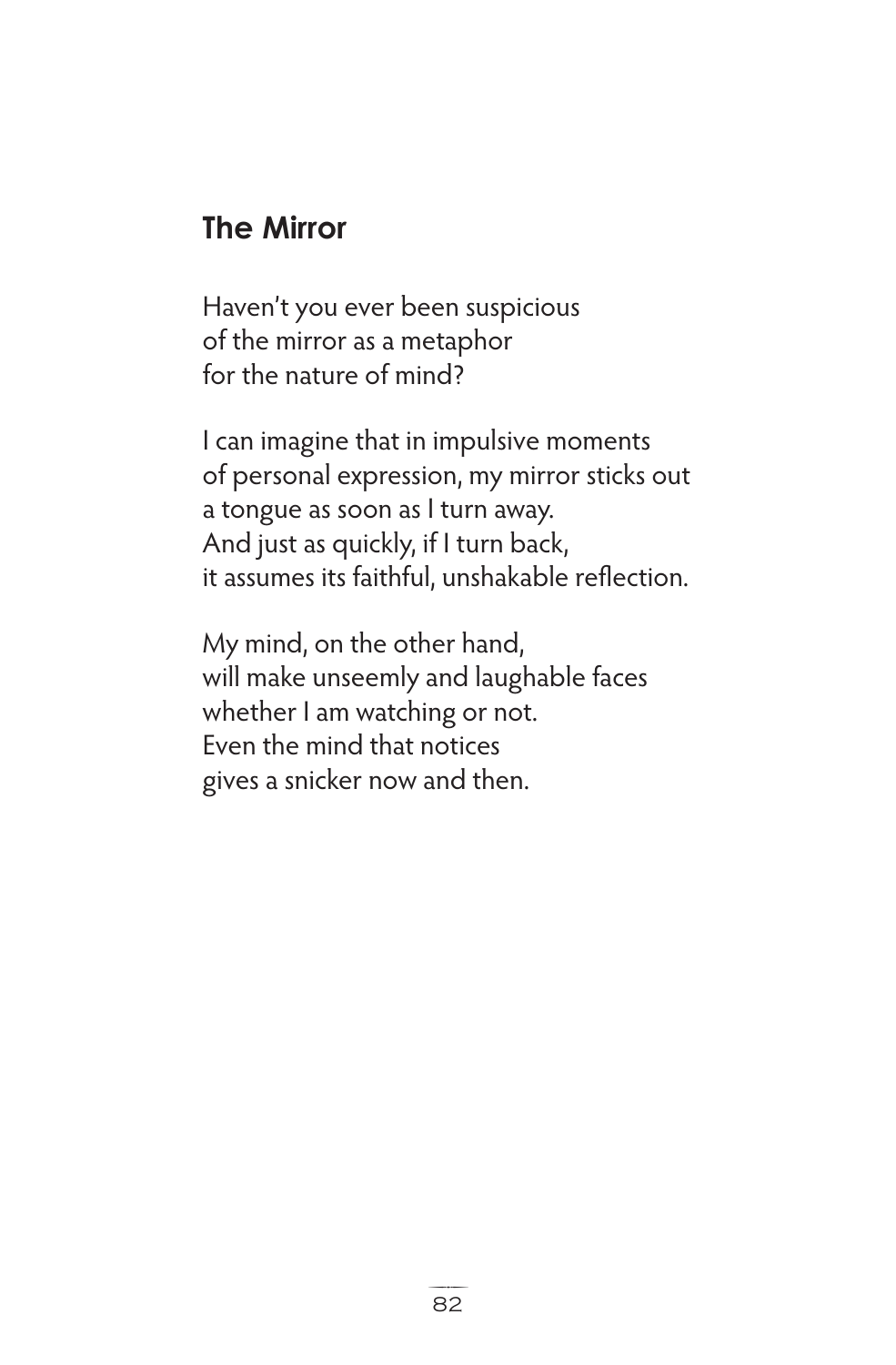#### **The Hound**

By some gastronomic clock around the same hour each day, A not so subtle split occurs.

While my mind abides in spacious awareness, a small part goes to sit by the door. Riding the edge of patience and salivation, this hound nature draws more and more attention away from the nature of mind.

When the dinner knock comes, a nearly ravenous beast is ready to pounce when the way is clear.

With a willing shrug, my consciousness joins the feast surrendering to the radiance of taste, delighting in the play of natures.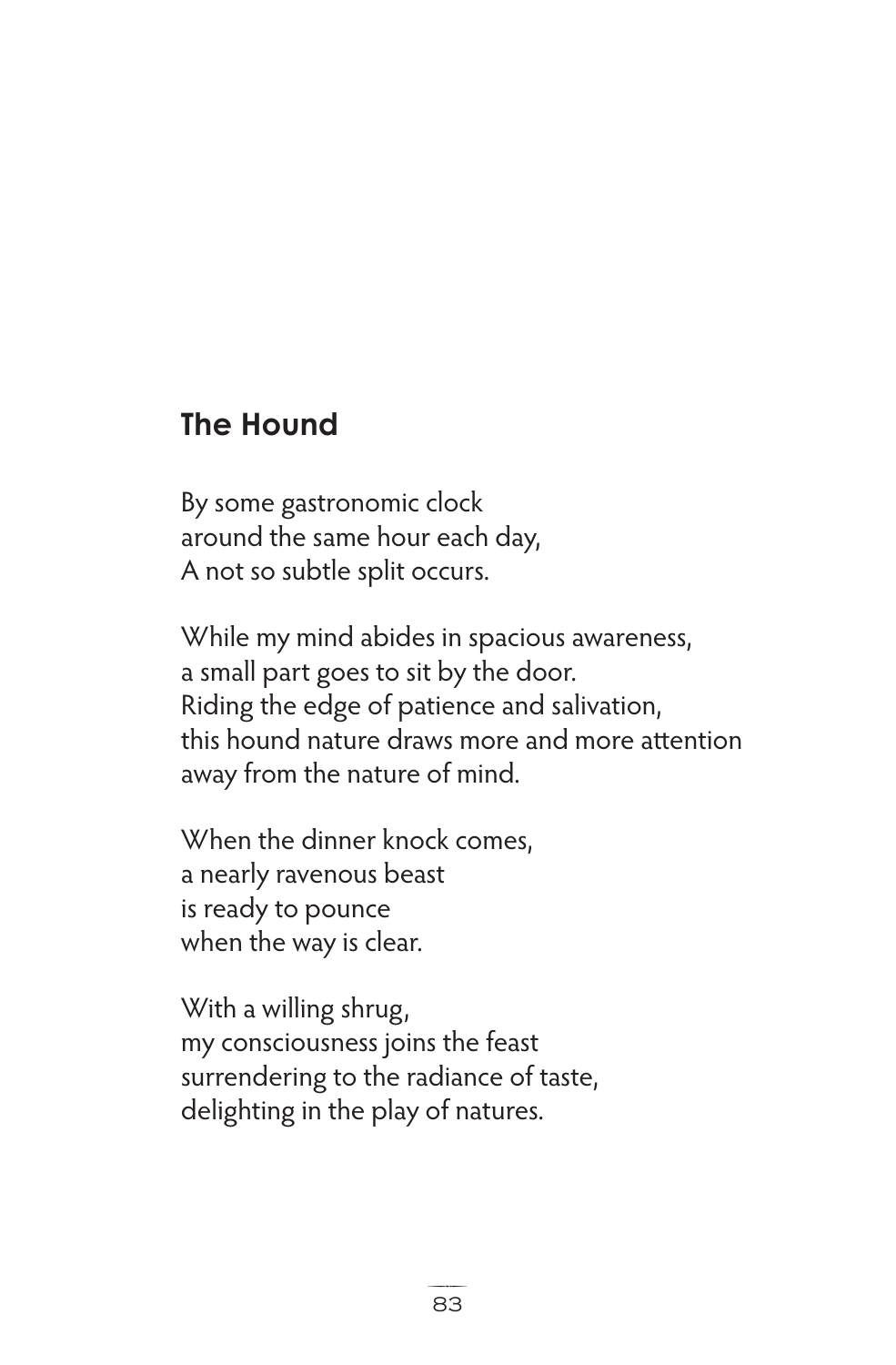## **Global Mind**

What a wonder the wandering mind

> that can traverse the globe to China, discourse on world events, and plan the coming month,

misses the caress of the breeze on my cheek.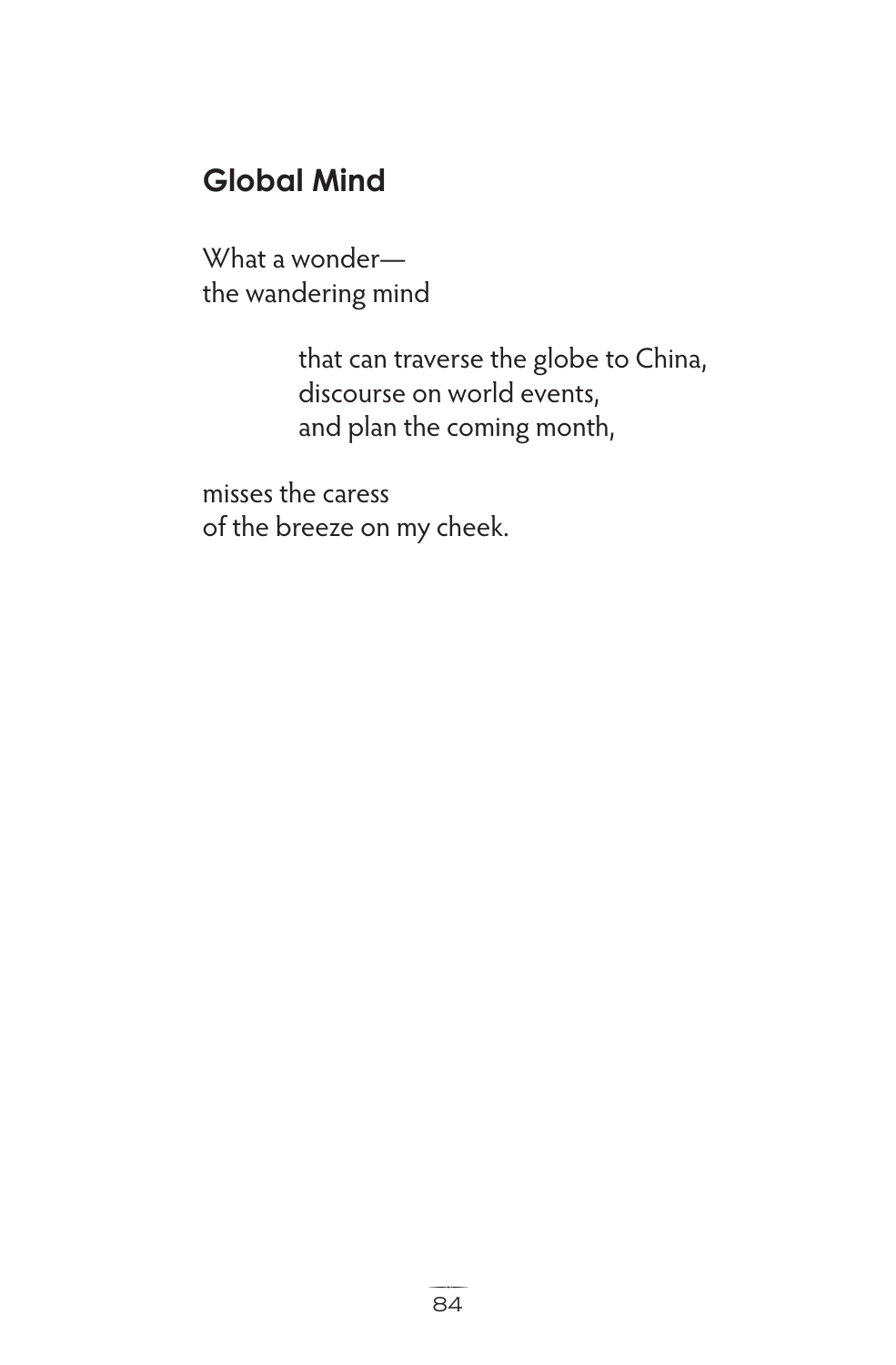## **Bell of Compassion**

Wood strikes metal.

We resonate in the world of its ringing scream, opened by the tear in silence.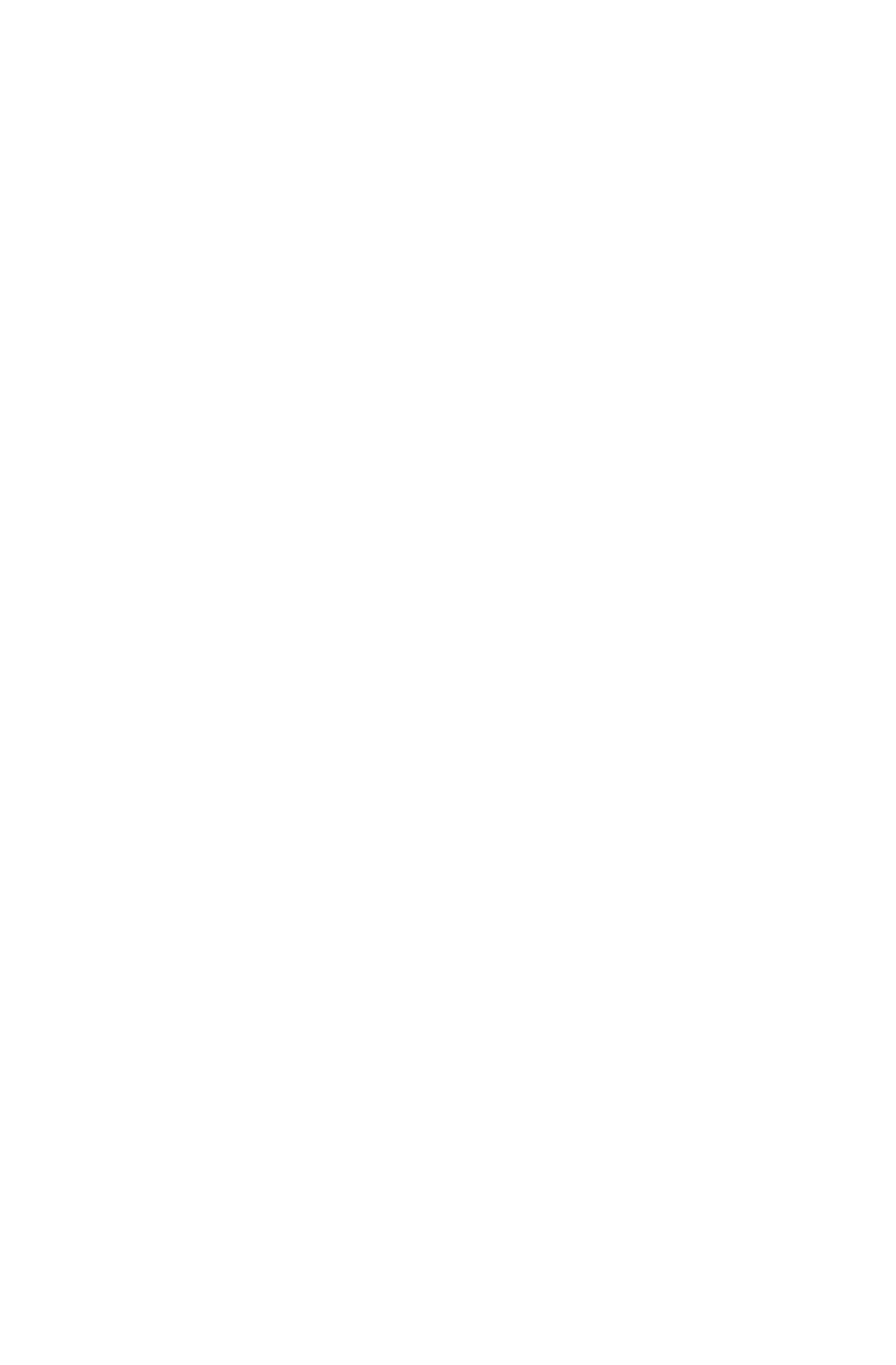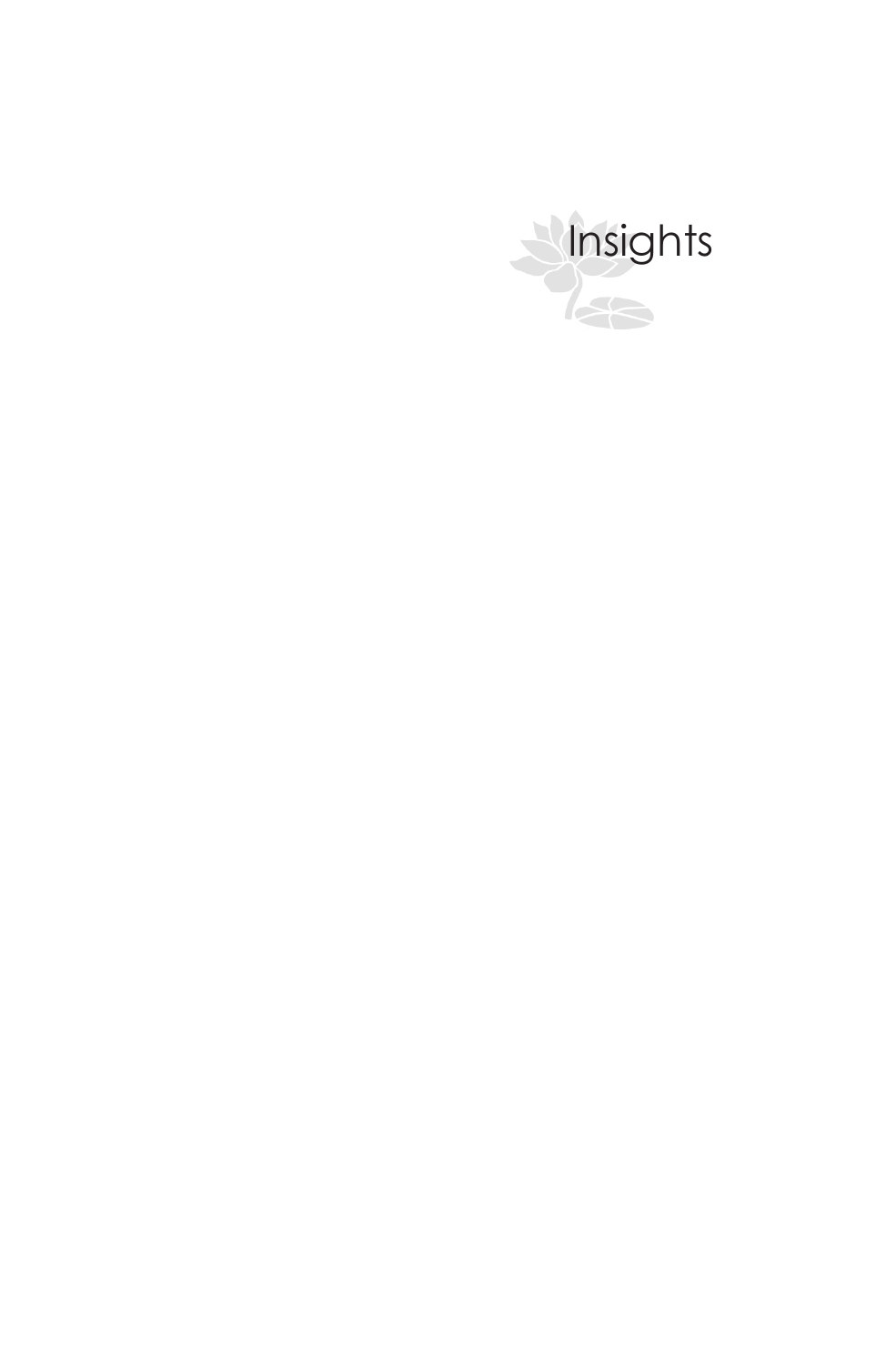Attention is the dagger consciousness makes when its point strikes the moment cutting the skin of distraction and opening the way for presence.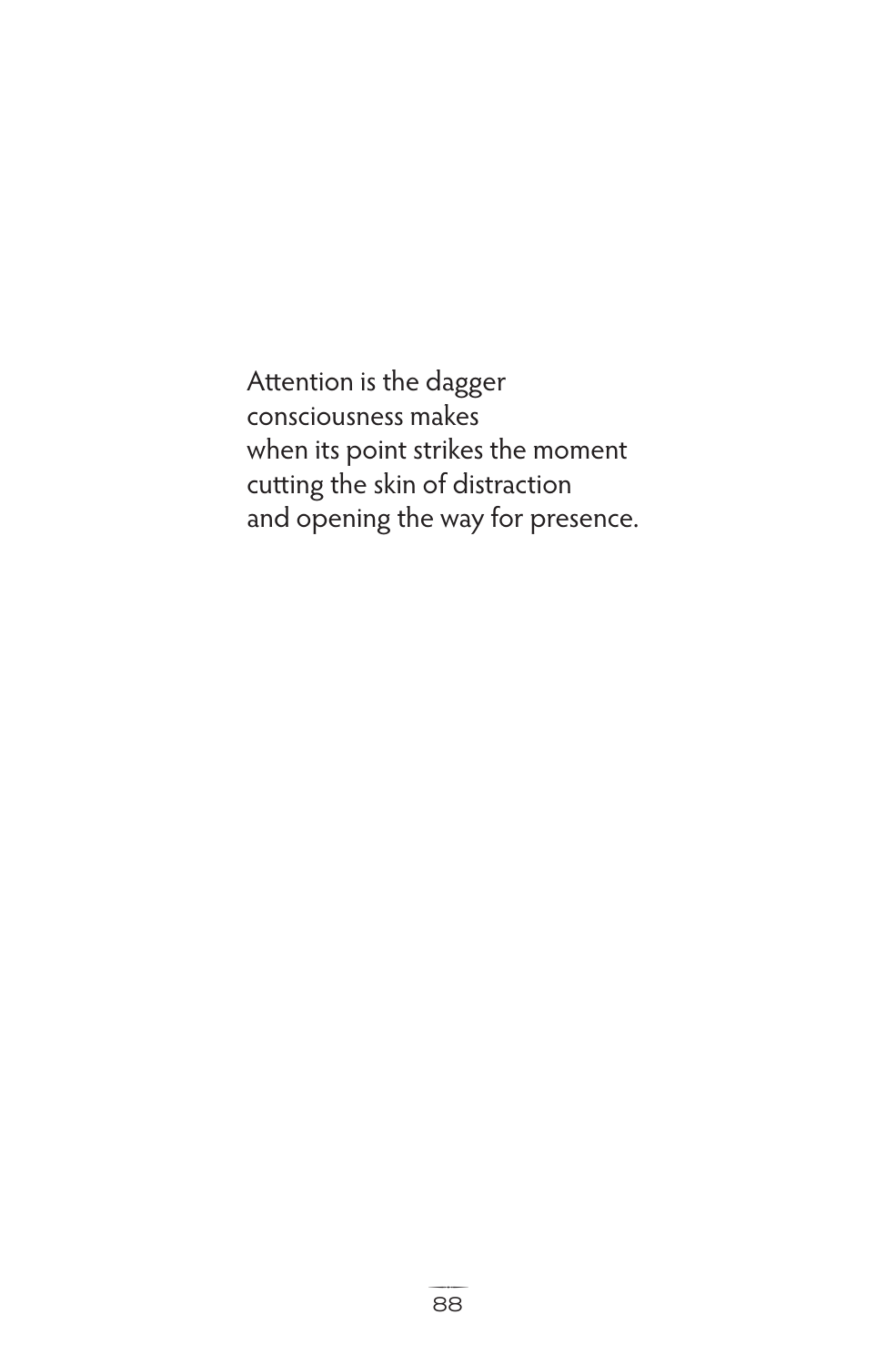# **Light**

A beam of clarity at the heart of any insight.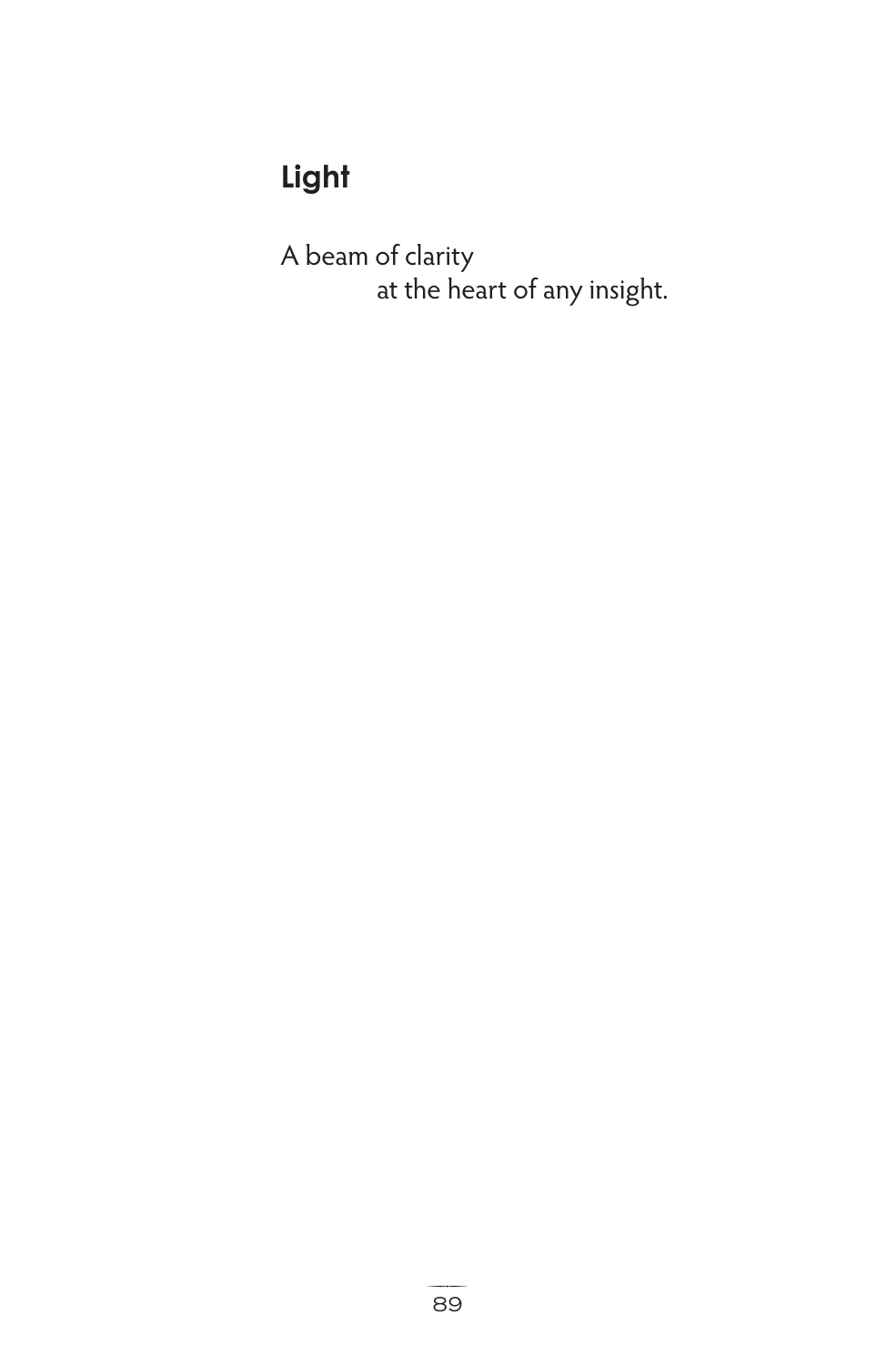Our longing for God may be strong, but an often stronger desire is to become someone else's God.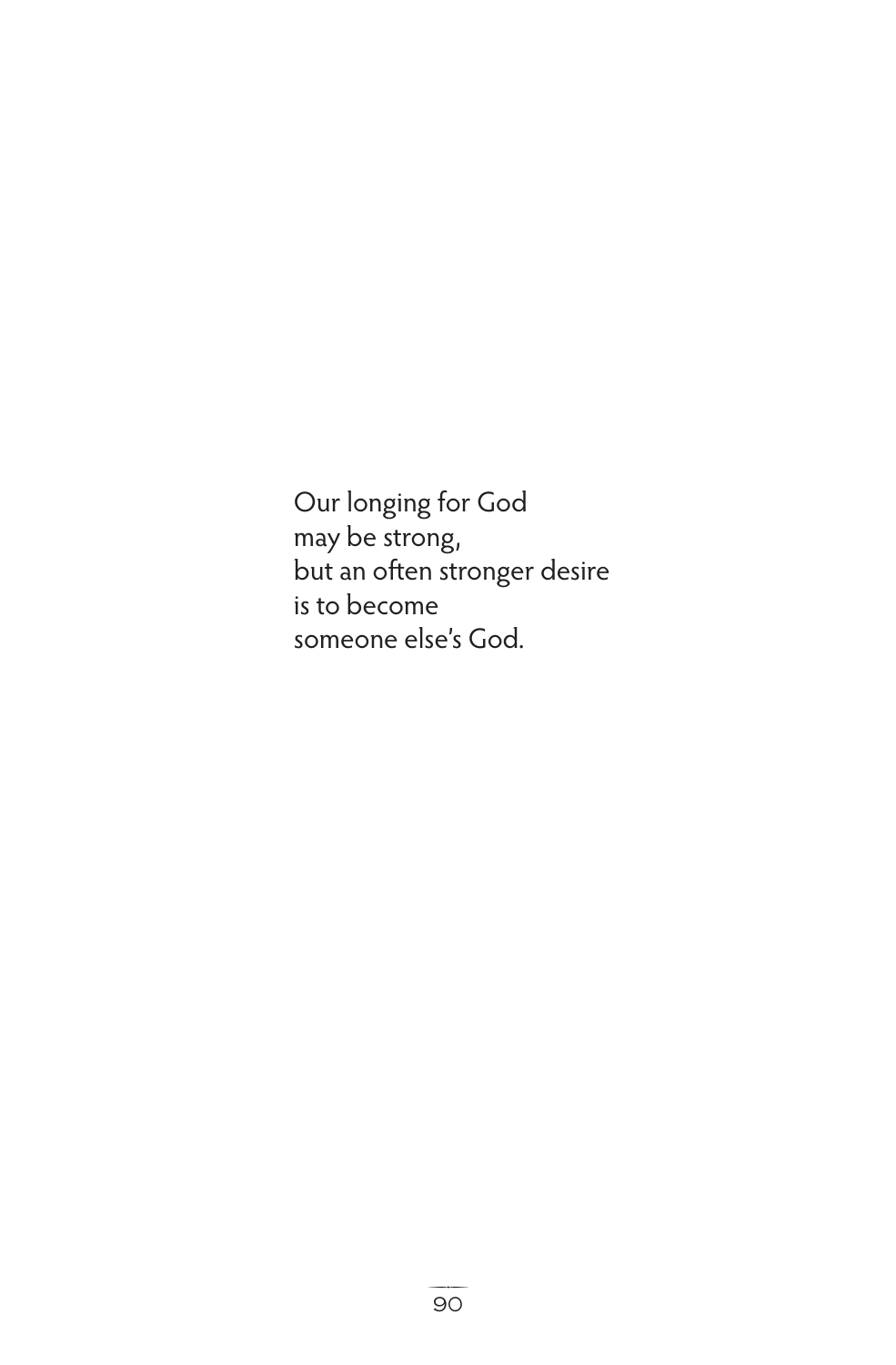## **Religious Conversion**

In the temple of thought everything is converted into words. On the sacred way words are converted into pavers making a passage to ecstasy.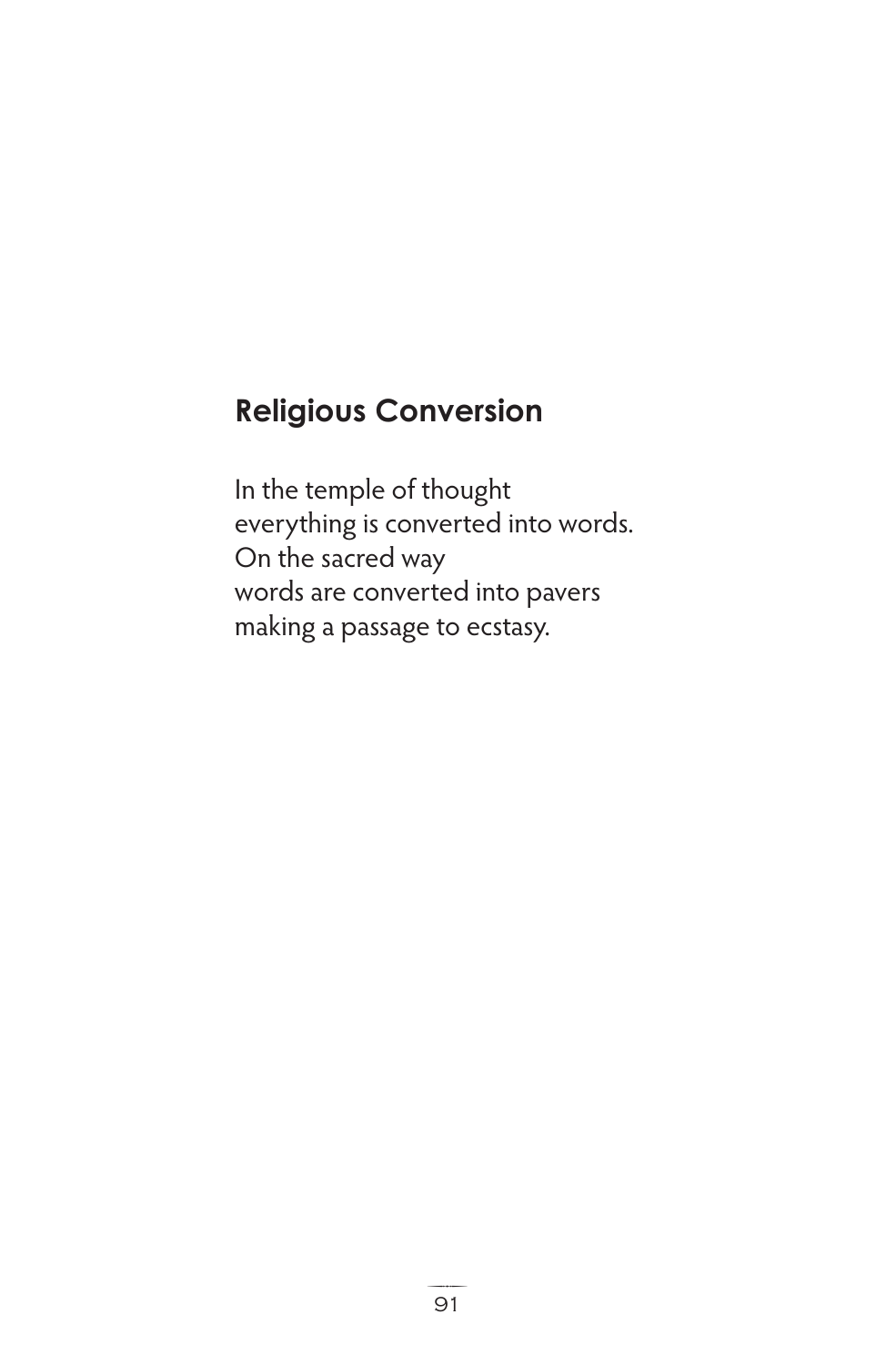The heart in our words turns the conversation into an ecstatic dance on a giant lotus blossom.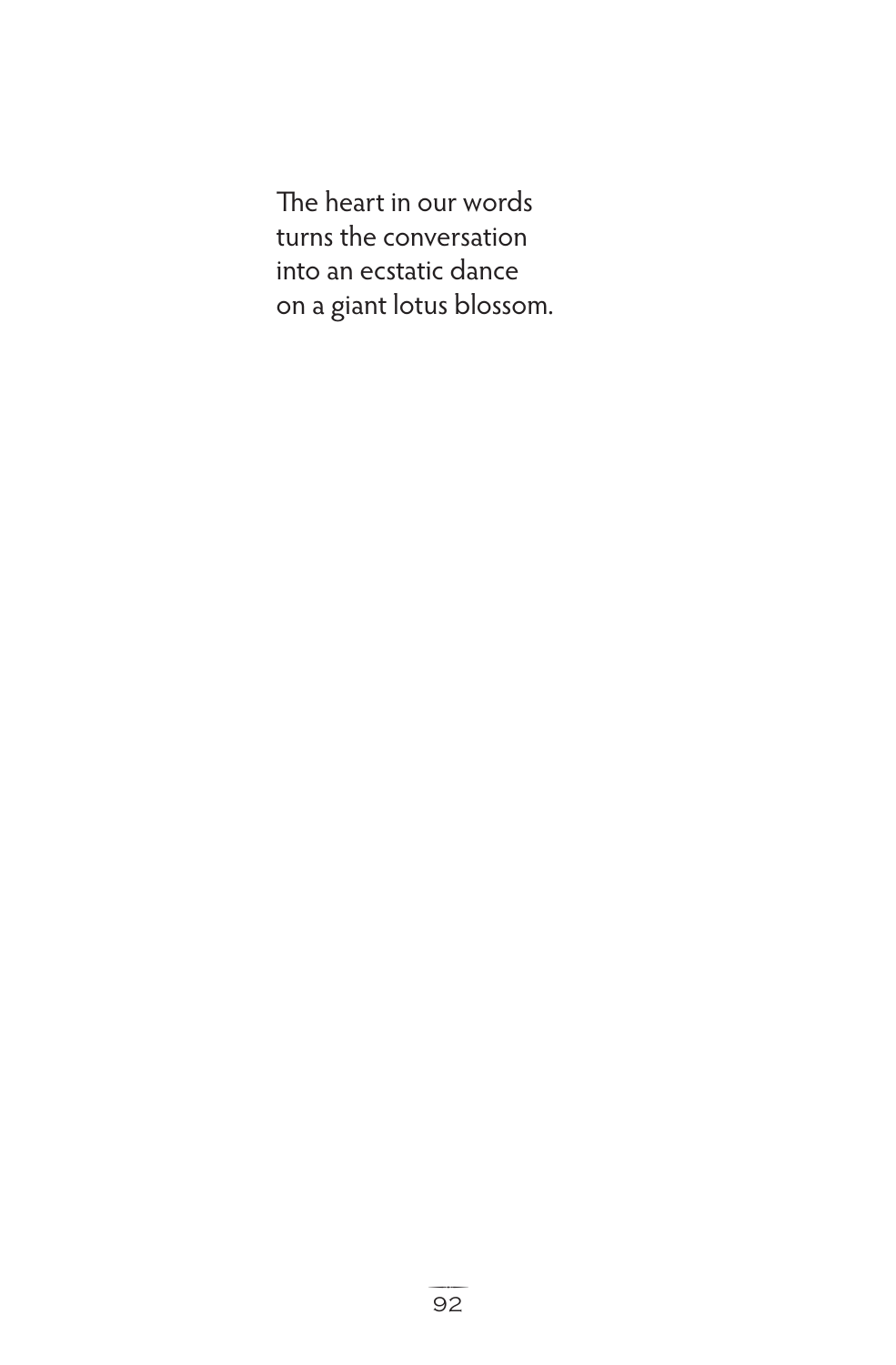Tears can feed a pool of bitterness or water the tree of love. Cultivate the garden that has been entrusted to you.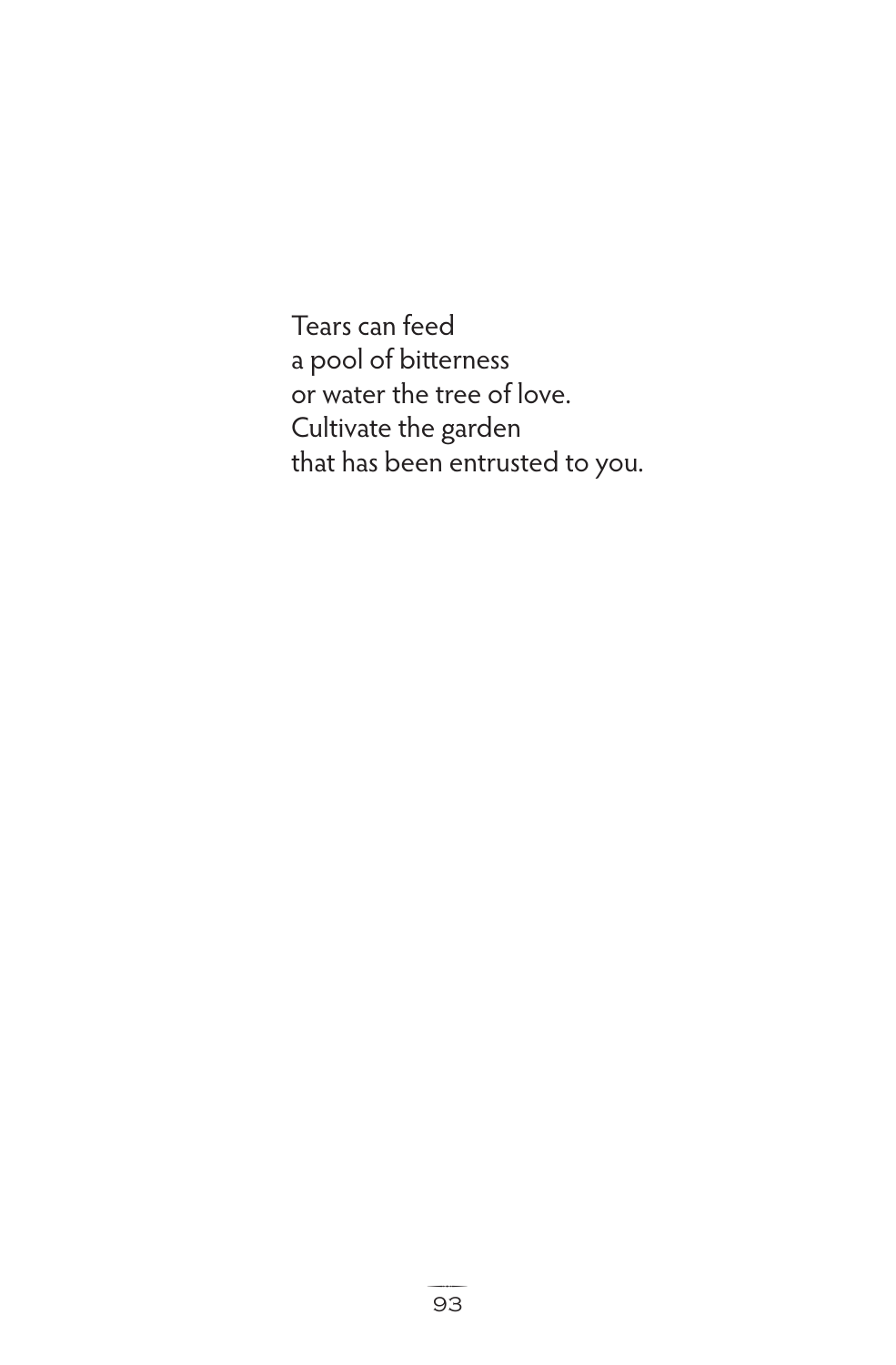Narcissism and its attendant addictions, fears, and onanism make the soul small and the Sacred distant.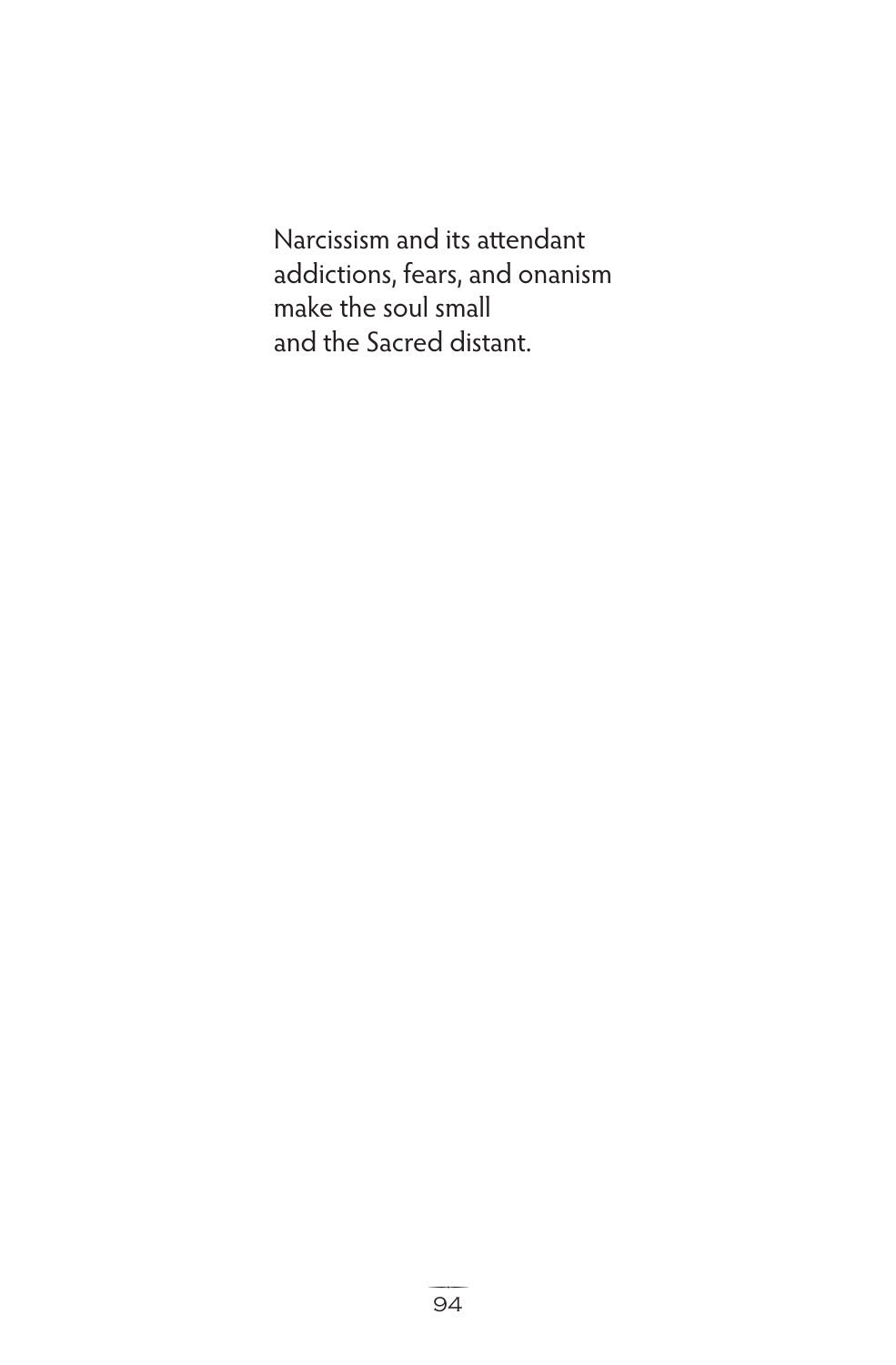Light is the womb of day, darkness the womb of night, and Love the womb of life.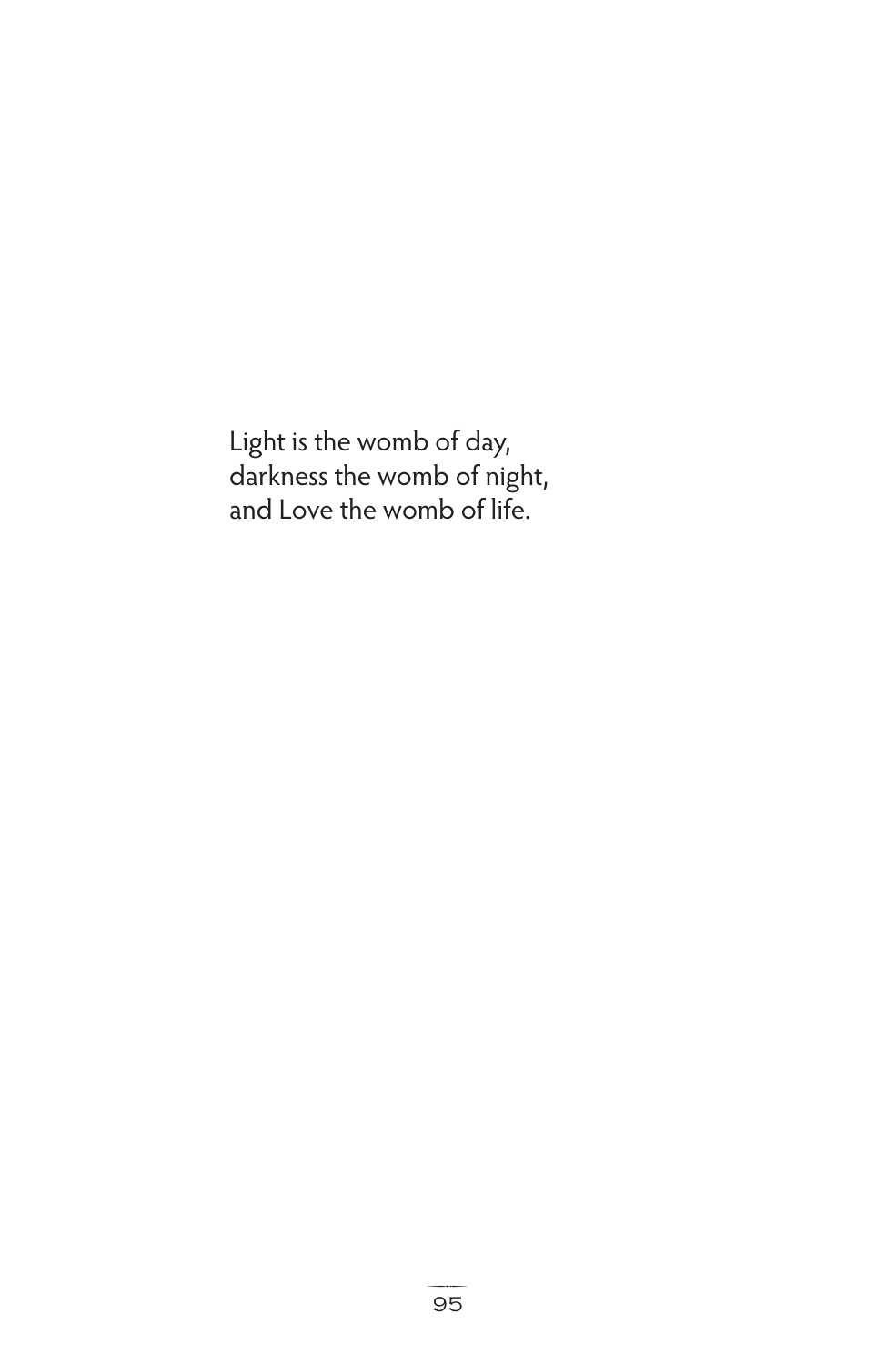## **Being Inside**

Ah, poet, it does not interest me to know what is inside you. Share what it means to be inside life and what it feels like to be inside God. Then we can bridge the gap between us.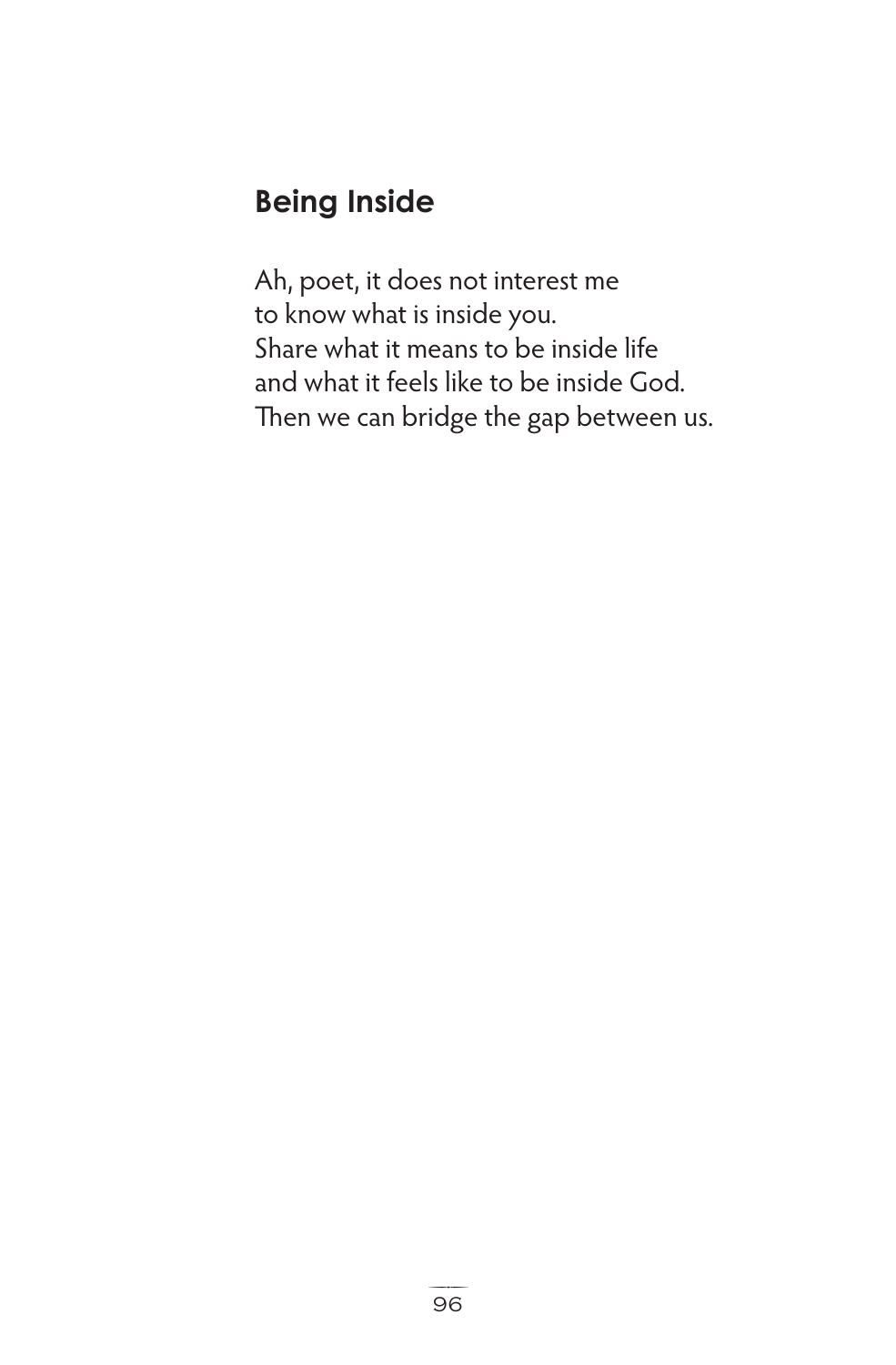#### **Memories**

Memories are not always pathways into the past. Some are stories displayed on the coffee table at gatherings. Others are the recitation of wounds in the dungeons of anger and hate. And still others are passages in a hymnal of praise sung in the temple of belonging.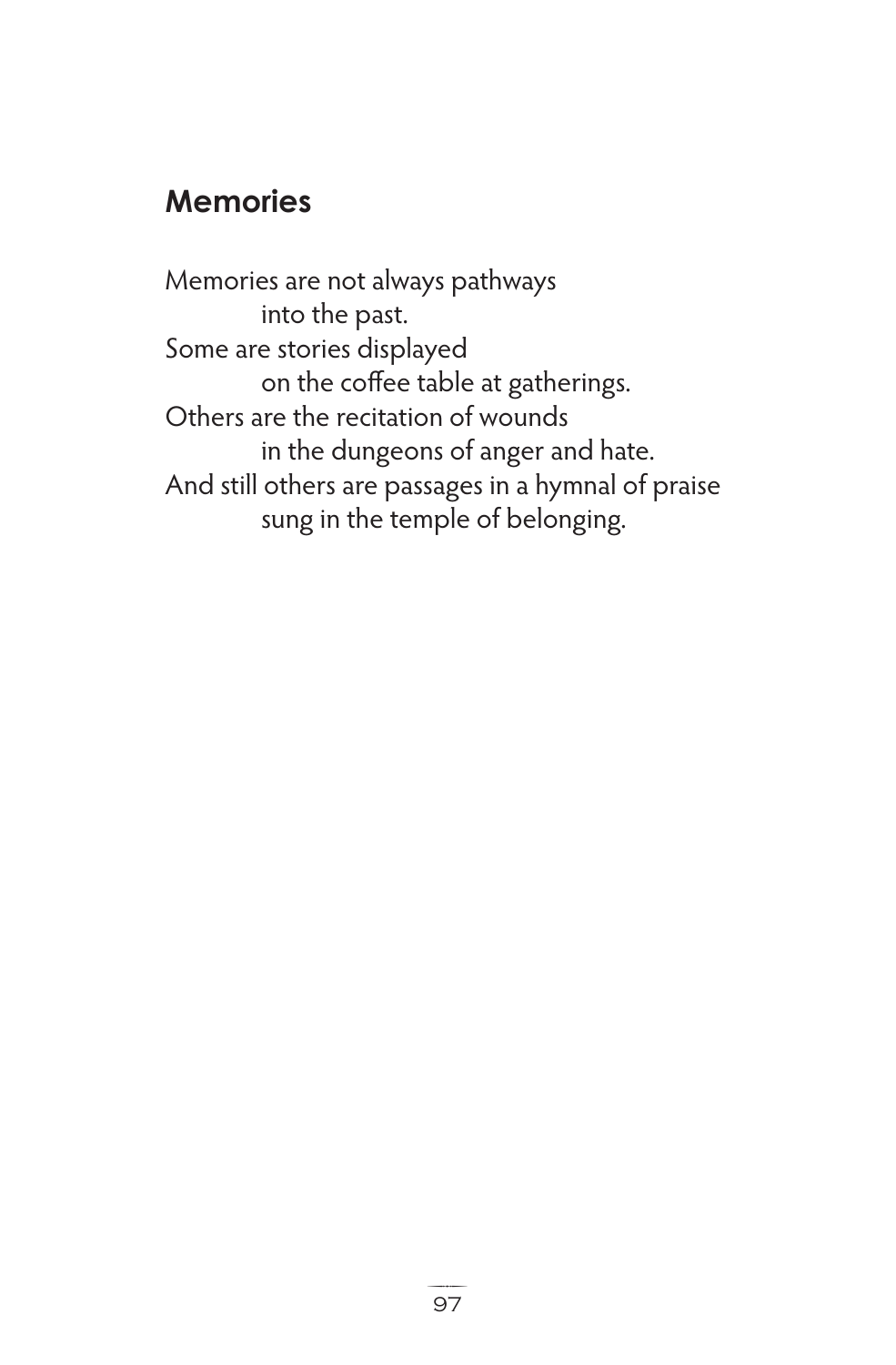## **Tears**

Don't wipe away tears to keep this world in focus. They are a lens into the landscape of the heart and a nectar of the soul.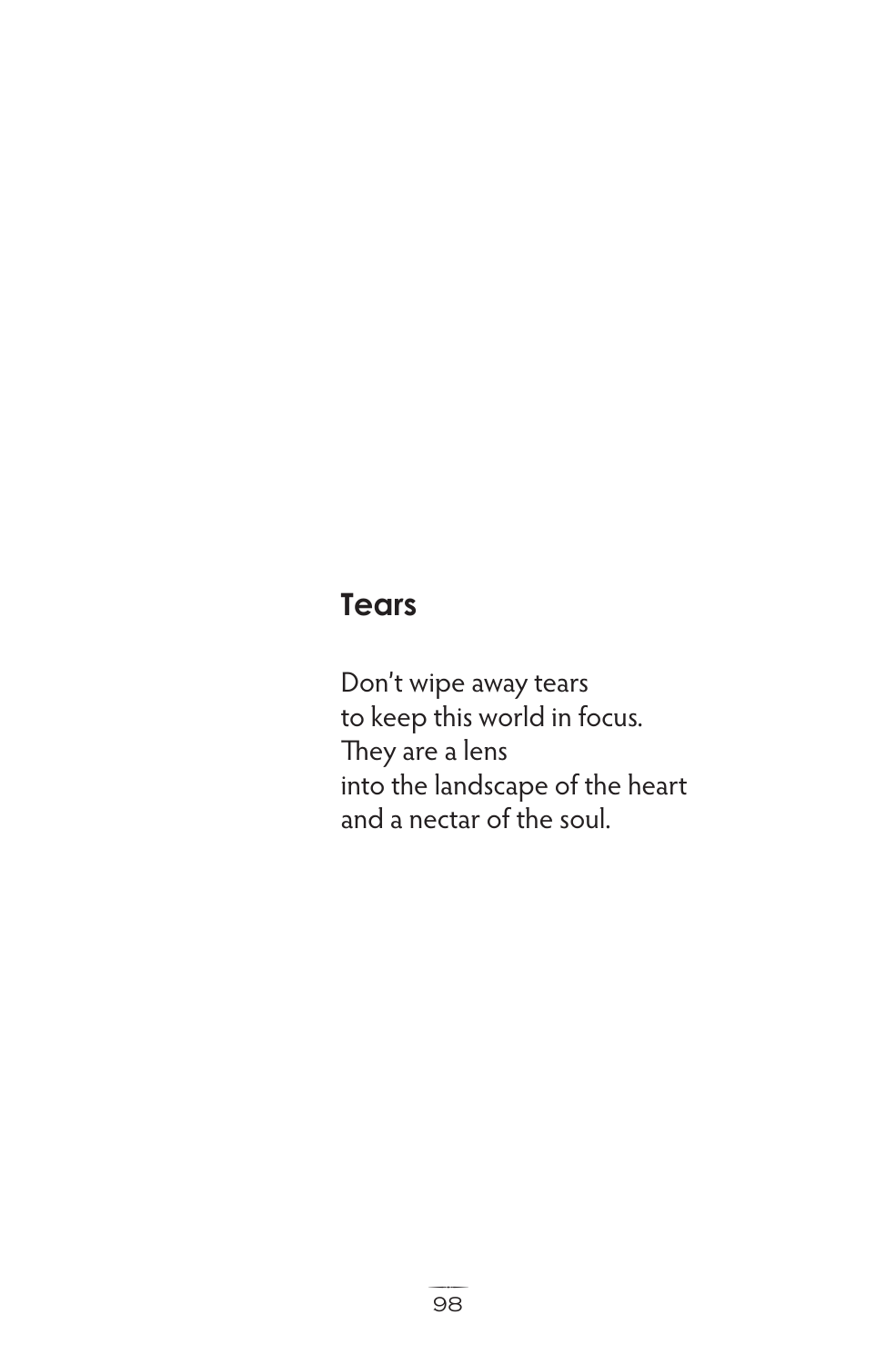## **Thought**

Experience casts its thoughts. Even the epiphany of high noon gives way to afternoon shadows.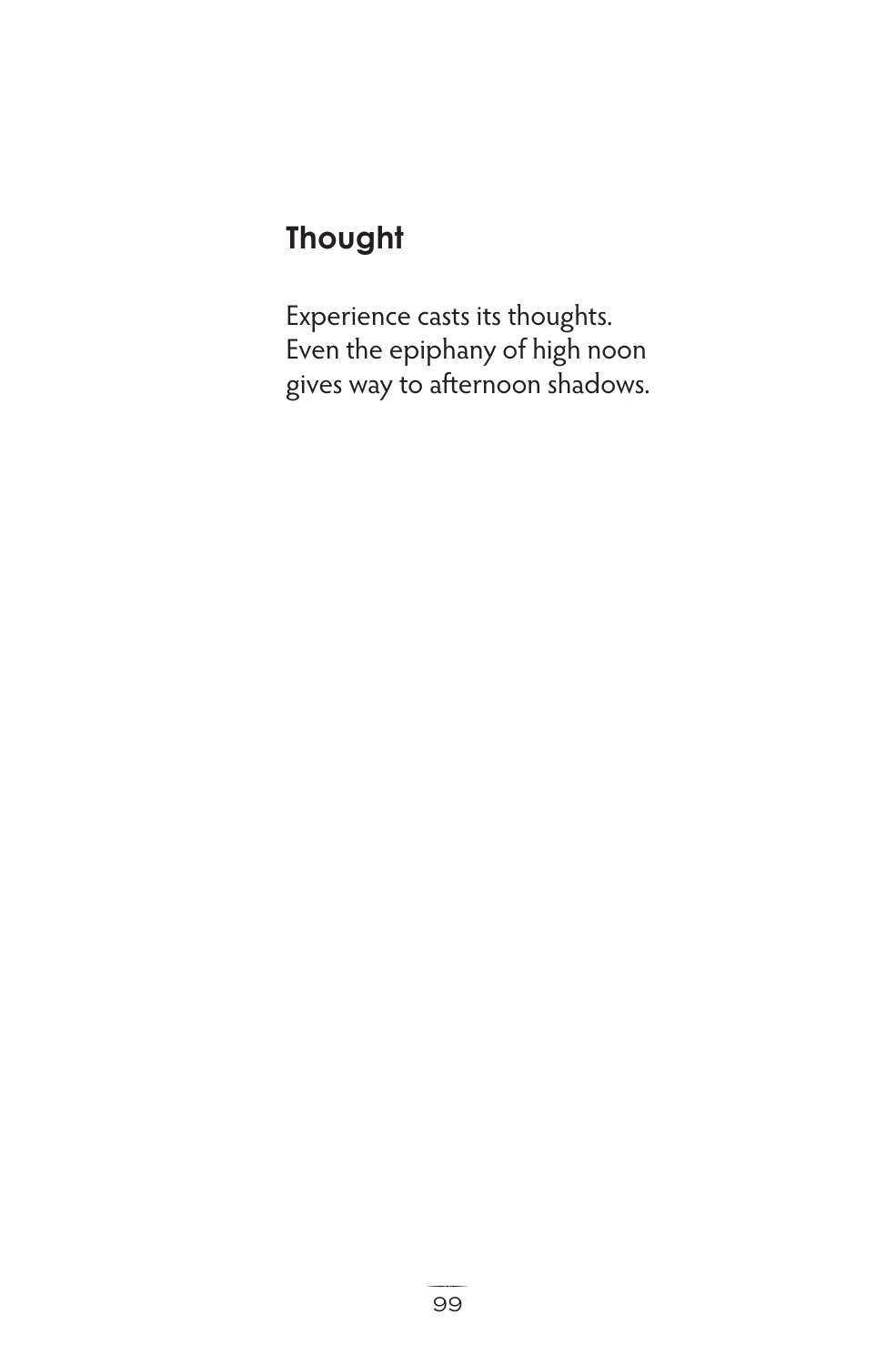We write stories of our past in the air while the thirsty earth of our soul waits for the blood, sweat, and tears of Now so something beautiful can grow.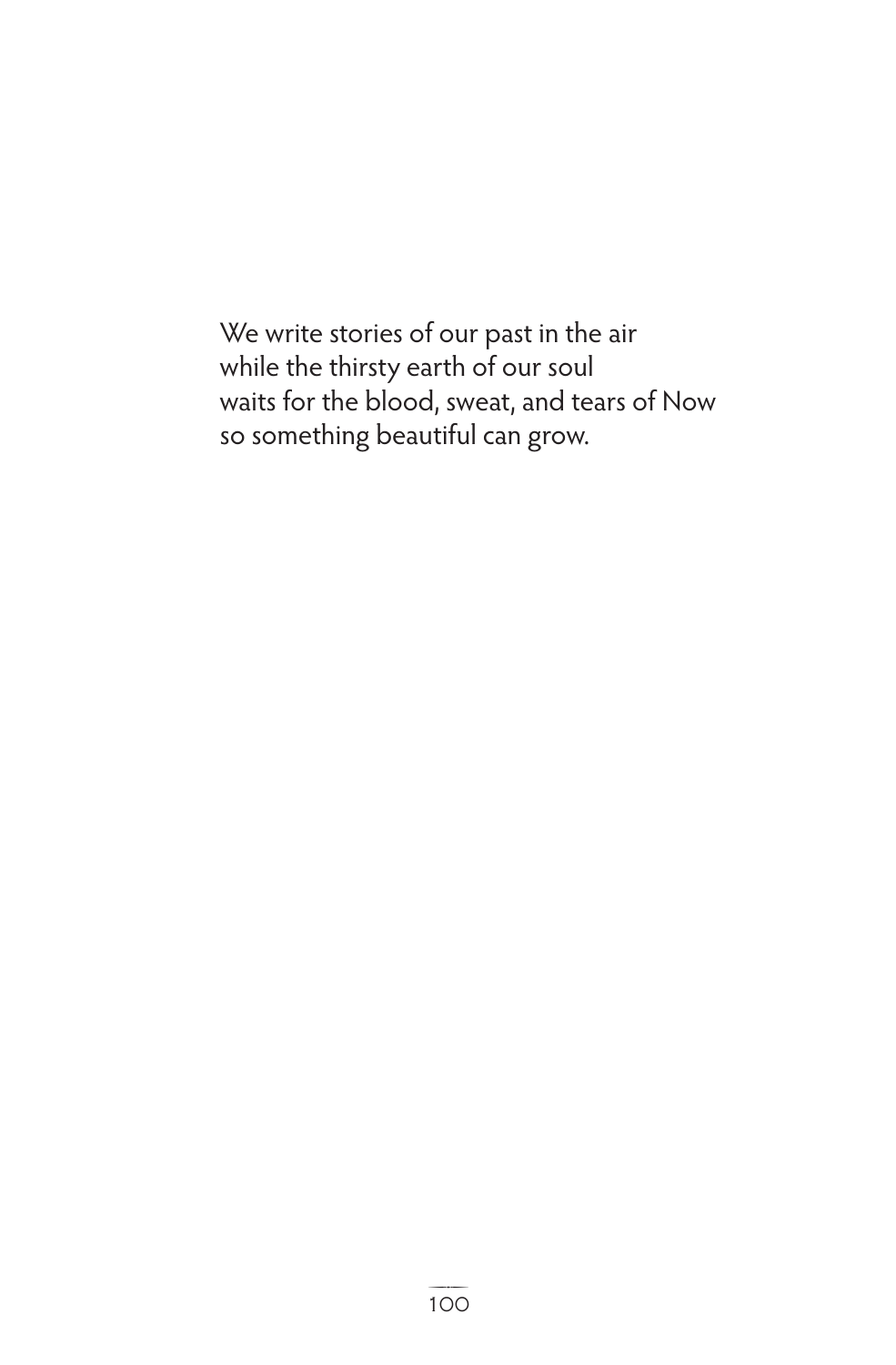Open wounds are not ever-present. They are re-inflicted by constant recall.

Scars, on the other hand, make up the contours of our beauty.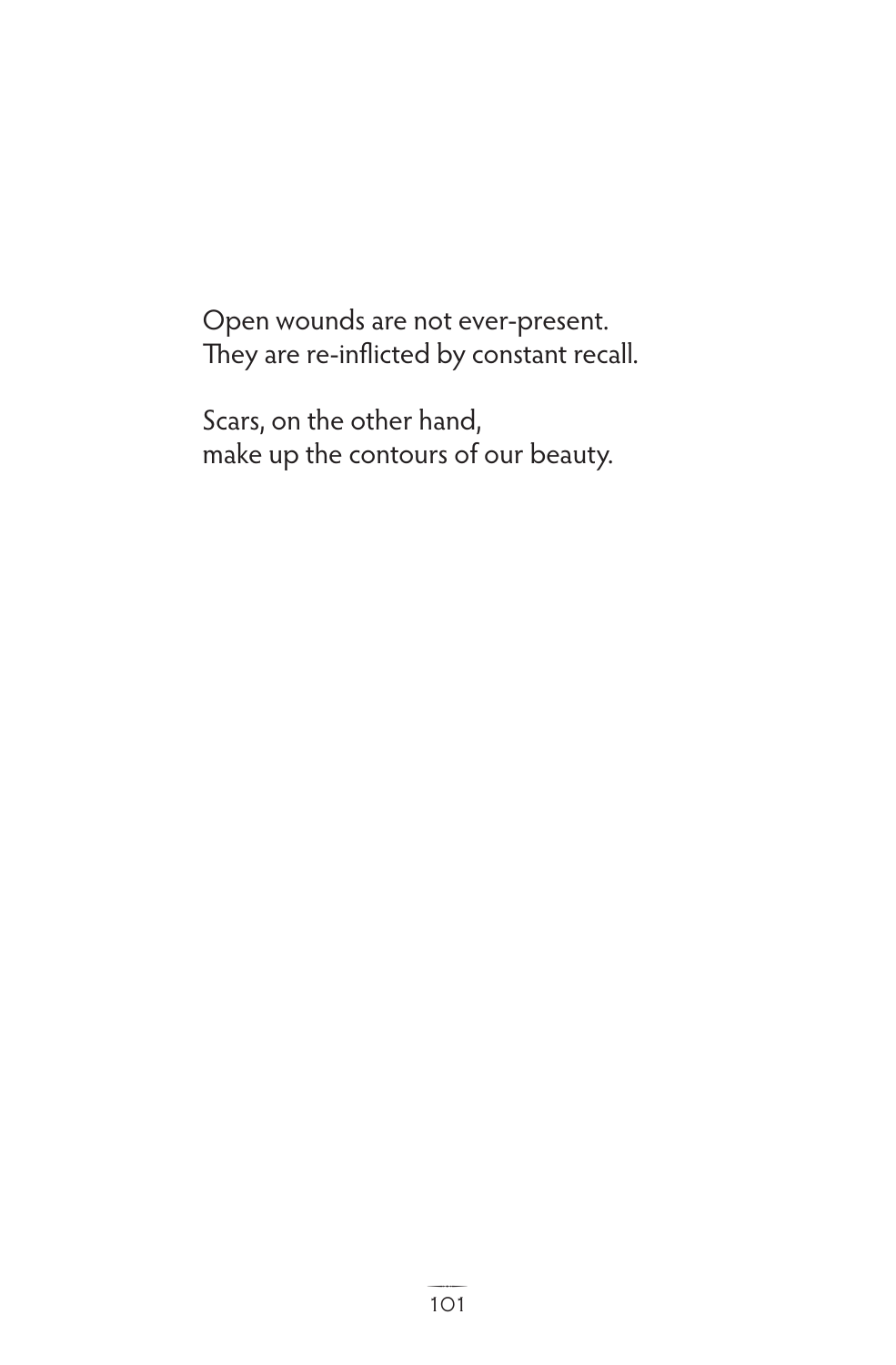## **Self-Righteousness**

the angry offspring of frustrated disappointment and primal fear costumed in priestly garb.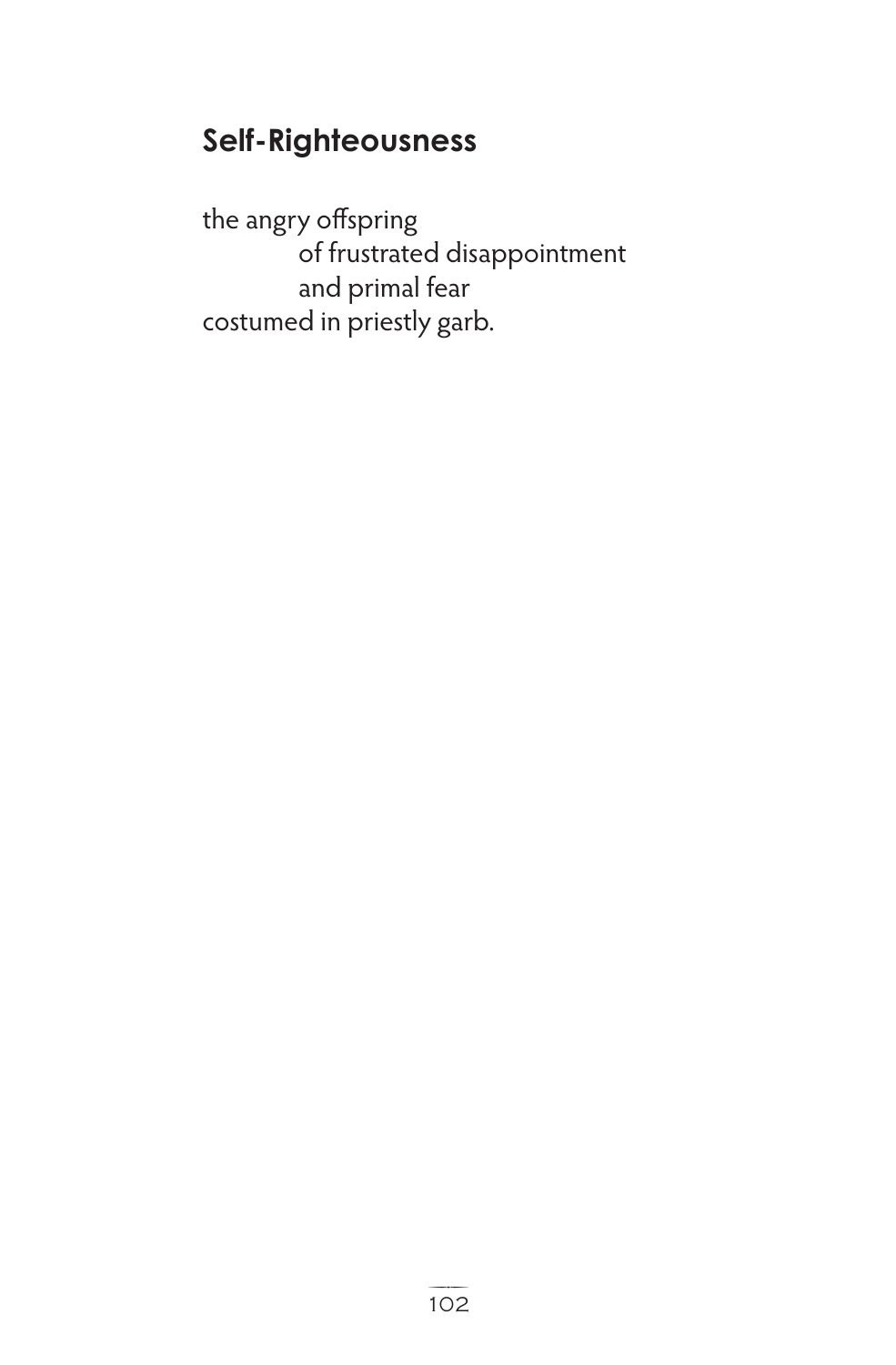## **Cloak of Prayer**

We fashion a cloak of prayer with images made of words, emblazoned with the color of feeling and threaded with songs rooted in longing, all woven into the fabric of silence.

This mysterious cape protects by making us transparent, revealing our hidden heart to the invisible Divine.